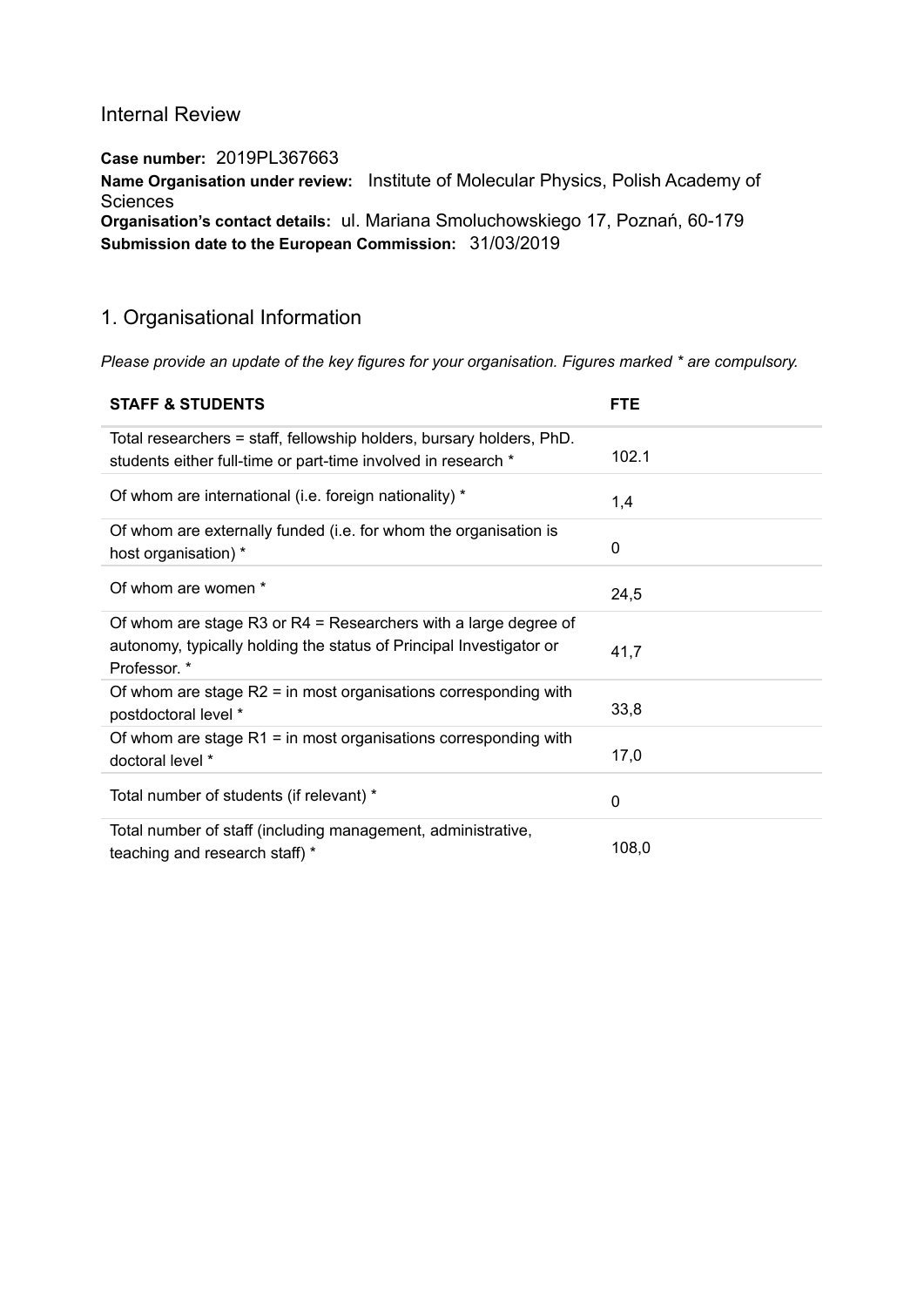# ORGANISATIONAL PROFILE (a very brief description of your organisation, max. 100 words)

The IMP PAS - a scientific institute of the Polish Academy of Sciences, located in Poznan, was founded in 1975. The Institute carries out research into condensed matter physics. The present scientific activity focuses on: theoretical and experimental physics of magnetics , physics of ferroics , liquid crystals crystalline molecular conductors and fullerenes, spintronics, meso- and nanoscopic systems, superconductivity and low-temperature physics, electron paramagnetic resonance (EPR), magnetic resonance micro-imaging (MRI) and computer simulations). The Institute is divided into 14 departments, which are grouped into 3 scientific divisions.

# 2. Strengths and weaknesses of the current practice

Please review the strengths and weaknesses under the 4 thematic areas of the Charter and Code, as provided by your organisation in the initial assessment phase. When doing so, you should do not only look back, but also consider new priorities, strategic decisions, etc. which may further influence the action plan. Please also provide a brief commentary in the "Remarks" column if major changes have occurred versus the initial plan.

Note:Click on the name of each of the four thematic headings of the Charter & Code to open the editor and provide your answers in the Internal Review for Interim Assessment dedicated section.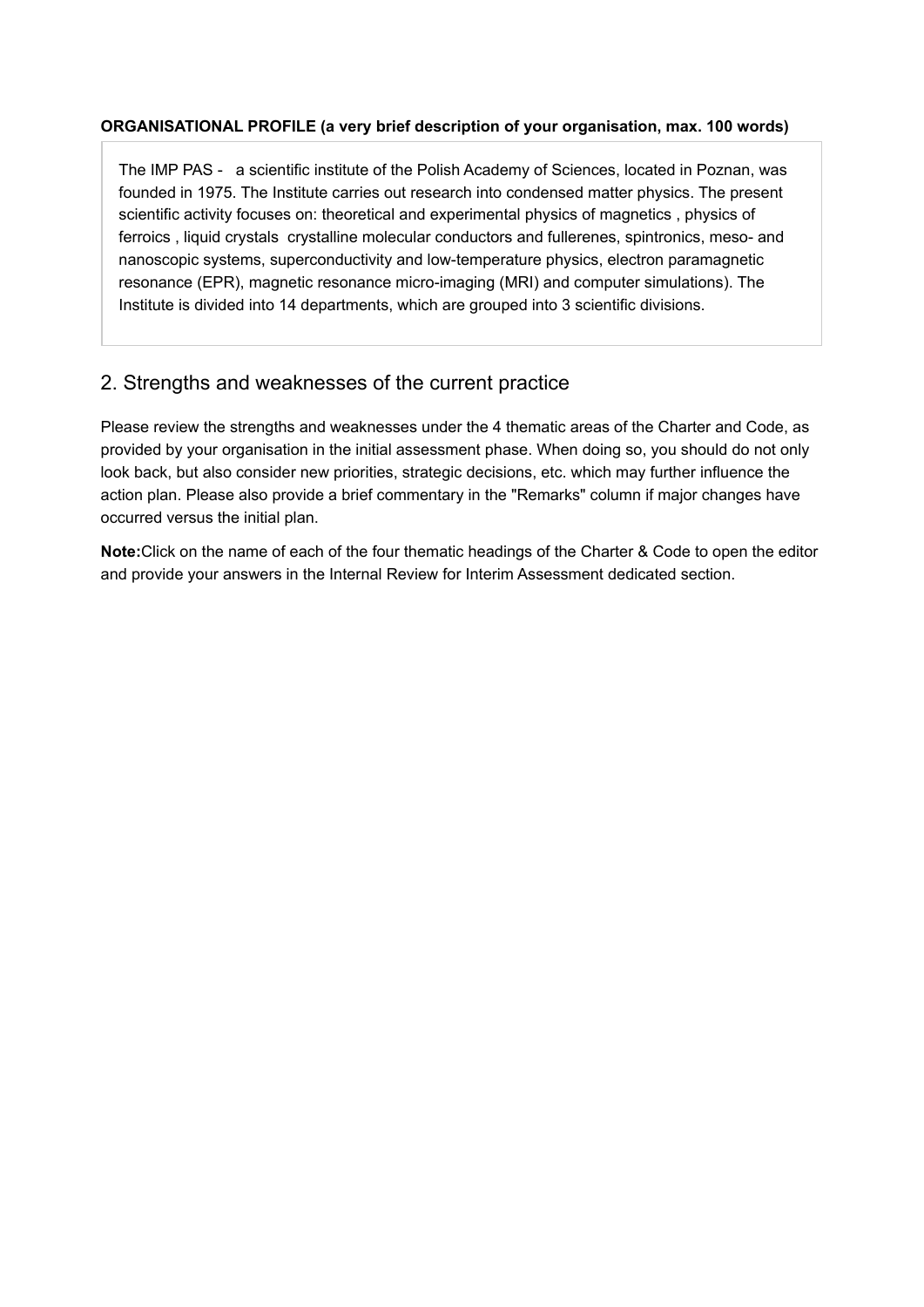Ethical and professional aspects \*

Strengths and Weaknesses (Initial Phase)

Strengths and Weaknesses (Interim Assessment)

Strengths:

Researchers at IMP PAS enjoy full freedom of research. The high level of professionalism and adherence to ethical standards result from membership in the Polish Academy of Sciences , a leading national research organisation.

Polish Academy of Sciences enforces a law "The Code of Ethics for Research Workers", a link to the document is available on the IMP PAS website. Researchers at IMP PAS follow the rules of scientific ethics and avoid committing plagiarism.

In IMP PAS, the evaluation of scientific employees is conducted periodically. The principles of evaluation are clearly specified in Art. 96 of the Act on the Polish Academy of Sciences.

The principles of professional responsibility and attitude, contractual and legal obligations, responsibility, good practices and non-discrimination are adhered to. Scientists in IMP PAS are commited to the publication of research results - both in the form of articles in internationally recognized scientific journals and during scientific conferences.

Another important issue in IMP PAS is public involvement. For example the annual student camp "Lato z Helem" ("Summer with Helium") has been organised at IMP PAS since many years. In addition, IMP PAS participates in the "Night of scientists" and "Poznan Festival of Science and art" events, and develops cooperation with secondary schools.

Weaknesses:

There were no weaknesses found in the area of "Ethical and professional aspects".

Remarks (max 500 words)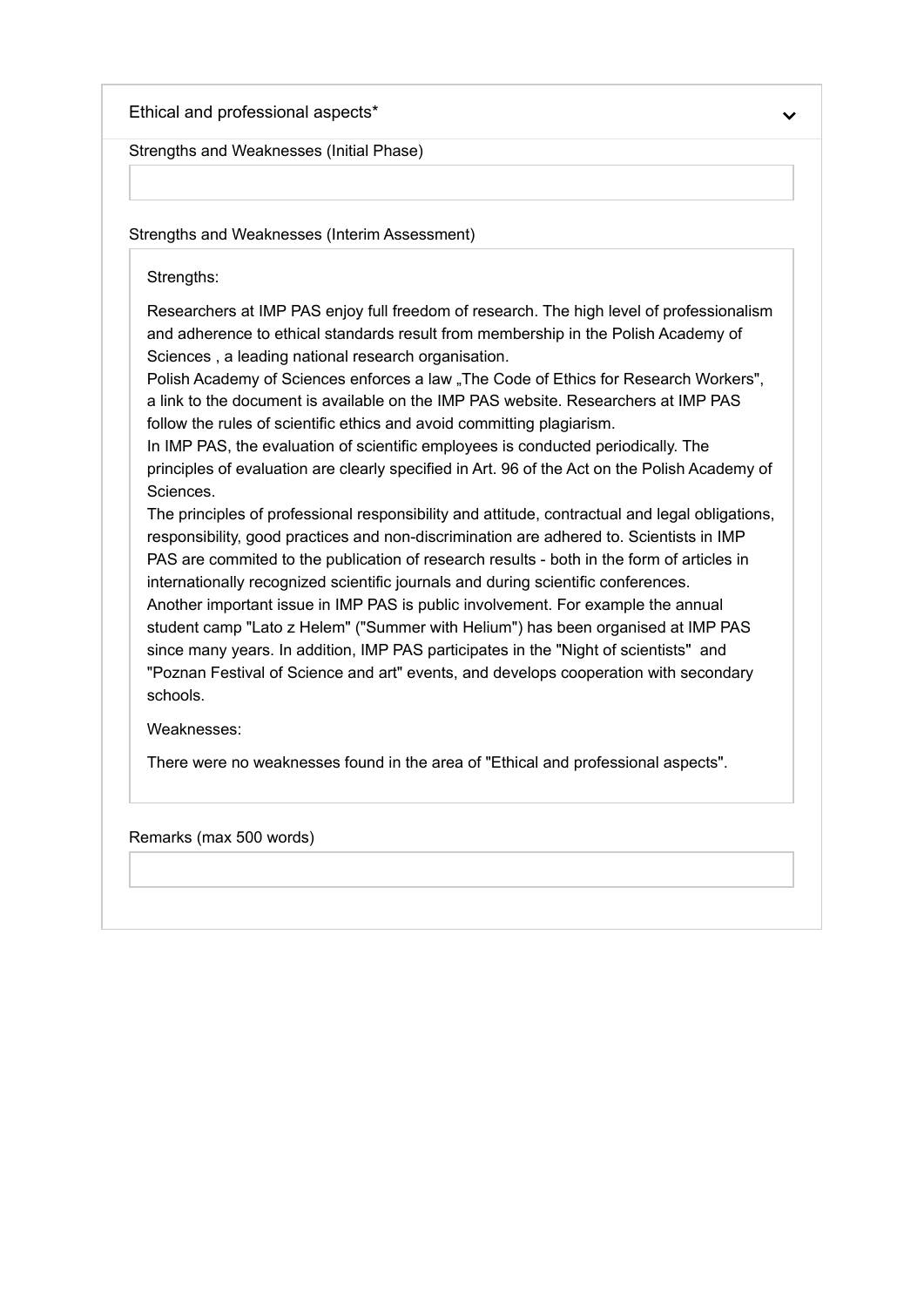### Recruitment and selection \*

#### Strengths and Weaknesses (Initial Phase)

#### Strengths and Weaknesses (Interim Assessment)

### Strengths:

In IMP PAS, the mobility has always been regarded as a positive value in the recruitment process. All advertisements are submitted to the Euraxess portal and on the Institute's website. The recruitment process at IMP PAS does not discriminate against disabled people and other minorities. While the process is not properly defined, most of the job advertisements posted by IMP PAS in fact meet the requirements of open and transparent recruitment.

### Weaknesses:

At the moment, the recruitment system at the IMP PAS only partially complies with the OTM-R principles. Works are in progress to establish and implement the new OTM-R policy. Some delay in development and implementation of the recruitment policy is due to the substantial changes in the system of science in Poland. The new legal act "Law on higher education and science" has been introduced on 1st October 2018. New important regulations concerning the Polish Academy of Sciences are also expected.

Nevertheless, most of the job advertisements posted by IMP PAS in fact meet the requirements of open and transparent recruitment. However, this system needs to be refined and formalized. For example, current recruitment system does not provide any description of future career development and feedback information for candidates about strengths and weaknesses of their application.

The newly created working group for implementing the HRS4R strategy in the IMP PAS has already undertaken intensive work in order to implement the OTM-R principles in the current recruitment and selection system. This matter will be our priority in 2019. Despite the fact that researchers mobility is highly appreciated in the recruitment process, poor financial conditions in Polish science reduce the number of applicants from abroad. The same reason hinder the transfer of scientists from industry to science in Poland.

Remarks (max 500 words)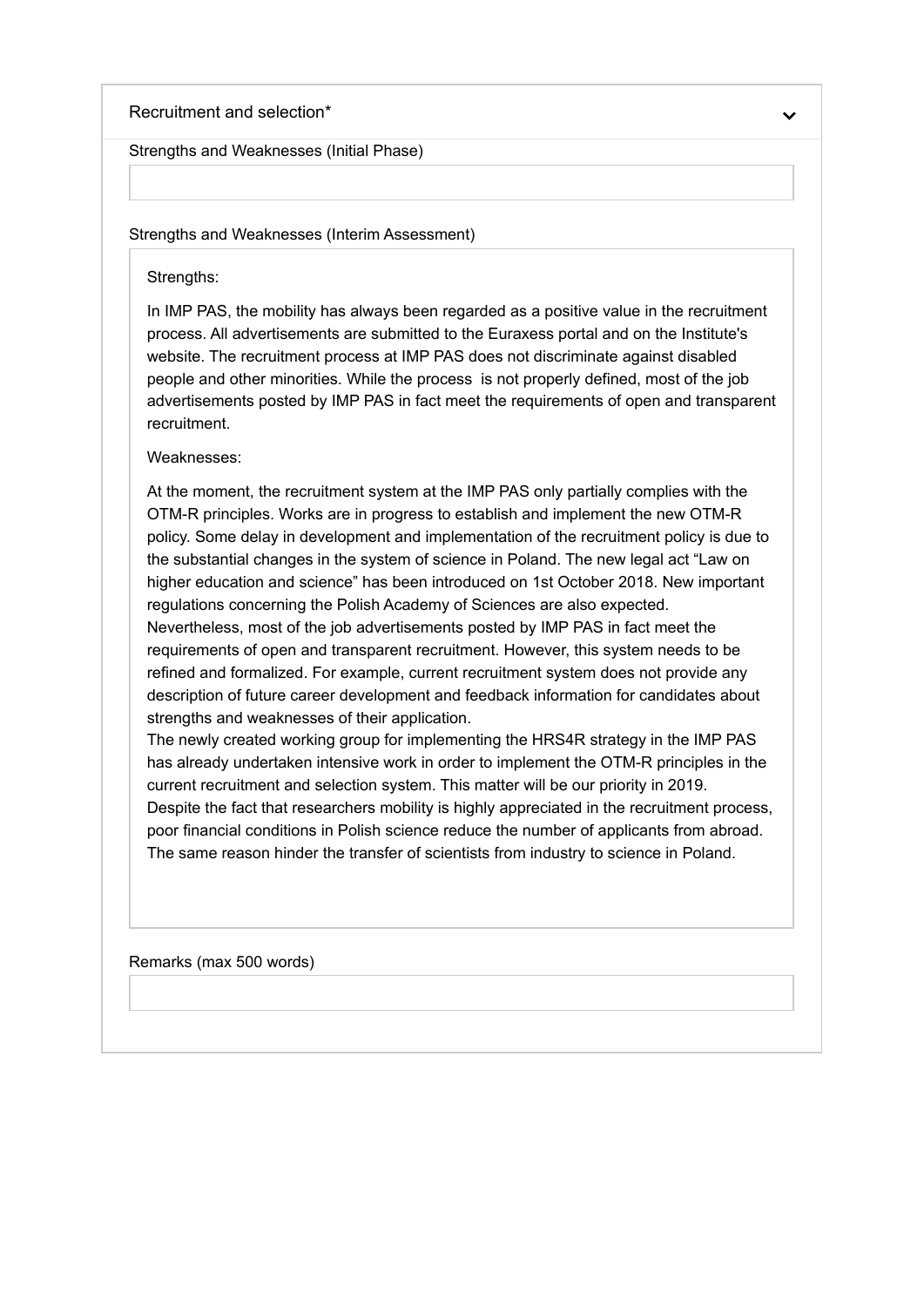#### Working conditions\*

Strengths and Weaknesses (Initial Phase)

#### Strengths and Weaknesses (Interim Assessment)

Strengths:

All researchers working in IMP PAS are recognized as professionals and treated accordingly. IMP PAS strives to provide working conditions that will allow researchers to balance work and family life. In our institute, it is possible to have flexible working hours, to work remotely or part-time.

All of the research, technical and administrative workers have full, adequate and equitable social security provisions guaranteed by Polish law. Other clear strengths of the IMP PAS are related with mentoring and mobility programs, employment stability and intellectual property rights protection. It is often difficult to ensure gender balance in all bodies due to the small number of women e, nevertheless, IMP PAS aims at a representative gender balance at all levels of staff, including at supervisory and managerial level. In 2018, as a result of elections to the Scientific Council, 8 women were elected. Undoubtedly, it should be regarded as a great success of our new gender policy based on the HRS4R principles. The first time all female candidates entered to the Scientific Council, and the number of women increased 8 times comparing former Council. In order to keep up with the current gender policy in science, IMP PAS has joined and is active in the GENERA network (Gender Equality Network in ERA). We are convinced that the current gender policy alread at work in IMP PAS will bring additional positive long-term effects in the future.

The Scientific Council is one of the most important decision-making bodies at IMP PAS. The members of the Scientific Council are research workers at various levels of career development (detailed regulations are included in the document "The Statute of the Institute of Molecular Physics Polish Academy of Sciences"). Researchers at IMP PAS are informed about the possibilities to stand for the Scientific Council and other decision and advisory bodies.

#### Weaknesses:

One of the biggest problems in the IMP PAS, a well as of the Polish science in general, are low salaries as shown in the surveys carried out in 2016 and 2018. For this reason, few experienced foreign scientists are interested in working in scientific institutions in Poland.

Intersectoral mobility in Poland is also hampered by financial reasons and employees rarely decide to switch from industry to science. In addition, due to the lack of funds, many scientists complain about the lack of necessary equipment and facilities. On the other hand, such funding problems do not affect scientists whose remuneration is financed from grants.

There is a need at IMP PAS to create regulations concerning the scientific development strategy for employees, but the limited budget in our small institution does not allow to maintain any special department aimed at the career counseling.

Despite the fact that it is possible to arrange flexible working hours, to work remotely or part-time there are no clear administrative guidelines regulating such work at IMP PAS.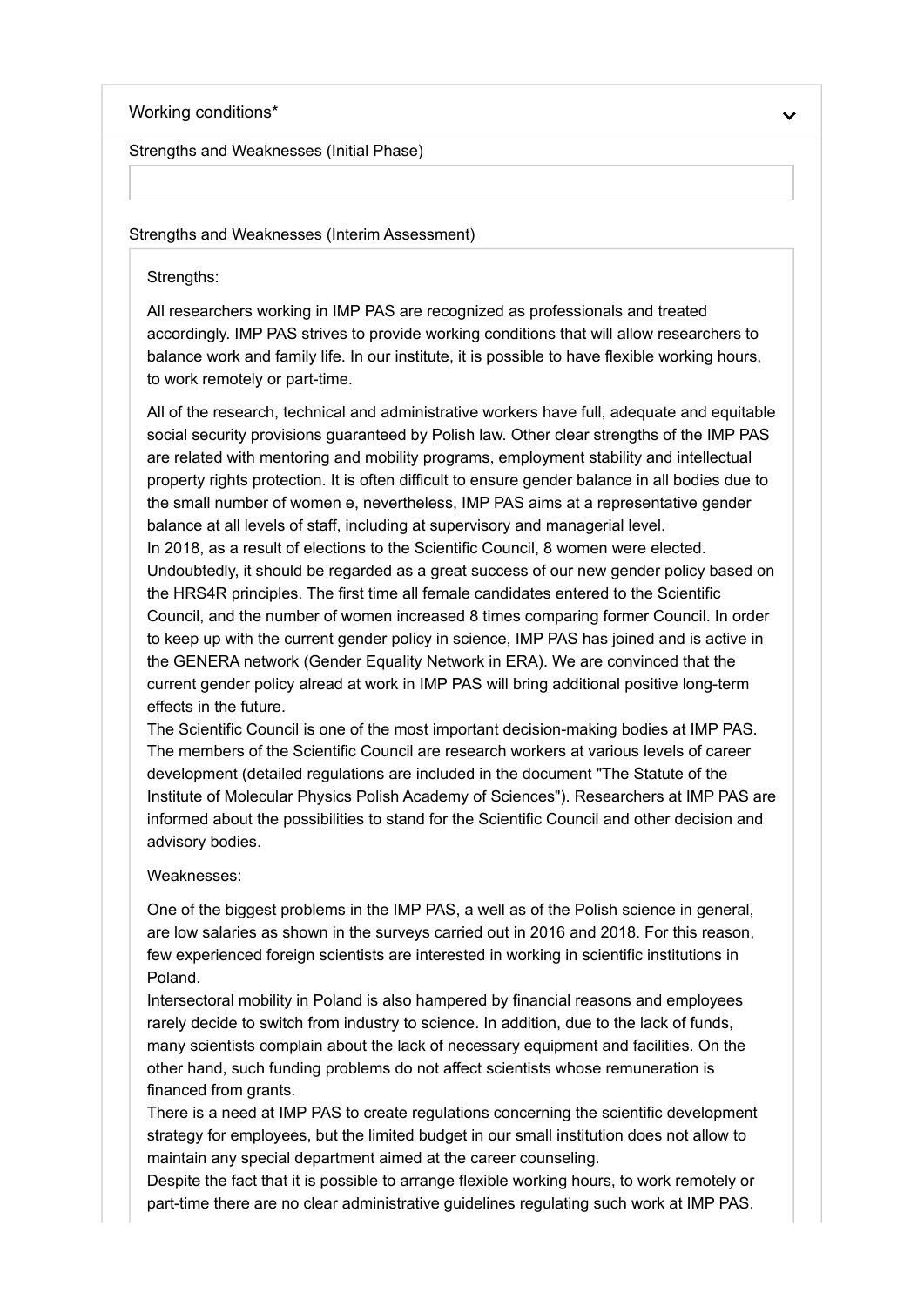Because of a small number of women with habilitation degree, it is often difficult to ensure gender balance in some bodies. This situation will change in the near future, because a significant number of women are already in the process of habilitation.

Remarks (max 500 words)

### Training and development\*

Strengths and Weaknesses (Initial Phase)

Strengths and Weaknesses (Interim Assessment)

### **Strengths**

IMP PAS is a scientific research institution and regular teaching is limited to lectures for PhD students. Neveretheless, our researches are involved in training of the younger students in collaboration with the Poznan University of Technology. These students are able to choose to perform their final diploma work including thesis at IMP PAS One of the main decision-making bodies at IMP PAS is the Scientific Council. The members of the Scientific Council may be research workers at various levels of career development (detailed regulations are included in the document "The Statute of the Institute of Molecular Physics Polish Academy of Sciences"). Researchers are informed about the possibility of standing for decision-making and advisory bodies. Supervision of the undergraduate, graduate and PhD students at IMP PAS is conducted at high scientific levels, as indicated by the consultation process. This is because supervisors typically train smaller numbers of students compared to universities and thus can pay personal attention to their scientific development. In addition, the students get involved in important current projects and they can be coauthors of papers published in the high impact scientific journals.

Weaknesses: There were no weaknesses found in the area of "Training and development".

Remarks (max 500 words)

Have any of the priorities for the short- and medium term changed? (max 500 words)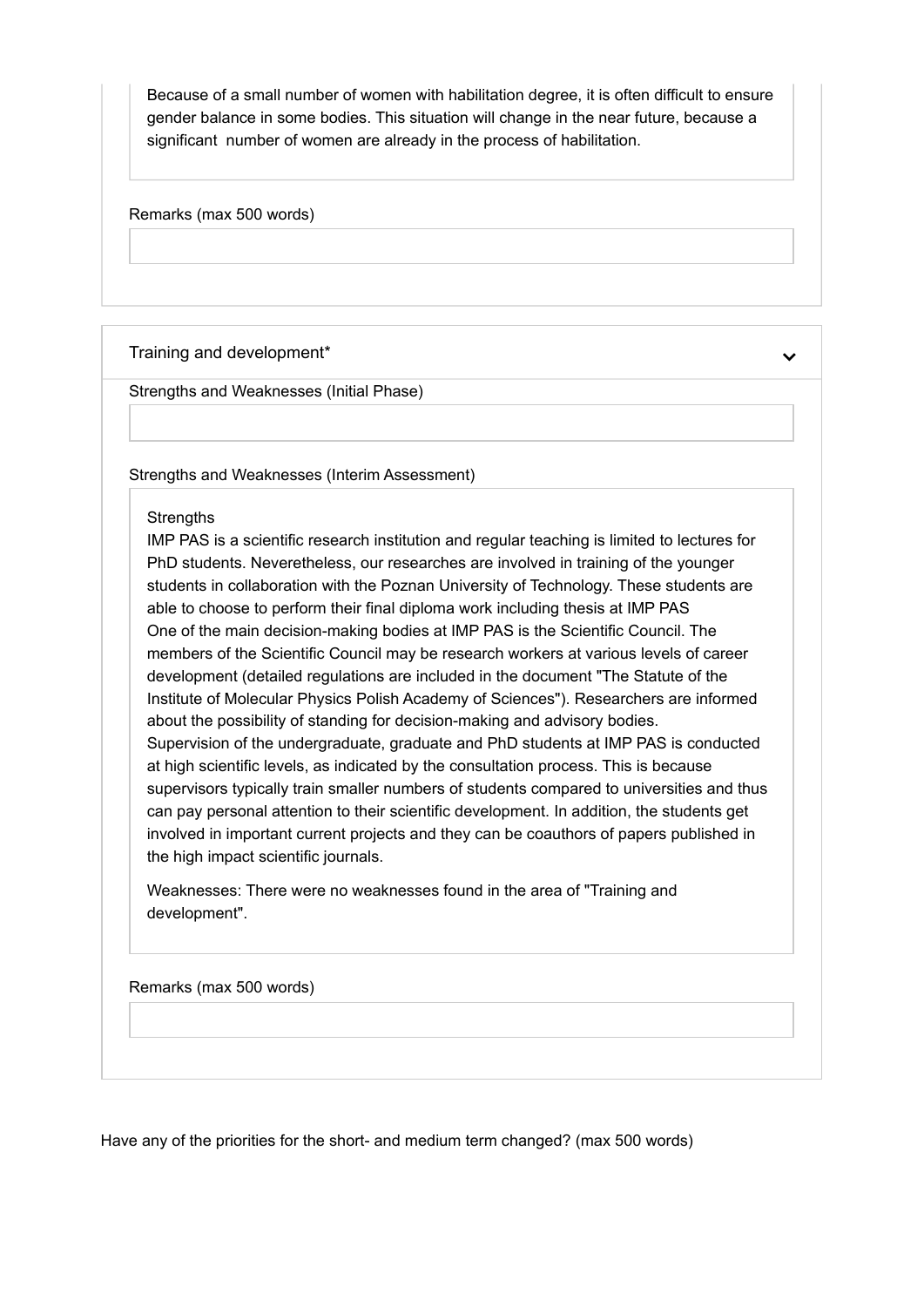Priority changes are on the way, resulting form the planned restructuring of the IMP PAS. The restructuring is aimed at restoring the scientific category "A" to the Institute, ensuring its further development and counteracting unfavourable tendencies. It will include:-changing the organizational structure of the Institute's scientific division by creating the new Material Testing Section (SBM) with the access to the perspective scientific ideas in the field of material research, with particular focus on low-dimensional materials and advanced magnetic nanostructures (1), topological semimetals (2), metamaterials (3) and nanoporous materials (4),-employment of the four new leaders and appointment of the new research teams in the Material Testing Section, establishing a cooperation with industrial sector (through projects and contracts) to support the scientific staff in the preparation of grant and patent applications and in contacts with industrial partners,-modernization of some of the rooms (including the auditorium) to improve their safety, functionality and to provide more economic and versatile use. The aim of the restructuring action is to make a significant, qualitative change both in the scope of the Institute's activities and organization, which will lead to an increase in research and development potential as well as enhancement of scientific excellence.

Have any of the circumstances in which your organisation operates, changed and as such have had an impact on your HR strategy? (max 500 words)

In July 2019, the new Law on Higher Education and Science has been introduced in Poland, which significantly changes the situation of scientific institutions. Some important new regulations related to that law are still in the process of implementation, some others will be announced at a later date in 2019.

The Ministry of Science and Higher Education has positively considered the application for reorganization grant submitted by IMP PAS in 2018. As a result in following years we will receive funds for the employment of outstanding scientists, leaders in their fields, which should positively influence the development of scientific excellence, ability to receive grants and ensure the Institute's development, etc.)

In 2019, a new version of Act on Polish Academy of Sciences will be published (this Act regulates the operating principles of the institutes of the Polish Academy of Sciences).

In July 2019, the new Law on Higher Education and Science was implemented, which significantly has changed the situation of scientific institutions. The Ministry of Science and Higher Education has positively considered the application for restructuring submitted by IMP PAS (as a result of which we will receive funds for the employment of outstanding scientists, leaders in their fields, which should positively influence the development of scientific excellence, obtaining grants and ensuring the Institute's development, etc.)In 2019, a new version of the Act on Polish Academy of Sciences will be published (this Act regulates the operating principles of the institutes of the Polish Academy of Sciences).

Are any strategic decisions under way that may influence the action plan? (max 500 words)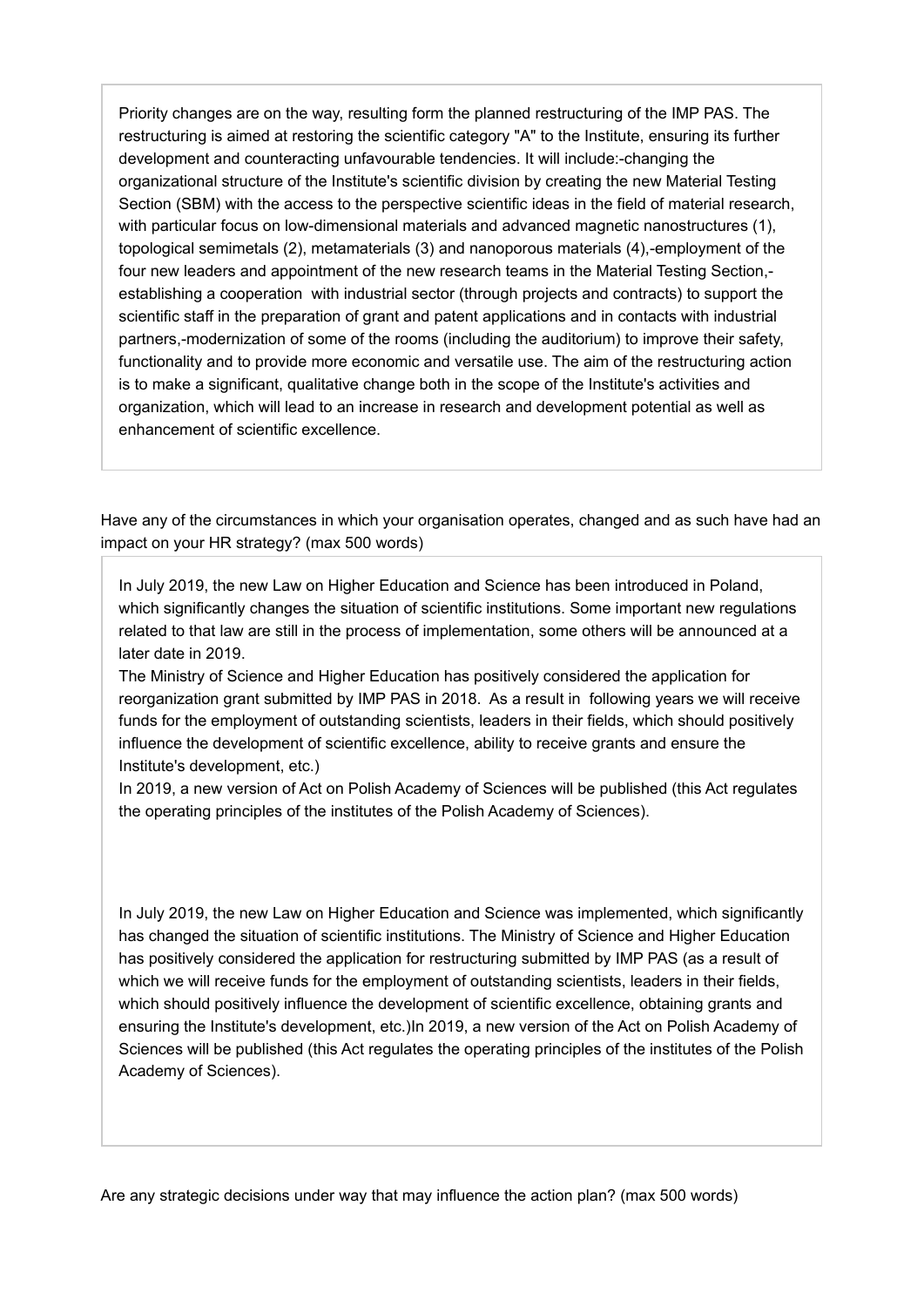We look forward to the outcome of many grant competitions, including "ERA Chairs". In the recent edition, one year ago, our application received 13.5 points (financing started from the threshold of 13.5 points - we lost in the way of the rematch). Recently, we submitted an improved application in the next edition, and we hope for a positive result. The aim of the ERA Chairs grant is to set up a research group under the guidance of an excellent scientist. This usually involves many changes in the ERA Chairs Holder's operation in agreement with the principle of HRS4R, and results in a significant increase of the scientific excellence. Obtaining of the aforementioned grant would help IMP PAS to increase the number of scientific employees from abroad, stimulate scientific contacts, contribute to improving the payment conditions and the financial condition of the entire Institute. The implementation of the aforementioned grants would also allow us to put into practice many principles of HRS4R, in particular open, transparent and merit-based recruitment.

Another important point here is a new version of the Act on the Polish Academy of Sciences that is currently under preparation and will be announced at a later date in 2019. Such and act is a very important document regulating the principles of operation of all PAS institutes. The expected release of the new law is essential for completing and implementing the new rules and regulations concerning the OTM-R policy (new Work Regulations, etc.).

# 3. Actions

Please consult the list of all actions you have submitted as part of your HR strategy. Please add to the overview the current status of these actions as well as the status of the indicators. If any actions have been altered or omitted, please provide a commentary for each action. You can also add new objectives.

Note: Choose one or more of the principles automatically retrieved from the GAP Analysis with their implementation ratings.

# Proposed ACTIONS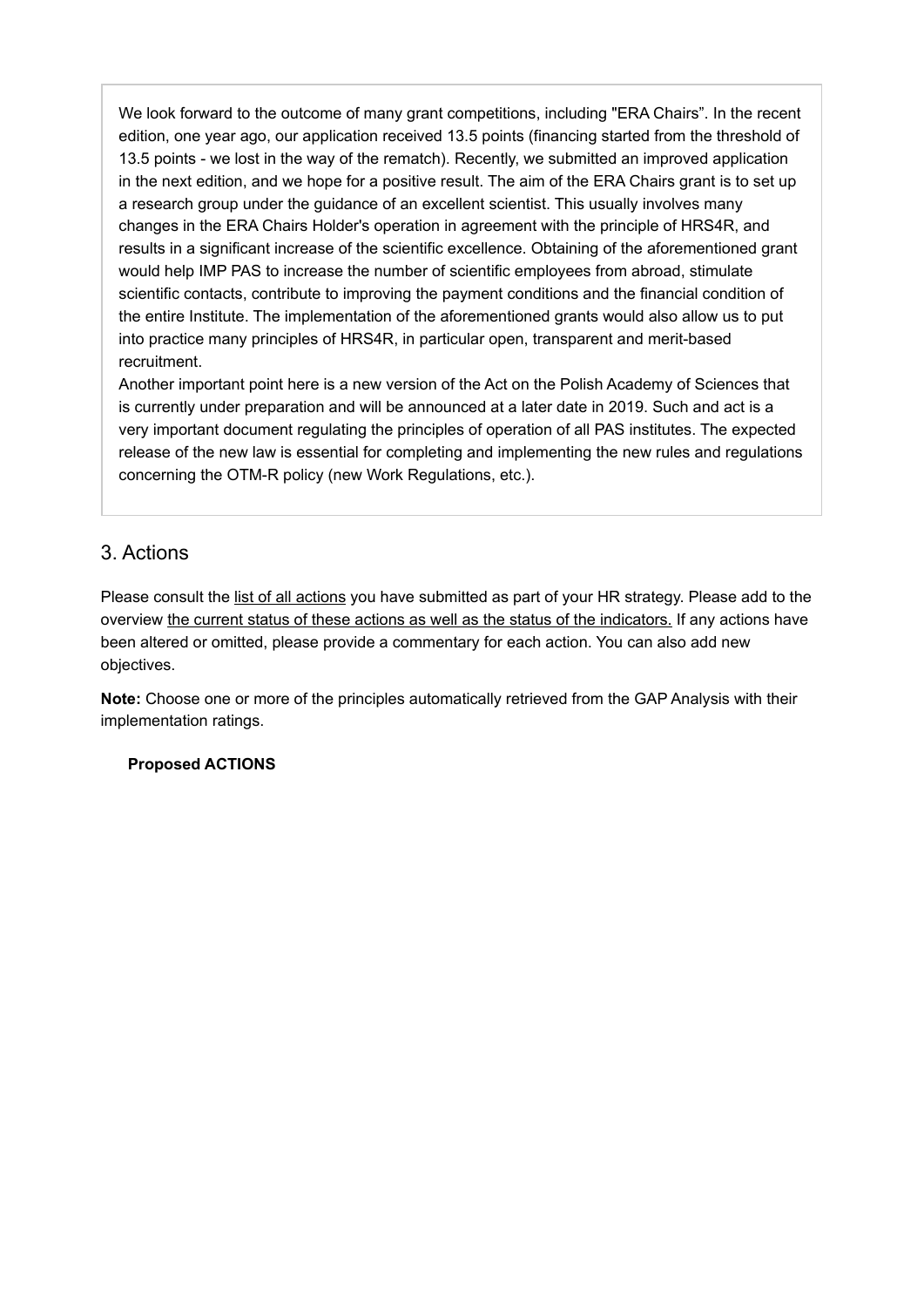| <b>Action 1</b>                                          | <b>GAP</b>               | <b>Timing (at least</b><br>by year's                      | <b>Responsible</b>                                                                                                                                                                                                                                  | Indicator(s)                                  |
|----------------------------------------------------------|--------------------------|-----------------------------------------------------------|-----------------------------------------------------------------------------------------------------------------------------------------------------------------------------------------------------------------------------------------------------|-----------------------------------------------|
| Uploading The<br>Code of Conduct                         | Principle(s)             | quarter/semester)                                         | Unit                                                                                                                                                                                                                                                | / Target(s)                                   |
| for Scientific<br>Employee to the<br>Institute's website | 2. Ethical<br>principles | May 2016                                                  | Scientific<br>Computing<br>Laboratory                                                                                                                                                                                                               | KPI -<br>document<br>placed on<br>the website |
|                                                          | <b>Current Status</b>    | <b>Remarks</b>                                            |                                                                                                                                                                                                                                                     |                                               |
|                                                          | <b>COMPLETED</b>         | this fact was sent to the scientists.<br>researchers.html | Fist version of document uploaded to the website<br>in May 2016. New version of the document posted<br>on the website in January 2019. Information about<br>http://www.ifmpan.poznan.pl/pl/dzialalnosc-<br>naukowa-pl/human-resources-strategy-for- |                                               |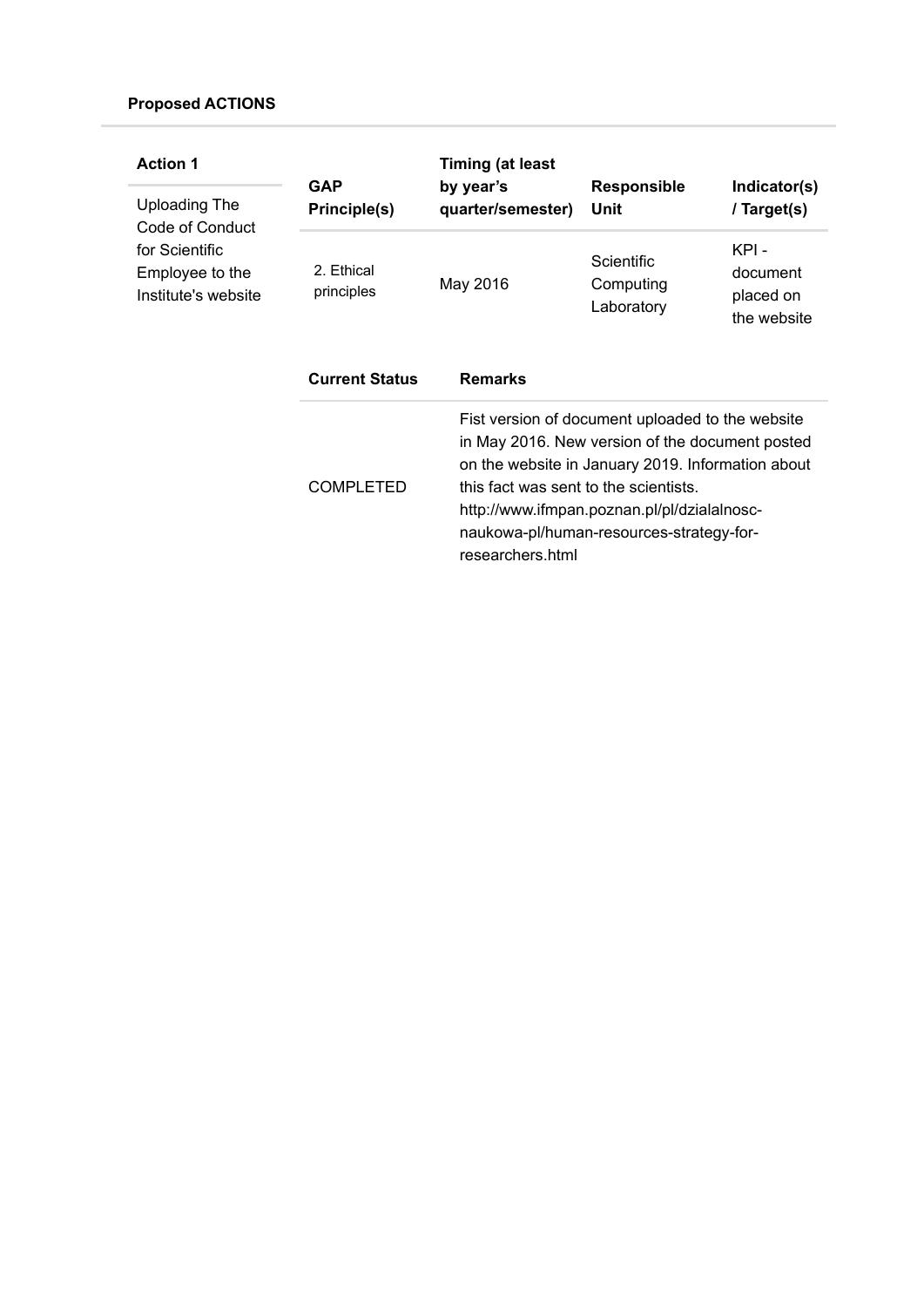| <b>Action 2</b><br>Organizing<br>meetings with                                                                | <b>GAP</b><br>Principle(s)                    | <b>Timing (at least</b><br>by year's<br>quarter/semester) | <b>Responsible</b><br>Unit                                                                                                                                                                                                                                                                                                                                                                                                                                                                     | Indicator(s) /<br>Target(s)                                                                                                                             |
|---------------------------------------------------------------------------------------------------------------|-----------------------------------------------|-----------------------------------------------------------|------------------------------------------------------------------------------------------------------------------------------------------------------------------------------------------------------------------------------------------------------------------------------------------------------------------------------------------------------------------------------------------------------------------------------------------------------------------------------------------------|---------------------------------------------------------------------------------------------------------------------------------------------------------|
| representatives of<br>the National<br><b>Science Centre</b><br>and the National<br>Centre for<br>Research and | 5.<br>Contractual<br>and legal<br>obligations | Since January<br>2016 whenewer<br>possible                | <b>Director</b><br>Scientific and<br>Organizational<br>Department                                                                                                                                                                                                                                                                                                                                                                                                                              | Target -<br>researchers, KPI<br>- number of<br>meeting/trainings                                                                                        |
| Development and<br>other funders                                                                              | <b>Current Status</b>                         | <b>Remarks</b>                                            |                                                                                                                                                                                                                                                                                                                                                                                                                                                                                                |                                                                                                                                                         |
| institutions<br>representatives                                                                               | <b>COMPLETED</b>                              | that grant funds for research.                            | In IMP PAS, the following trainings were held<br>regarding the process of applying for grant funds:<br>1. Training meeting on Polish National Science<br>2016) 2. Training meeting on ERC grants<br>conducted by the National Contact Point for<br>Research Programmes of the European Union<br>expert as part of the "Physics of Magnetics"<br>conference organized by IMPAS (June 2017)<br>3. Training meeting on National Science Centre<br>by experienced experts employed in institutions | Centre grants conducted by the NSC expert (April<br>conducted by the NSC grants expert in IMP PAS -<br>February 12nd 2019. All trainings were conducted |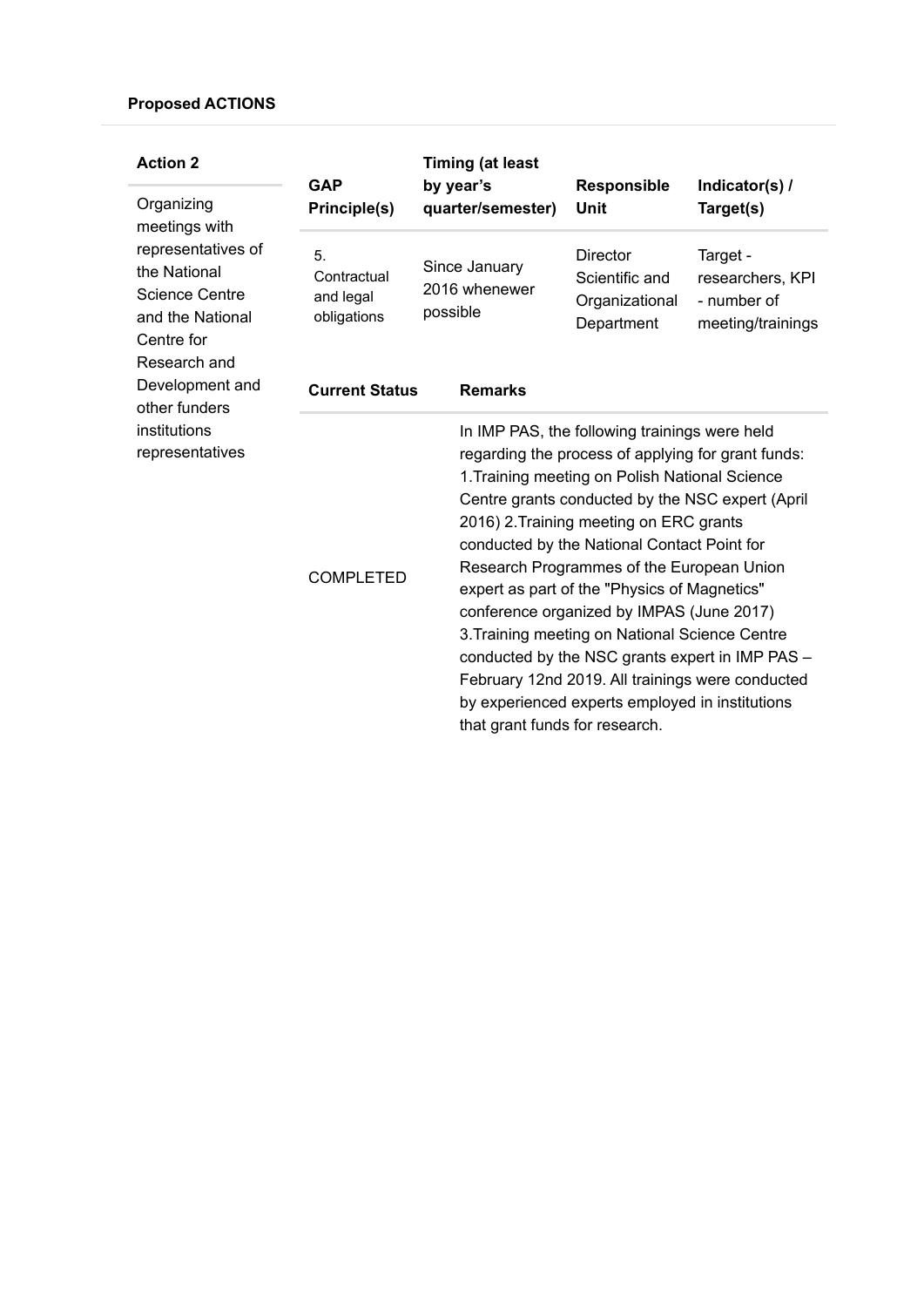| <b>Action 3</b>                                                                                                                                                  | <b>GAP</b>                                    | Timing (at least by<br>year's      | <b>Responsible</b>                                                                                                                               | Indicator(s)                                                                                                                                                                                     |
|------------------------------------------------------------------------------------------------------------------------------------------------------------------|-----------------------------------------------|------------------------------------|--------------------------------------------------------------------------------------------------------------------------------------------------|--------------------------------------------------------------------------------------------------------------------------------------------------------------------------------------------------|
| Encouraging<br>researchers to                                                                                                                                    | Principle(s)                                  | quarter/semester)                  | <b>Unit</b>                                                                                                                                      | / Target(s)                                                                                                                                                                                      |
| share knowledge<br>from meetings,<br>seminars, and<br>workshops<br>organized by the<br><b>EU Framework</b><br>Programmers<br>Regional Contact<br>Point in Poznań | 5.<br>Contractual<br>and legal<br>obligations | Start in May 2016<br>and permanent | Director,<br>Scientific and<br>Organizational<br>Department                                                                                      | KPIs:<br>researchers<br>taking part<br>in training,<br>the growing<br>number of<br>scientists<br>writing grant<br>applications<br>for the<br>Horizon2020<br>program.<br>Target -<br>researchers. |
|                                                                                                                                                                  | <b>Current Status</b>                         | <b>Remarks</b>                     |                                                                                                                                                  |                                                                                                                                                                                                  |
|                                                                                                                                                                  | <b>IN PROGRESS</b>                            |                                    | Proving regular information and encouragement to<br>participate in trainings organized by the EU<br>Framework Programmers Regional Contact Point |                                                                                                                                                                                                  |

in Poznań.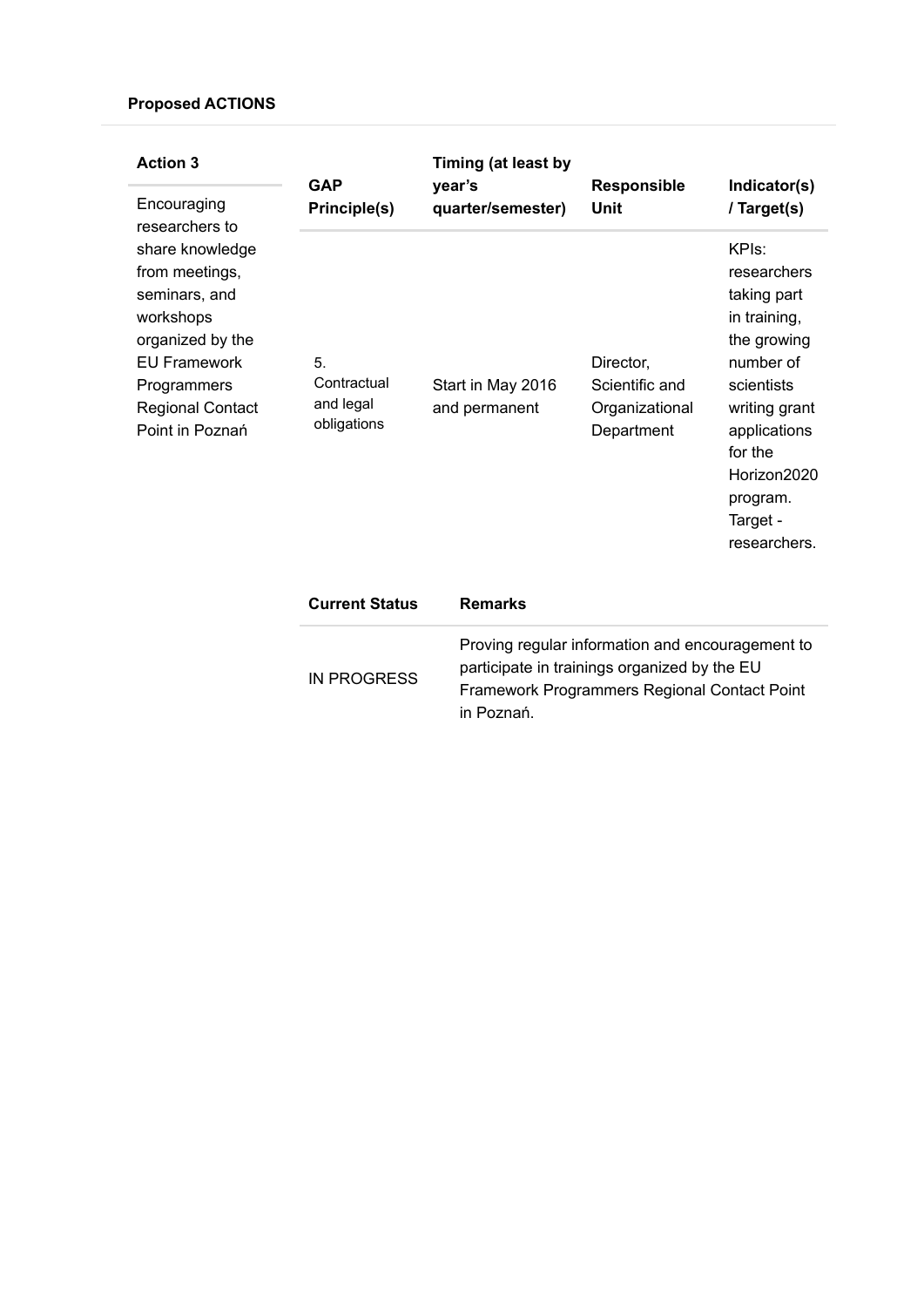| <b>Action 4</b>                                                                                                                                                      | <b>GAP</b>                                                    | Timing (at least by<br>year's                           | <b>Responsible</b>                                                  | Indicator(s)                                                                                                                                          |
|----------------------------------------------------------------------------------------------------------------------------------------------------------------------|---------------------------------------------------------------|---------------------------------------------------------|---------------------------------------------------------------------|-------------------------------------------------------------------------------------------------------------------------------------------------------|
| Dissemination (by<br>e-mail) of the<br>information about<br>intellectual<br>property rights and<br>regulations<br>referring to training<br>and working<br>conditions | Principle(s)<br>5.<br>Contractual<br>and legal<br>obligations | quarter/semester)<br>Start in May 2016<br>and permanent | Unit<br>Director,<br>Scientific and<br>Organizational<br>Department | / Target(s)<br>Target -<br>researchers,<br>KPI-<br>informations<br>sent by<br>e-,mail.<br>Documents<br>placed on<br>the IMP<br><b>PAS</b><br>website. |

| <b>Current Status</b> | <b>Remarks</b>                                                                                                                                                                                                                                                                                                                                                                                                                                                                                                                                                                                                             |
|-----------------------|----------------------------------------------------------------------------------------------------------------------------------------------------------------------------------------------------------------------------------------------------------------------------------------------------------------------------------------------------------------------------------------------------------------------------------------------------------------------------------------------------------------------------------------------------------------------------------------------------------------------------|
| IN PROGRESS           | The document "Regulations for the management of<br>copyright and related rights" was placed on the<br>IMP PAS website. Information about the fact was<br>sent by e-mail to scientific employees (May 2015).<br>The IMP PAS employees are kept up to date with<br>new regulations regarding training and working<br>conditions. It is necessary to continue regular<br>monitoring of changes in regulations, informing<br>employees about any changes, as well as periodic<br>reminders of existing regulations (via email).<br>Important regulations, rules and reports on<br>meetings and trainings regarding the subject |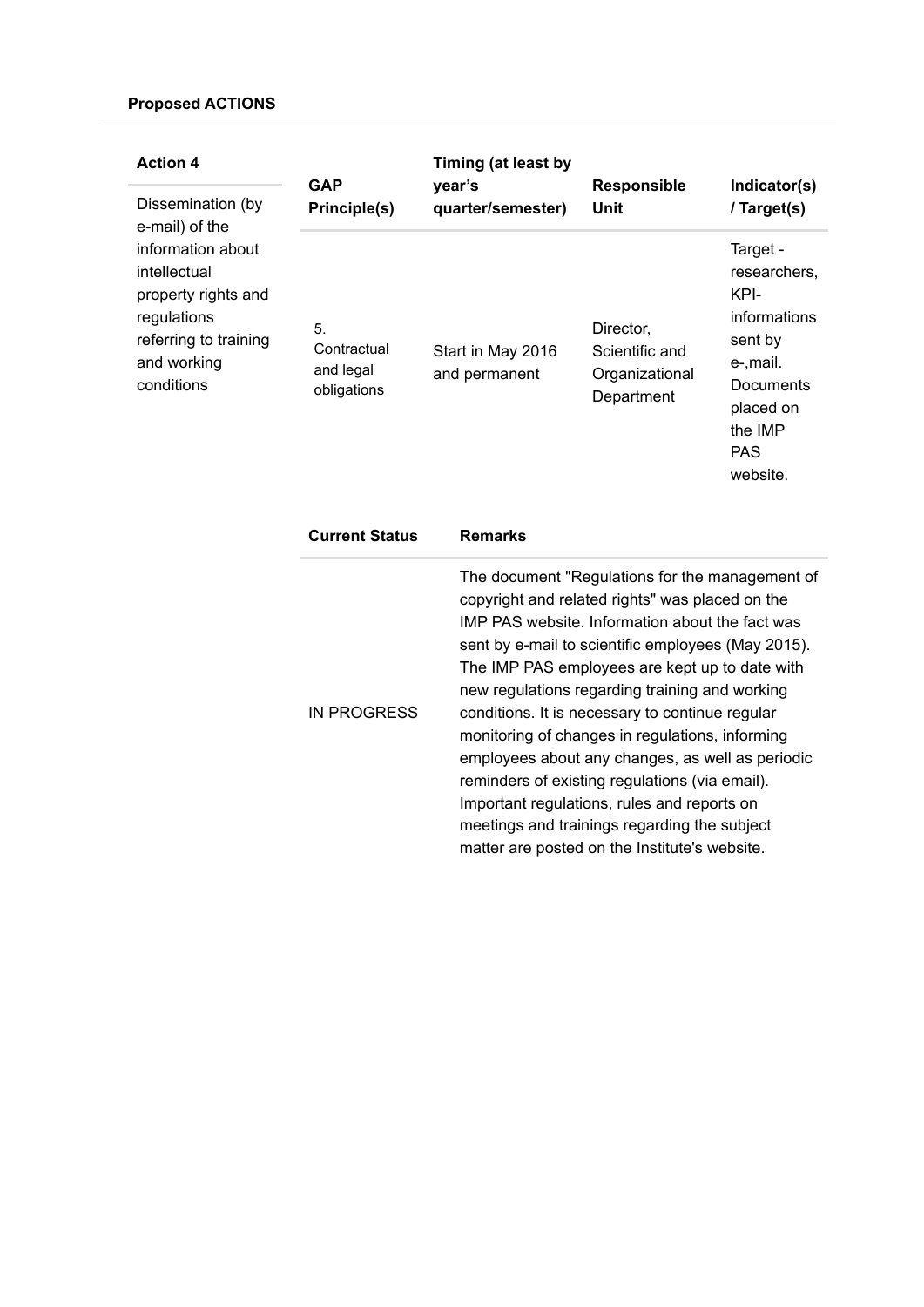| <b>Action 5</b>                        | <b>GAP</b>                         | <b>Timing (at least</b><br>by year's |                                                                                                                                     | Indicator(s)                                                                                                  |
|----------------------------------------|------------------------------------|--------------------------------------|-------------------------------------------------------------------------------------------------------------------------------------|---------------------------------------------------------------------------------------------------------------|
| Preparing proper<br>back-up strategies | Principle(s)                       | quarter/semester)                    | <b>Responsible Unit</b>                                                                                                             | / Target(s)                                                                                                   |
| for researchers.                       | 7. Good<br>practice in<br>research | September 2018                       | Scientific<br>Computing<br>Laboratory<br>Scientific and<br>Organizational<br>Department                                             | Target -<br>researchers.<br>KPI -<br>document<br>prepared by<br>the<br>Scientific<br>Computing<br>Laboratory. |
|                                        | <b>Current Status</b>              | <b>Remarks</b>                       |                                                                                                                                     |                                                                                                               |
|                                        | <b>COMPLETED</b>                   |                                      | Information about proper back-up strategies for<br>researchers has been developed by the IM PAS<br>Scientific Computing Laboratory. |                                                                                                               |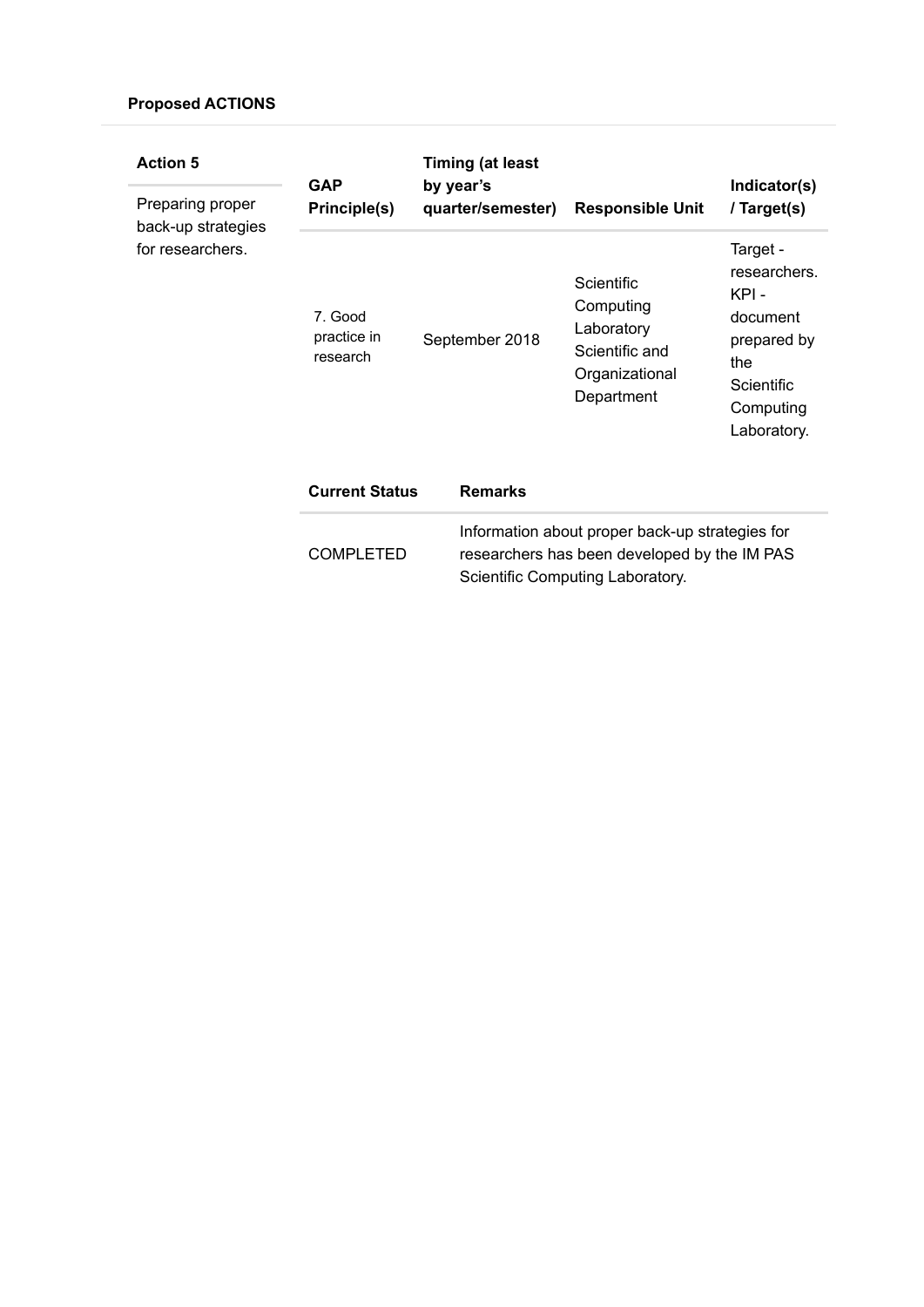| <b>Action 6</b><br>Placing the<br>information about                     | <b>GAP</b><br>Principle(s)         | <b>Timing (at least</b><br>by year's<br>quarter/semester) | <b>Responsible Unit</b>                                                                                                                                                                                                                                                                                                                                                                                        | Indicator(s)<br>/ Target(s)                                                                   |
|-------------------------------------------------------------------------|------------------------------------|-----------------------------------------------------------|----------------------------------------------------------------------------------------------------------------------------------------------------------------------------------------------------------------------------------------------------------------------------------------------------------------------------------------------------------------------------------------------------------------|-----------------------------------------------------------------------------------------------|
| data protections<br>and back-ups<br>strategy on the<br>IMP PAS website. | 7. Good<br>practice in<br>research | September 2018                                            | Scientific<br>Computing<br>Laboratory<br>Scientific and<br>Organizational<br>Department                                                                                                                                                                                                                                                                                                                        | Target-<br>researchers.<br>KPI-<br>document<br>placed on<br>the IMP<br><b>PAS</b><br>website. |
|                                                                         | <b>Current Status</b>              | <b>Remarks</b>                                            |                                                                                                                                                                                                                                                                                                                                                                                                                |                                                                                               |
|                                                                         | <b>COMPLETED</b>                   | by email.                                                 | Information about data protection and back-ups as<br>well as information on the method of data<br>archiving, data protection, protection against<br>network attacks, etc., are placed on the website of<br>the IM PAS Scientific Computing Laboratory:<br>https://www.ifmpan.poznan.pl/pl/lokalne/pracownia-<br>informatyki/aktualnosci.html Employees are<br>informed about placing new information materials |                                                                                               |

| <b>Action 7</b><br>Workshop about<br>data protection | <b>GAP</b><br>Principle(s)         | year's | Timing (at least by<br>quarter/semester) | <b>Responsible</b><br>Unit                                                                                                                                                                             | Indicator(s)<br>/ Target(s)                                                        |
|------------------------------------------------------|------------------------------------|--------|------------------------------------------|--------------------------------------------------------------------------------------------------------------------------------------------------------------------------------------------------------|------------------------------------------------------------------------------------|
| and management.                                      | 7. Good<br>practice in<br>research | 2020)  | October 2018 (next<br>planned - October  | Scientific<br>Computing<br>Laboratory<br>Scientific and<br>Organizational<br>Department                                                                                                                | Target -<br>researchers.<br>KPI-<br>workshop<br>which took<br>place in IMP<br>PAS. |
|                                                      | <b>Current Status</b>              |        | <b>Remarks</b>                           |                                                                                                                                                                                                        |                                                                                    |
|                                                      | <b>IN PROGRESS</b>                 |        |                                          | Mandatory training for all IMP PAS employees took<br>place on October 25th. Training materials have<br>been placed on the Institute's website. Repetition<br>of the training is planned every 2 years. |                                                                                    |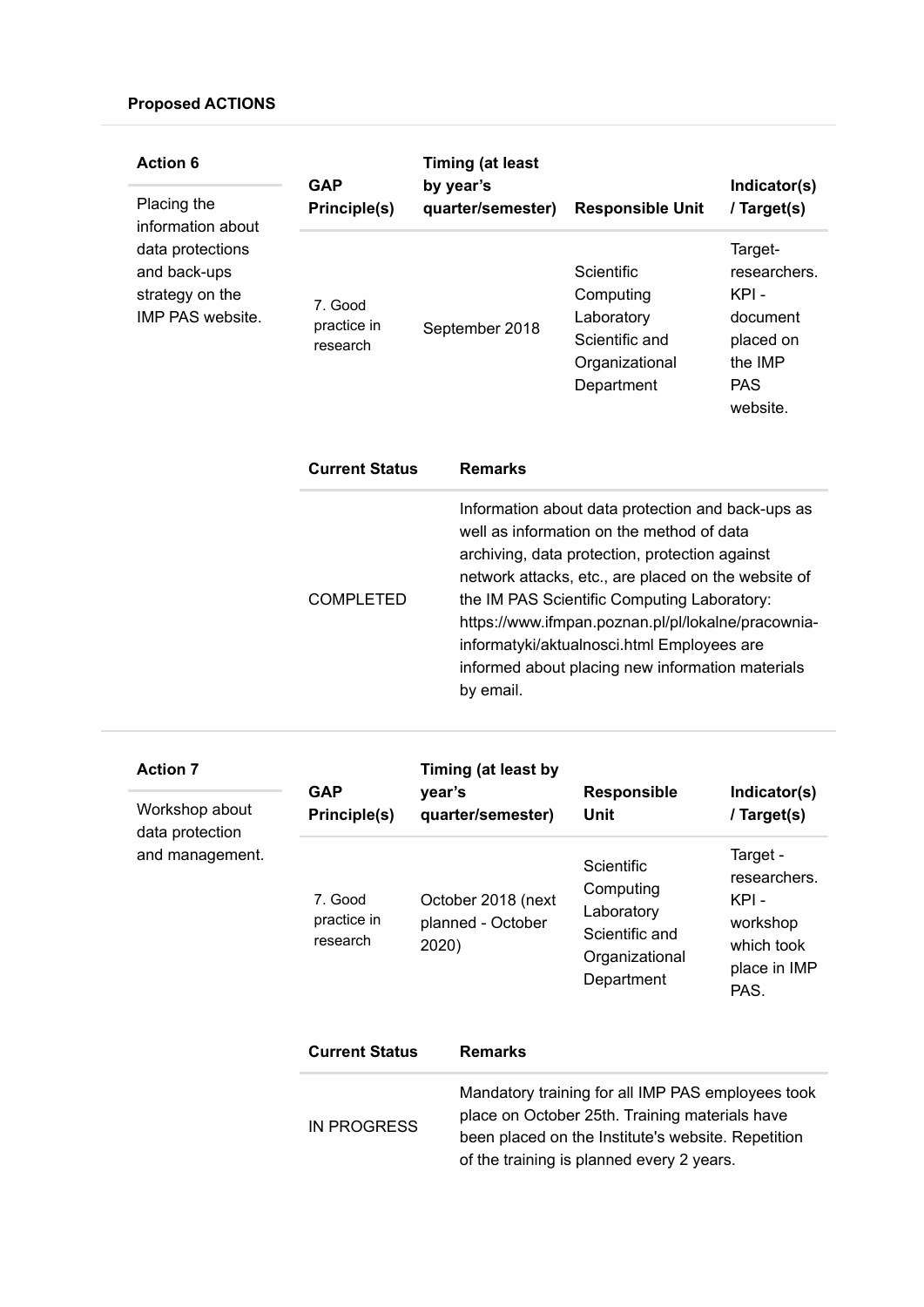| <b>Action 8</b><br>Updating the<br>website. | <b>GAP</b><br>Principle(s)                         | Timing (at least by<br>year's<br>quarter/semester)                                                                                                                                                                                                                                                                            | <b>Responsible</b><br><b>Unit</b>     | Indicator(s)<br>/ Target(s)                                                                                                                                                                                   |
|---------------------------------------------|----------------------------------------------------|-------------------------------------------------------------------------------------------------------------------------------------------------------------------------------------------------------------------------------------------------------------------------------------------------------------------------------|---------------------------------------|---------------------------------------------------------------------------------------------------------------------------------------------------------------------------------------------------------------|
|                                             | 8.<br>Dissemination,<br>exploitation of<br>results | Starting in January<br>2016. Regularly and<br>systematically                                                                                                                                                                                                                                                                  | Scientific<br>Computing<br>Laboratory | Target - IMP<br><b>PAS</b><br>scientists<br>and<br>scientists<br>from other<br>research<br>units. KPI -<br>the quantity<br>and quality<br>of<br>information<br>posted on<br>the IMP<br><b>PAS</b><br>website. |
|                                             | <b>Current Status</b>                              | <b>Remarks</b>                                                                                                                                                                                                                                                                                                                |                                       |                                                                                                                                                                                                               |
|                                             | <b>COMPLETED</b>                                   | Information on scientific achievements, grants,<br>publications in scientific journals, conferences and<br>other achievements are published regularly on the<br>IMP PAS website (Accordingly to Regulations on<br>uploading the Institute of Molecular Physic's<br>website - Annex no. 1)<br>https://www.ifmpan.poznan.pl/en/ |                                       |                                                                                                                                                                                                               |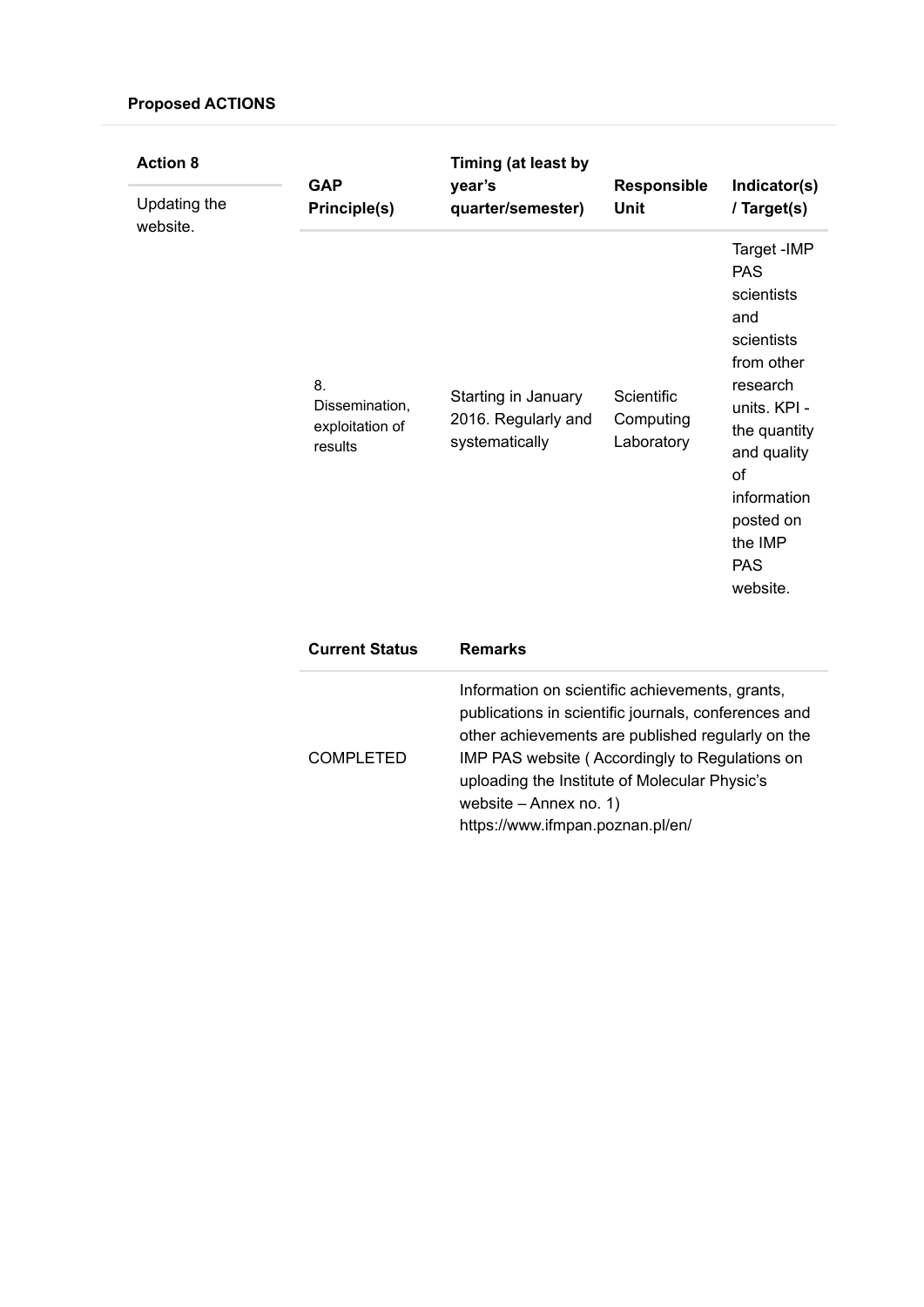| <b>Action 9</b>                                                                                                                                                                         | <b>GAP</b>              | Timing (at least by<br>year's      | <b>Responsible</b>                                                                              | Indicator(s)                                                                                                                                   |
|-----------------------------------------------------------------------------------------------------------------------------------------------------------------------------------------|-------------------------|------------------------------------|-------------------------------------------------------------------------------------------------|------------------------------------------------------------------------------------------------------------------------------------------------|
| Encouraging<br>scientists to                                                                                                                                                            | Principle(s)            | quarter/semester)                  | Unit                                                                                            | / Target(s)                                                                                                                                    |
| become more<br>involved in annual<br>public events<br>popularizing<br>science, in<br>particular the<br>Poznań Festival of<br>Arts and Sciences,<br>and Researchers'<br>Night in Poznań. | 9. Public<br>engagement | Start in May 2016<br>and permanent | Vice-Director of<br><b>Scientific Affairs</b><br>Scientific and<br>Organizational<br>Department | Target -<br>students,<br>pupils,<br>young<br>people<br>interested<br>in science.<br>KPI - list of<br>events<br>organized<br>for the<br>public. |

| <b>Current Status</b> | <b>Remarks</b>                                                                                                                                                                                                                                                                                                                                                                                                                                                                                                                                                                                                                                                                                                                                                                                                                                             |
|-----------------------|------------------------------------------------------------------------------------------------------------------------------------------------------------------------------------------------------------------------------------------------------------------------------------------------------------------------------------------------------------------------------------------------------------------------------------------------------------------------------------------------------------------------------------------------------------------------------------------------------------------------------------------------------------------------------------------------------------------------------------------------------------------------------------------------------------------------------------------------------------|
| IN PROGRESS           | The IMP PAS researchers have been organizing<br>science workshops "Lato z Helem", for gifted<br>pupils, every year since July in 1985. The<br>workshops take the form of 9-day science camps,<br>which take place in Odolanów, where the IMP PAS<br>Department of Low Temperature is located. Recent<br>camp "Lato z Helem" took place 2 - 10 July 2018,<br>previous workshops took place in July 2017, July<br>2016, July 2015 e.c.t (starting from 1985). In 2018,<br>IMP PAS joined the action "European Researchers'<br>Night" for the first time. IMP PAS employees<br>prepared many presentations and workshops for<br>children and young people. These classes met a<br>great interest. Researchers from IMP PAS also<br>take part in the annual "Poznań Festival of Science<br>and Art." In the future, we plan to intensify science<br>promoting. |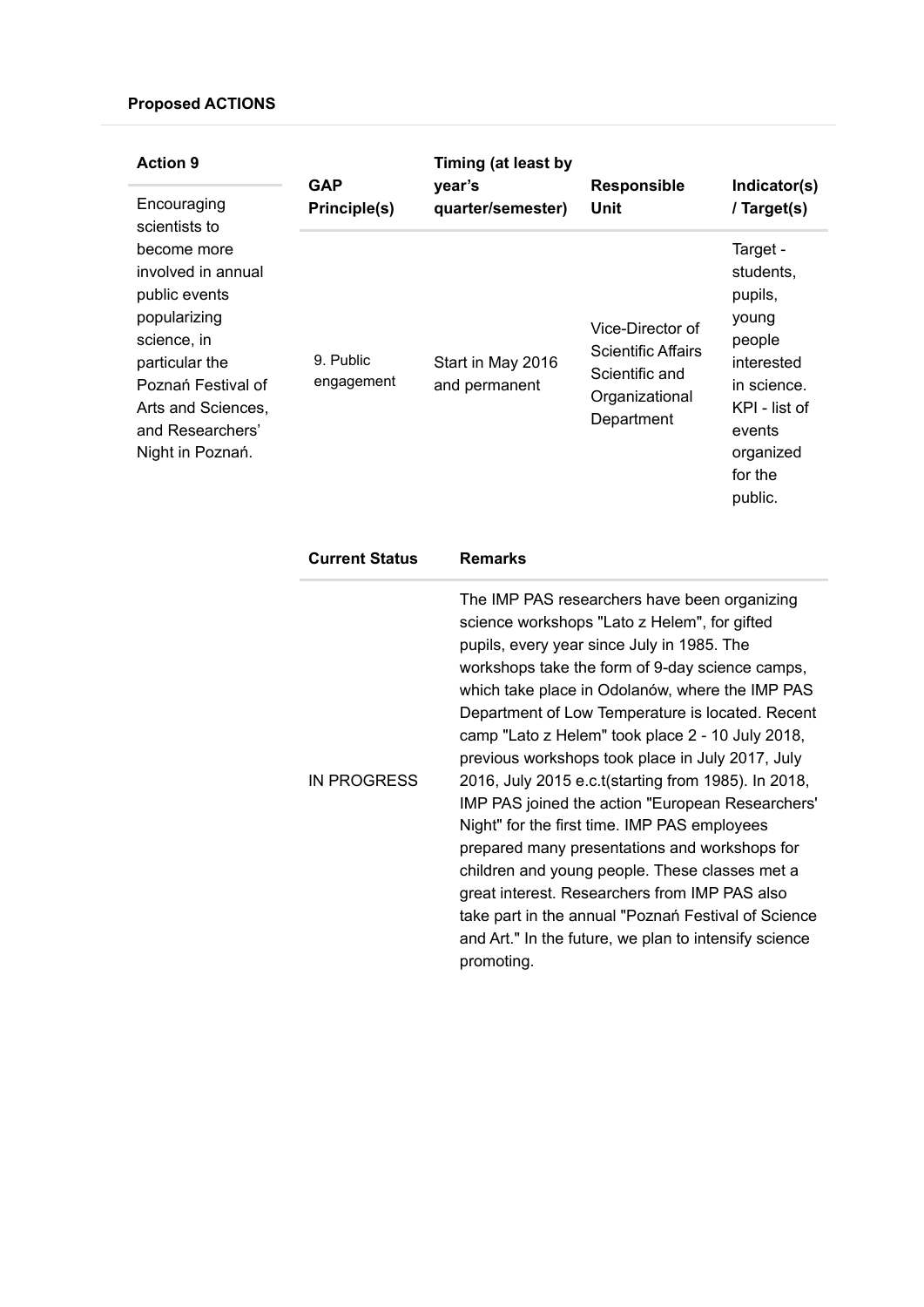| <b>Action 10</b>                                                                | <b>GAP</b><br>Principle(s) | Timing (at least by<br>year's       | <b>Responsible</b>                                                                                                              | Indicator(s)                                                                                                   |
|---------------------------------------------------------------------------------|----------------------------|-------------------------------------|---------------------------------------------------------------------------------------------------------------------------------|----------------------------------------------------------------------------------------------------------------|
| Open lectures<br>promoting<br>research, both in<br>and outside the<br>Institute |                            | quarter/semester)                   | Unit                                                                                                                            | / Target(s)                                                                                                    |
|                                                                                 | 9. Public<br>engagement    | Start in May 2016<br>and permanent. | Vice-Director of<br><b>Scientific Affairs</b><br>Scientific and<br>Organizational<br>Department                                 | Target -<br>students,<br>pupils,<br>young<br>people<br>interested<br>in science.<br>KPI - list of<br>lectures. |
|                                                                                 | <b>Current Status</b>      | <b>Remarks</b>                      |                                                                                                                                 |                                                                                                                |
|                                                                                 | <b>IN PROGRESS</b>         |                                     | Seminars and lectures organized in IFMPAN are<br>open and information about planned events is<br>posted on the IMP PAS website. |                                                                                                                |

| <b>Action 11</b>                                                                                                                                                                           | <b>GAP</b><br>Principle(s) | <b>Timing (at least</b><br>by year's<br>quarter/semester) | <b>Responsible</b><br>Unit                                                                      | Indicator(s)                                                                                                                                      |
|--------------------------------------------------------------------------------------------------------------------------------------------------------------------------------------------|----------------------------|-----------------------------------------------------------|-------------------------------------------------------------------------------------------------|---------------------------------------------------------------------------------------------------------------------------------------------------|
| Promoting IMP<br>PAS in secondary                                                                                                                                                          |                            |                                                           |                                                                                                 | / Target(s)                                                                                                                                       |
| schools -<br>establishing<br>contacts with<br>selected schools<br>and inviting<br>students to<br>lectures and<br>scientific and<br>popular science<br>seminars<br>organized in IMP<br>PAS. | 9. Public<br>engagement    | <b>Start in February</b><br>2019                          | Vice-Director of<br><b>Scientific Affairs</b><br>Scientific and<br>Organizational<br>Department | Target -<br>Secondary<br>schools<br>pupils. KPI -<br>list of<br>popular<br>science<br>seminars<br>and other<br>events<br>organised<br>for pupils. |

| <b>Current Status</b> | <b>Remarks</b>                                                                                            |
|-----------------------|-----------------------------------------------------------------------------------------------------------|
| <b>NFW</b>            | Establishing contacts with selected schools and<br>inviting pupils to lectures and scientific and popular |
|                       | science seminars organized in IMP PAS.                                                                    |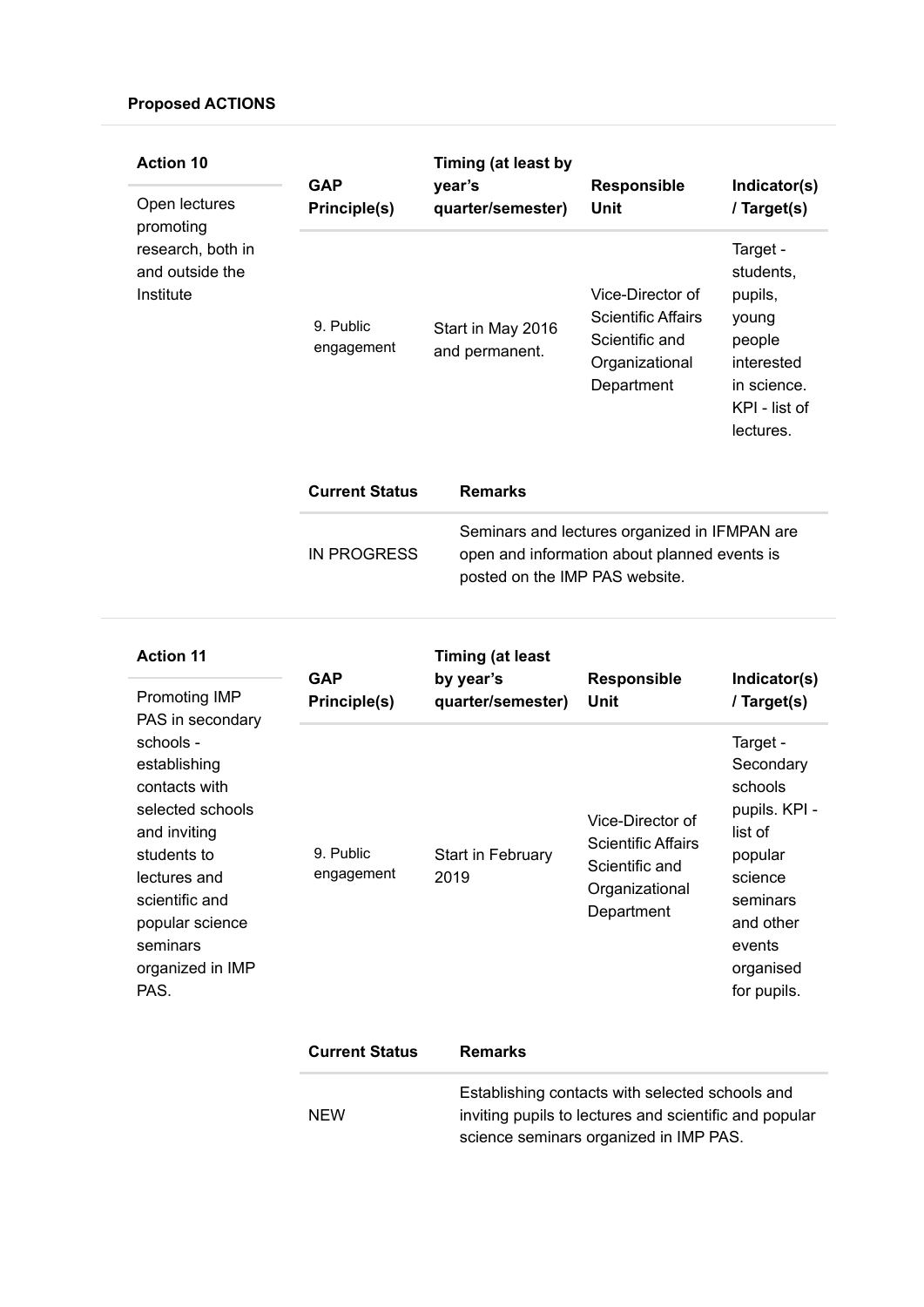| <b>Action 12</b><br>Continuation of the<br>regular evaluation<br>in accordance with<br>applicable<br>regulations. | <b>GAP</b><br>Principle(s)                 | Timing (at least by<br>year's<br>quarter/semester)              | Responsible<br><b>Unit</b>                                                                                                                                 | Indicator(s)<br>/ Target(s)                                                                                           |
|-------------------------------------------------------------------------------------------------------------------|--------------------------------------------|-----------------------------------------------------------------|------------------------------------------------------------------------------------------------------------------------------------------------------------|-----------------------------------------------------------------------------------------------------------------------|
|                                                                                                                   | 11.<br>Evaluation/<br>appraisal<br>systems | According to the<br>legal regulations                           | Scientific<br>Council<br>Evaluation<br>Committees                                                                                                          | Target -<br>researchers.<br>KPI-<br>Evaluation<br>results.                                                            |
|                                                                                                                   | <b>Current Status</b>                      | <b>Remarks</b>                                                  |                                                                                                                                                            |                                                                                                                       |
|                                                                                                                   | <b>COMPLETED</b>                           | According to the legal regulations                              |                                                                                                                                                            |                                                                                                                       |
| <b>Action 13</b>                                                                                                  |                                            | Timing (at least by                                             |                                                                                                                                                            |                                                                                                                       |
| Dissemination of                                                                                                  | <b>GAP</b><br>Principle(s)                 | year's<br>quarter/semester)                                     | Responsible<br><b>Unit</b>                                                                                                                                 | Indicator(s)<br>/ Target(s)                                                                                           |
| information about<br>the evaluation<br>system and<br>appeals<br>procedure:<br>updating website,<br>mailing.       | 11.<br>Evaluation/<br>appraisal<br>systems | Once a year:<br>October 2019,<br>October 2020,<br>October 2021. | Vice-Director of<br><b>Scientific Affairs</b><br>Scientific and<br>Organizational<br>Department                                                            | Target -<br>researchers.<br>KPI-<br>documents<br>placed on<br>the website,<br>mails sent<br>to scientific<br>workers. |
|                                                                                                                   | <b>Current Status</b>                      | <b>Remarks</b>                                                  |                                                                                                                                                            |                                                                                                                       |
|                                                                                                                   | <b>IN PROGRESS</b>                         |                                                                 | Assessment procedures are an important indicator<br>of the professional development of researchers. It<br>is necessary to regularly remind about the rules |                                                                                                                       |

and procedures of this process.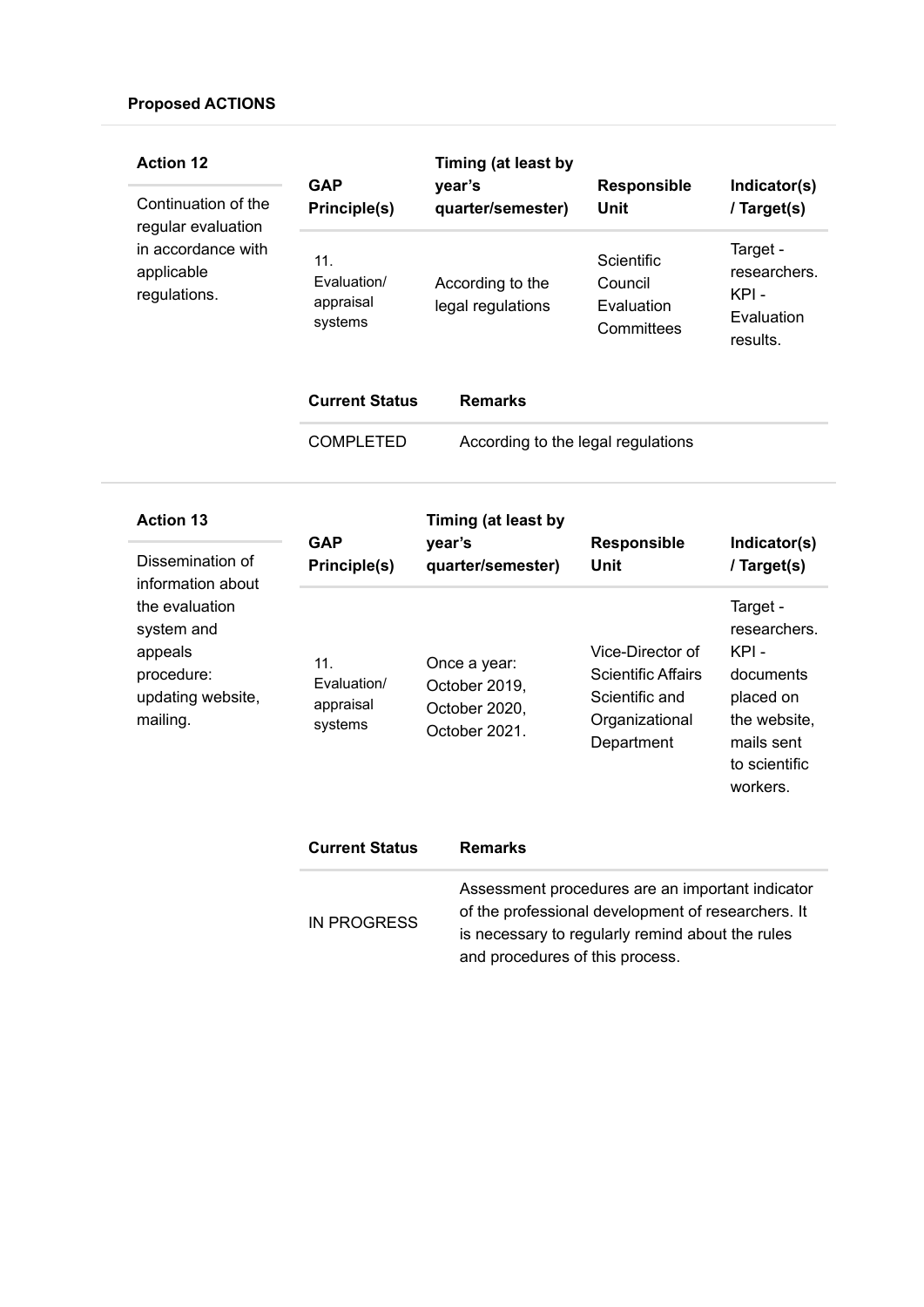| <b>Action 14</b><br>Dissemination of<br>the information                                                 | <b>GAP</b><br>Principle(s) | Timing (at least by<br>year's<br>quarter/semester) | <b>Responsible</b><br>Unit                                 | Indicator(s)<br>/ Target(s)                                                                                                                              |
|---------------------------------------------------------------------------------------------------------|----------------------------|----------------------------------------------------|------------------------------------------------------------|----------------------------------------------------------------------------------------------------------------------------------------------------------|
| about facilitations<br>of returning to<br>scientific career -<br>discussions,<br>promotion<br>measures. | 12.<br>Recruitment         | <b>Start in November</b><br>2016 and<br>permament  | Director's Office<br>Heads of<br>Scientific<br>Departments | Target-<br>researchers<br>working in<br>the IMP<br>PAS,<br>researchers,<br><b>PhD</b><br>students,<br>former<br>employees.<br><b>KPI</b> -mails<br>sent. |
|                                                                                                         | <b>Current Status</b>      | <b>Remarks</b>                                     |                                                            |                                                                                                                                                          |

| IN PROGRESS | Starting from November 2016, informations on the<br>possibility of returning to a career in science and<br>related grant and scholarship programs were<br>regularly sent to researchers. The action should be<br>carried out permanently due to new programs for |
|-------------|------------------------------------------------------------------------------------------------------------------------------------------------------------------------------------------------------------------------------------------------------------------|
|             | people interested in returning to a career in                                                                                                                                                                                                                    |
|             | science and an ever-changing circle of recipients.                                                                                                                                                                                                               |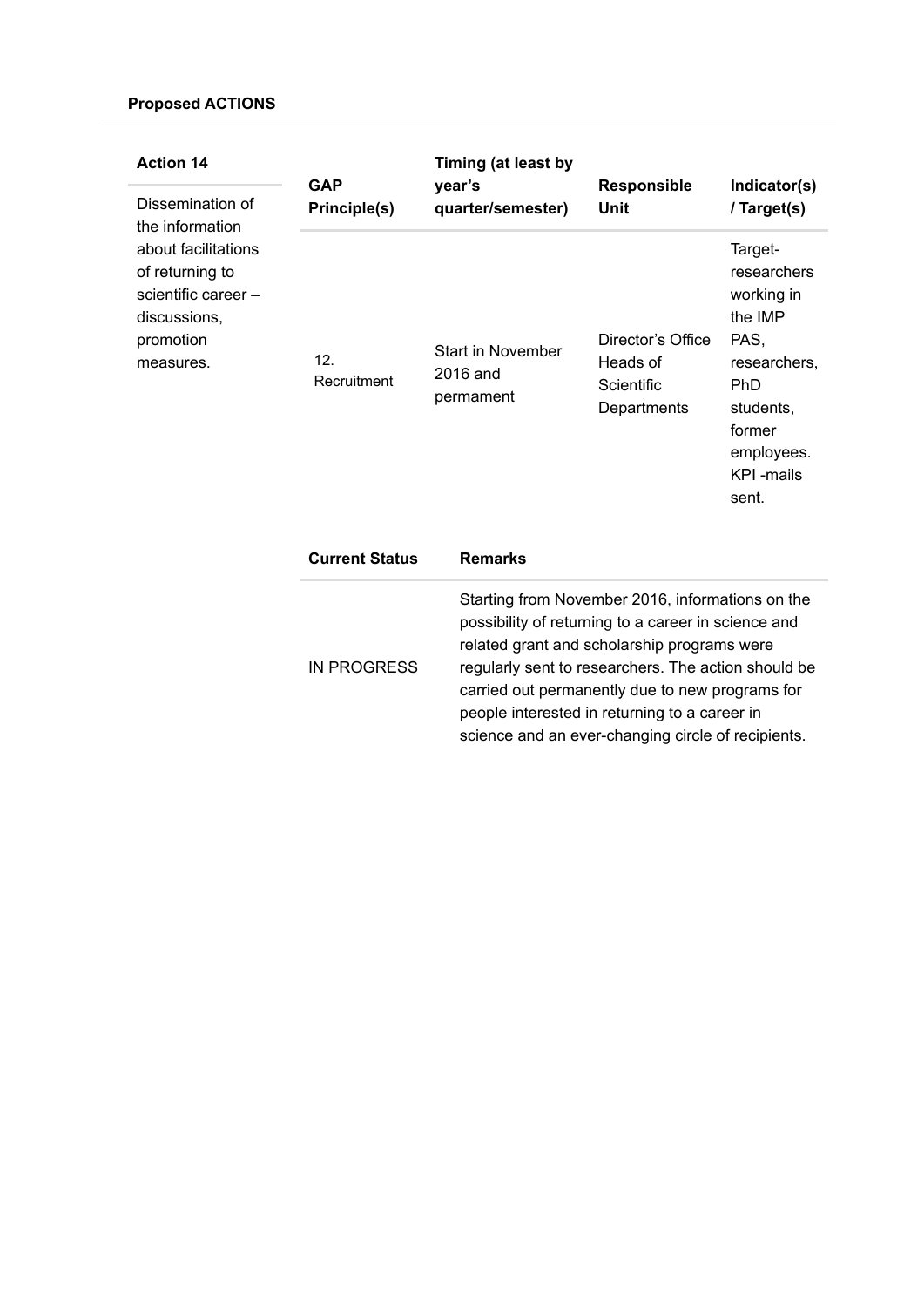| <b>Action 15</b><br>Adding to the job<br>advertisement the<br>information about<br>working conditions<br>and career<br>development<br>prospects. | <b>GAP</b>                   | <b>Timing (at least</b><br>by year's | <b>Responsible</b>                                                                                                                                                                                                                   | Indicator(s) /                                                                                                  |  |
|--------------------------------------------------------------------------------------------------------------------------------------------------|------------------------------|--------------------------------------|--------------------------------------------------------------------------------------------------------------------------------------------------------------------------------------------------------------------------------------|-----------------------------------------------------------------------------------------------------------------|--|
|                                                                                                                                                  | Principle(s)                 | quarter/semester)                    | Unit                                                                                                                                                                                                                                 | Target(s)                                                                                                       |  |
|                                                                                                                                                  | 13.<br>Recruitment<br>(Code) | December 2019                        | <b>Director</b><br>Director's<br>Office HR<br>Office Legal<br>team                                                                                                                                                                   | Target-<br>candidates<br>applying for<br>the job. KPI -<br>pattern /<br>template for a<br>job<br>advertisement. |  |
|                                                                                                                                                  | <b>Current Status</b>        | <b>Remarks</b>                       |                                                                                                                                                                                                                                      |                                                                                                                 |  |
|                                                                                                                                                  | <b>IN PROGRESS</b>           |                                      | Authors who prepare job advertisement received<br>instructions on what information should be<br>included in them. However, a new mandatory ad<br>pattern has not yet been developed, but it will be<br>developed by the end of 2019. |                                                                                                                 |  |

| <b>Action 16</b><br>Providing an<br>English version of<br>the job<br>advertisements<br>and publishing<br>them on Euraxess<br>website. | <b>GAP</b><br>Principle(s)   | <b>Timing (at least</b><br>by year's<br>quarter/semester) | <b>Responsible</b><br>Unit                                                                                                                                                                                                                        | Indicator(s) /<br>Target(s)                                                                                                     |
|---------------------------------------------------------------------------------------------------------------------------------------|------------------------------|-----------------------------------------------------------|---------------------------------------------------------------------------------------------------------------------------------------------------------------------------------------------------------------------------------------------------|---------------------------------------------------------------------------------------------------------------------------------|
|                                                                                                                                       | 13.<br>Recruitment<br>(Code) | March 2017                                                | Director<br>Director's<br>Office HR<br>Office Legal<br>team                                                                                                                                                                                       | Target-<br>candidates<br>applying for<br>the job. KPI -<br>job<br>advertisements<br>published on<br><b>Euraxess</b><br>website. |
|                                                                                                                                       | <b>Current Status</b>        | <b>Remarks</b>                                            |                                                                                                                                                                                                                                                   |                                                                                                                                 |
|                                                                                                                                       | <b>IN PROGRESS</b>           |                                                           | From March 2017, all job vacancies and<br>advertisements for the doctoral studies are<br>submitted to the Euraxess portal. The status of the<br>action can not be considered as finished yet,<br>because this matter requires constant monitoring |                                                                                                                                 |

and reminding.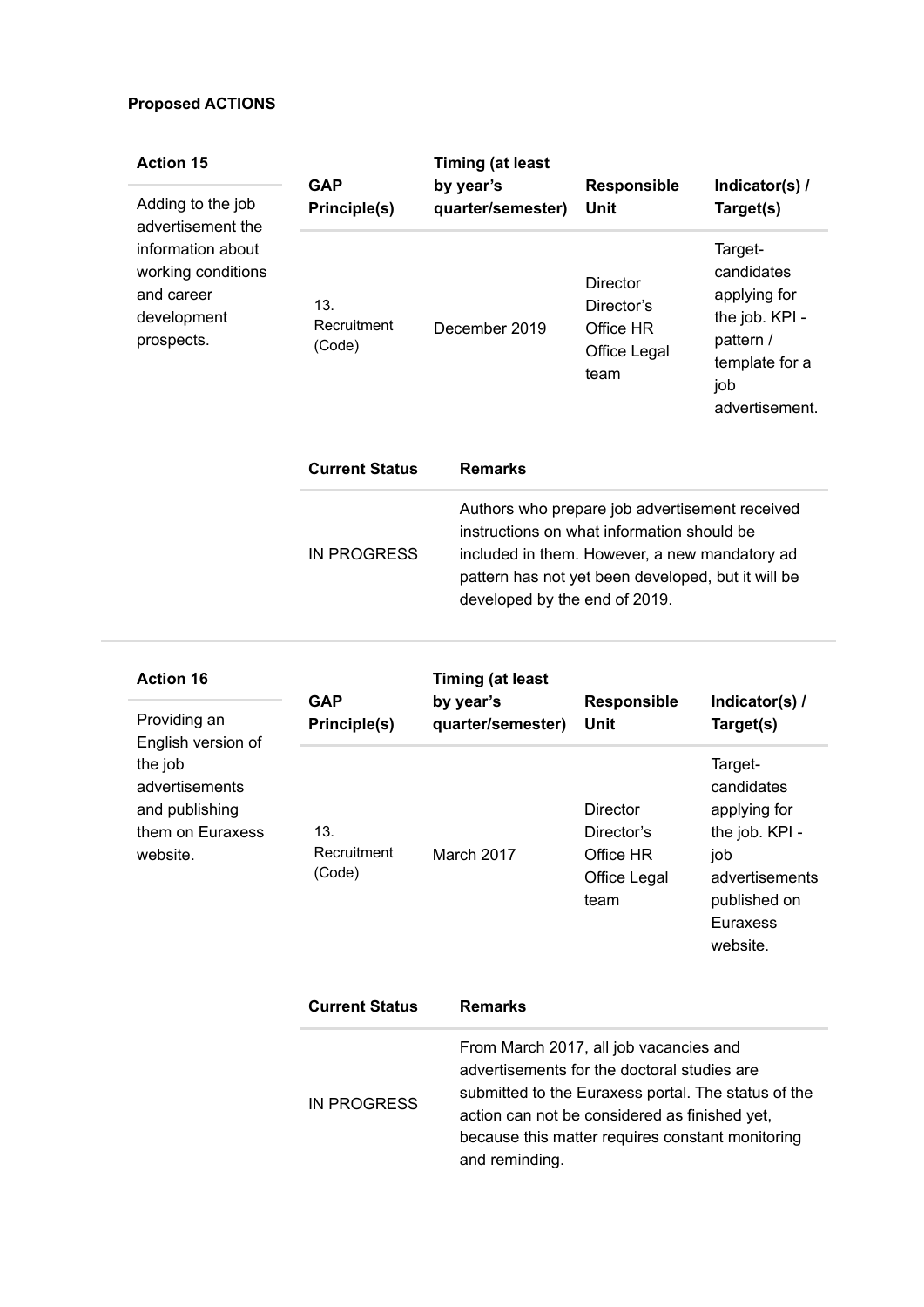| <b>Action 17</b><br>Finishing the new<br><b>Staff Regulations.</b> | <b>GAP</b><br>Principle(s)   | <b>Timing (at least</b>                                                                                                                                                                                                               |                                                                        |                                                                                             |
|--------------------------------------------------------------------|------------------------------|---------------------------------------------------------------------------------------------------------------------------------------------------------------------------------------------------------------------------------------|------------------------------------------------------------------------|---------------------------------------------------------------------------------------------|
|                                                                    |                              | by year's<br>quarter/semester)                                                                                                                                                                                                        | <b>Responsible</b><br>Unit                                             | Indicator(s)<br>/ Target(s)                                                                 |
|                                                                    | 13.<br>Recruitment<br>(Code) | December 2020                                                                                                                                                                                                                         | <b>Director</b><br>Director's Office<br><b>HR Office Legal</b><br>team | Target - IMP<br><b>PAS</b><br>employees.<br>KPI - new<br>"Staff<br>Regulations"<br>document |
|                                                                    | <b>Current Status</b>        | <b>Remarks</b>                                                                                                                                                                                                                        |                                                                        |                                                                                             |
|                                                                    | <b>EXTENDED</b>              | The main reasons for the delay in work on new<br>regulations were the waiting for the new law "Law<br>on Higher Education and Science" (published in<br>July 2018) and the fact of the change of the IMP<br>PAS Director (June 2019). |                                                                        |                                                                                             |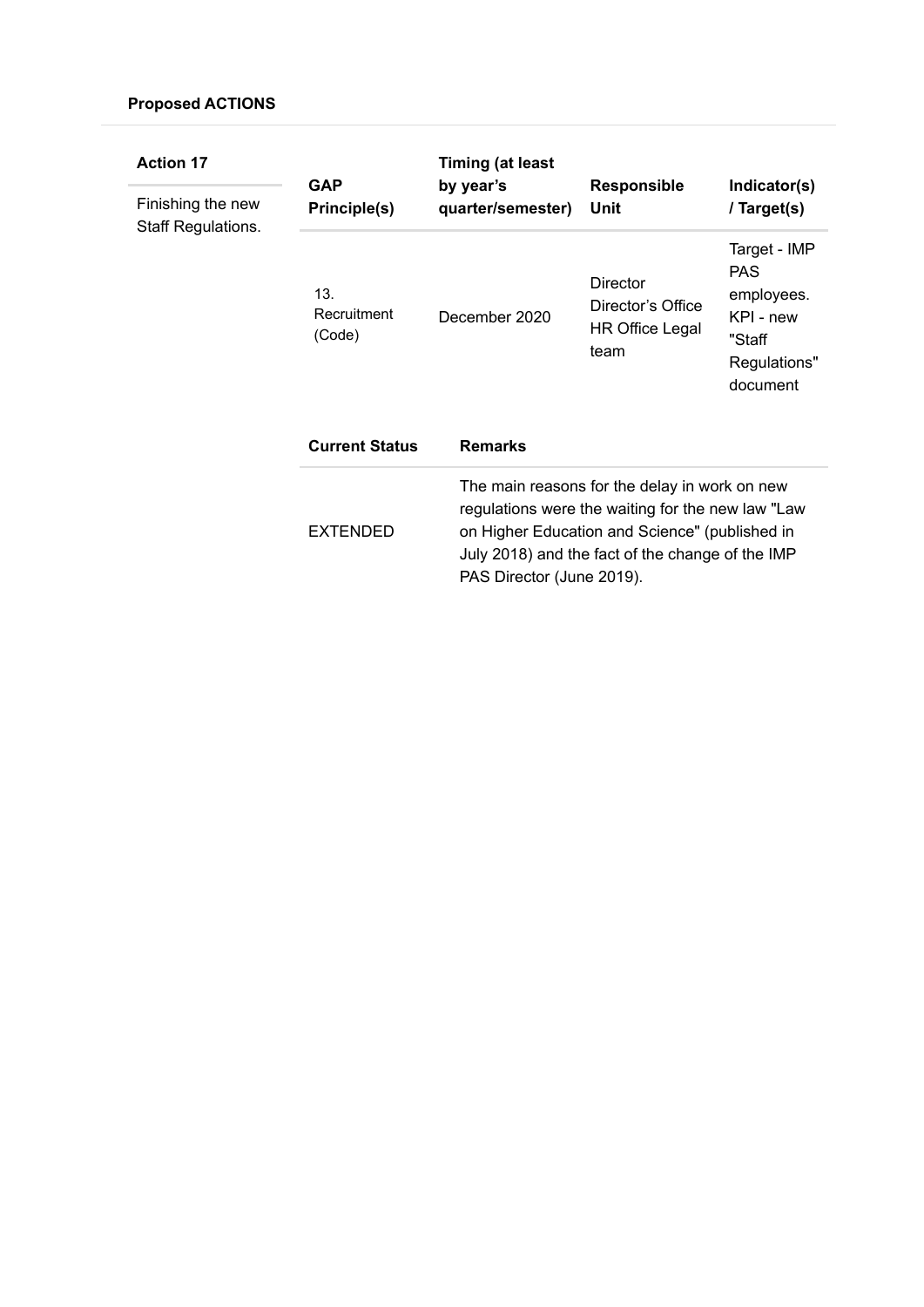| <b>Action 18</b><br>Improving the<br>recruitment<br>procedures in<br>accordance with<br>the Code. | <b>GAP</b><br>Principle(s)   | <b>Timing (at least</b><br>by year's<br>quarter/semester)                                                                                                                                                                                                                                                                                                                                                                                 | <b>Responsible</b><br>Unit                                             | Indicator(s)<br>/ Target(s)                                                                            |
|---------------------------------------------------------------------------------------------------|------------------------------|-------------------------------------------------------------------------------------------------------------------------------------------------------------------------------------------------------------------------------------------------------------------------------------------------------------------------------------------------------------------------------------------------------------------------------------------|------------------------------------------------------------------------|--------------------------------------------------------------------------------------------------------|
|                                                                                                   | 13.<br>Recruitment<br>(Code) | November 2020                                                                                                                                                                                                                                                                                                                                                                                                                             | <b>Director</b><br>Director's Office<br><b>HR Office Legal</b><br>team | Target-<br>candidates<br>applying for<br>the job. KPI<br>- new<br>procedures,<br>New OTM-<br>R policy. |
|                                                                                                   | <b>Current Status</b>        | <b>Remarks</b>                                                                                                                                                                                                                                                                                                                                                                                                                            |                                                                        |                                                                                                        |
|                                                                                                   | <b>EXTENDED</b>              | The recruitment rules at IMP PAS are gradually<br>adjusted to the requirements of the "Charter<br>&Code". The newly set up "Committee<br>Implementing the Strategy for Human Resource<br>Management for Researchers" deals with the<br>comprehensive development of new OTM-R<br>principles. The works will be finalized, after<br>publishing of a new law "Act of the Polish Academy<br>of Sciences" (the change is announced at the end |                                                                        |                                                                                                        |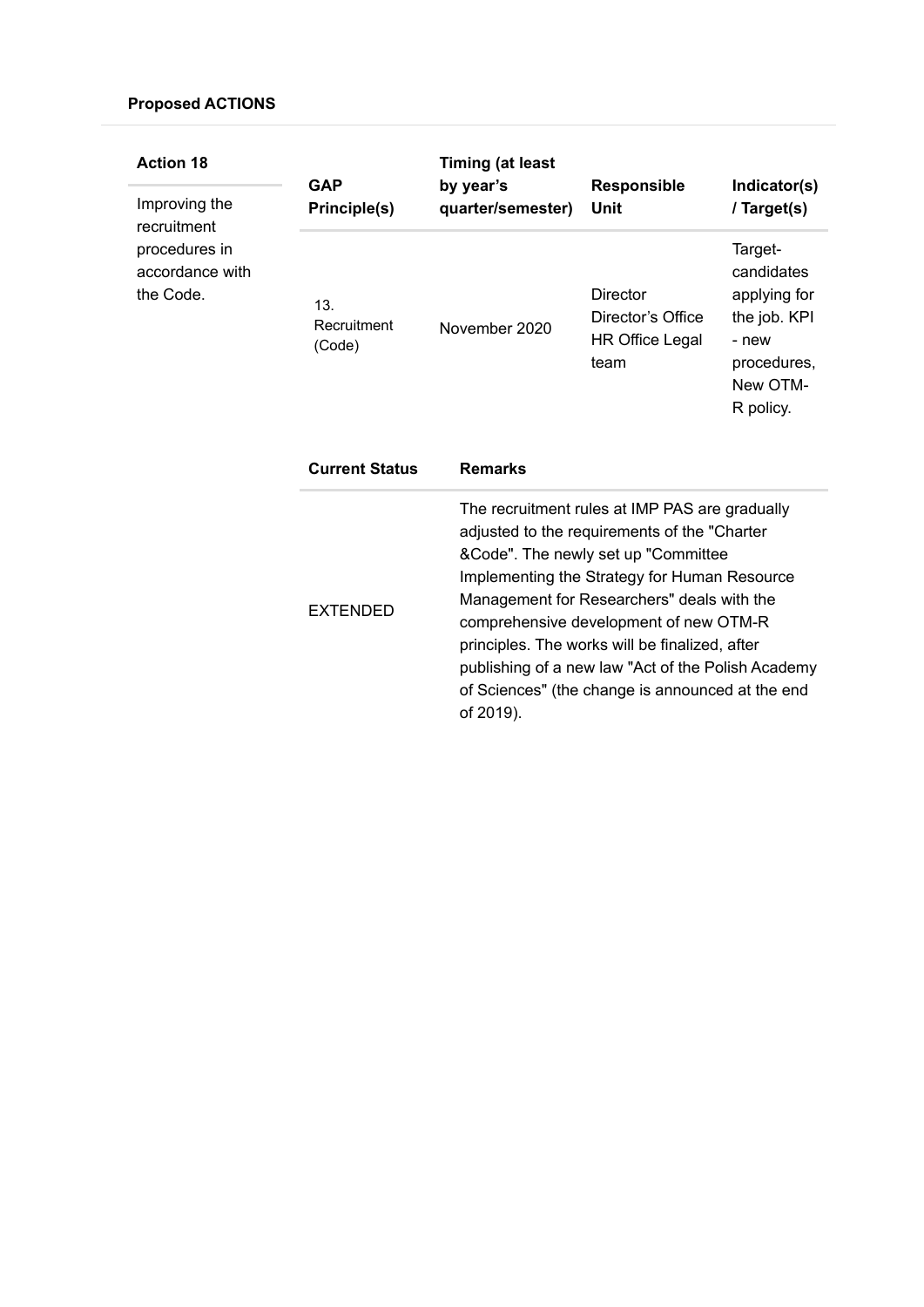| <b>Action 19</b>                                                         | <b>GAP</b>                                 | Timing (at least by<br>year's                       |                                                                                                                                                                                                                                                                                                                                                                                                                                                              | Indicator(s)                                                                                                                                                                     |
|--------------------------------------------------------------------------|--------------------------------------------|-----------------------------------------------------|--------------------------------------------------------------------------------------------------------------------------------------------------------------------------------------------------------------------------------------------------------------------------------------------------------------------------------------------------------------------------------------------------------------------------------------------------------------|----------------------------------------------------------------------------------------------------------------------------------------------------------------------------------|
| Promotion of the<br>gender balance at<br>all levels of the<br>Institute. | Principle(s)<br>14.<br>Selection<br>(Code) | quarter/semester)<br>Start in 2016 and<br>permanent | <b>Responsible Unit</b><br>Director's Office<br>Scientific and<br>Organizational<br>Department                                                                                                                                                                                                                                                                                                                                                               | / Target(s)<br>Target -<br>researchers.<br>KPI-<br>increase in<br>the number<br>of women at<br>higher<br>levels of the<br>career and<br>in the<br>decision-<br>making<br>bodies. |
|                                                                          | <b>Current Status</b>                      | <b>Remarks</b>                                      |                                                                                                                                                                                                                                                                                                                                                                                                                                                              |                                                                                                                                                                                  |
|                                                                          | <b>IN PROGRESS</b>                         | composition,                                        | The number of women in the new Scientific<br>Council after the elections in 2018 increased from<br>two to eight (all women eligible to stand for<br>Scientific Council were selected). This proves the<br>awareness of the importance of creating gender<br>balance in the decision-making bodies. New<br>advisory bodies (including Selection Committees)<br>will be selected during 2019. We will make every<br>effort to keep the gender balance in their |                                                                                                                                                                                  |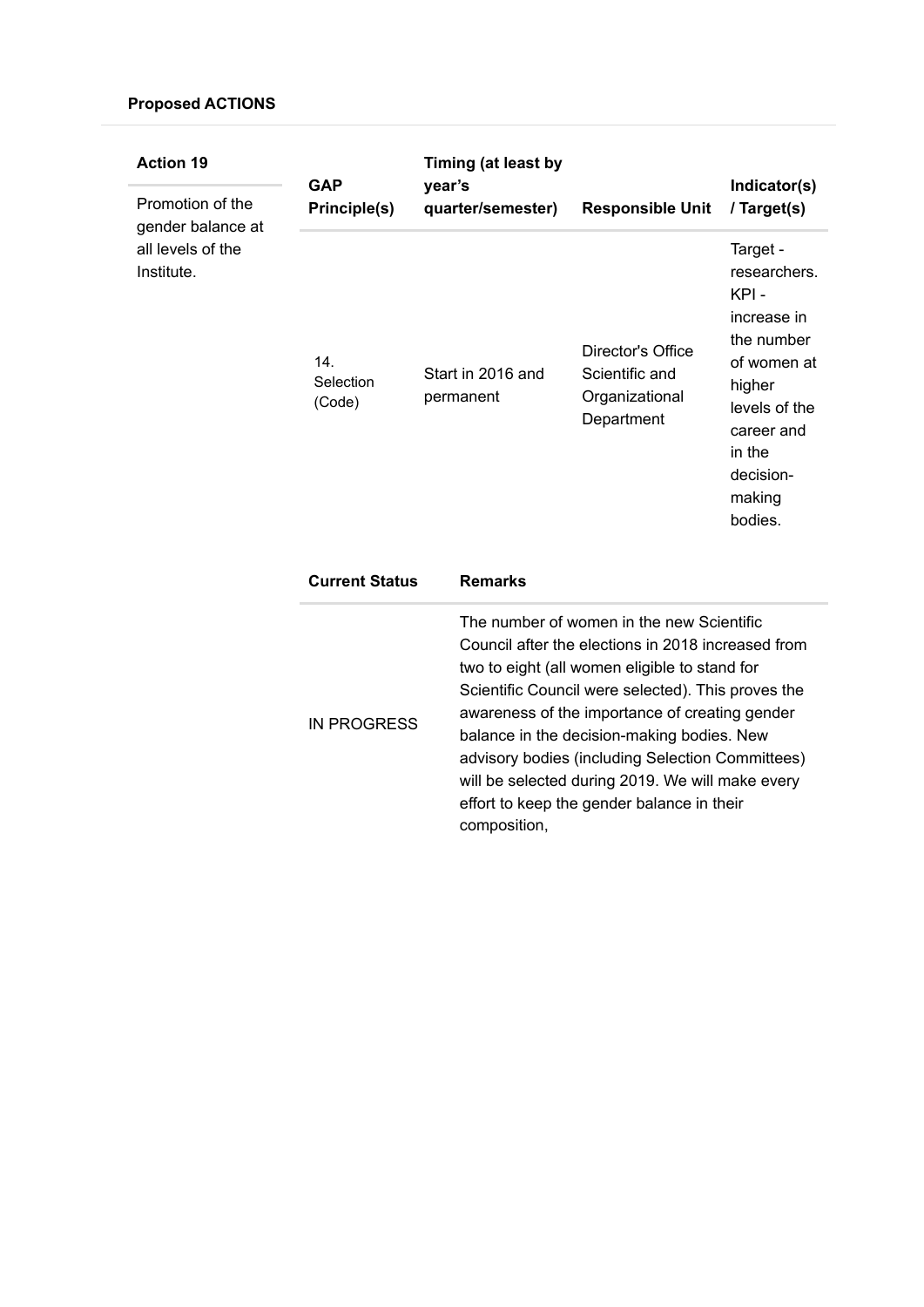| <b>Action 20</b><br>Training of the<br>committee<br>members<br>regarding the<br>elements and<br>criteria for<br>selection of<br>candidates | <b>GAP</b><br>Principle(s) | <b>Timing (at least</b><br>by year's<br>quarter/semester) | <b>Responsible Unit</b>                                                                                                            | Indicator(s)<br>/ Target(s)                                                   |
|--------------------------------------------------------------------------------------------------------------------------------------------|----------------------------|-----------------------------------------------------------|------------------------------------------------------------------------------------------------------------------------------------|-------------------------------------------------------------------------------|
|                                                                                                                                            | 14.<br>Selection<br>(Code) | November 2019                                             | Director's Office<br>Scientific and<br>Organizational<br>Department                                                                | Target -<br>Selection<br>Committee<br>members.<br>KPI-<br>training<br>report. |
|                                                                                                                                            | <b>Current Status</b>      | <b>Remarks</b>                                            |                                                                                                                                    |                                                                               |
|                                                                                                                                            | <b>EXTENDED</b>            |                                                           | In addition, it will be necessary to train the heads<br>of grant teams who will also have an impact on the<br>recruitment process. |                                                                               |

| <b>Action 21</b>                                                                                                                                                                                         | <b>GAP</b>                 | Timing (at least by                                                 |                                                                                                                                                                                                                                                                                                                 |                                                                                                 |
|----------------------------------------------------------------------------------------------------------------------------------------------------------------------------------------------------------|----------------------------|---------------------------------------------------------------------|-----------------------------------------------------------------------------------------------------------------------------------------------------------------------------------------------------------------------------------------------------------------------------------------------------------------|-------------------------------------------------------------------------------------------------|
| Commitment to the<br>implementation of<br>the rules that the<br>Selection<br>Committee for<br>assistants and<br>adjuncts (if<br>possible) must<br>consist of both<br>male and female<br>representatives. | Principle(s)               | year's<br>quarter/semester)                                         | <b>Responsible</b><br>Unit                                                                                                                                                                                                                                                                                      | Indicator(s)<br>/ Target(s)                                                                     |
|                                                                                                                                                                                                          | 14.<br>Selection<br>(Code) | June 2019 (during and<br>after new Scientific<br>Council selection) | Scientific<br>Council                                                                                                                                                                                                                                                                                           | Target -<br>Scientific<br>Council<br>members.<br>KPI-<br>Selection<br>Committee<br>composition. |
|                                                                                                                                                                                                          | <b>Current Status</b>      | <b>Remarks</b>                                                      |                                                                                                                                                                                                                                                                                                                 |                                                                                                 |
|                                                                                                                                                                                                          | <b>EXTENDED</b>            |                                                                     | The new composition of the "Selection Committee<br>for assistants and adjuncts" will be determined at<br>the meeting of the Scientific Council in March<br>2019. Scientific Council members will be informed<br>about the need to maintain the gender balance in<br>the Committee and other decision-making and |                                                                                                 |

advisory bodies.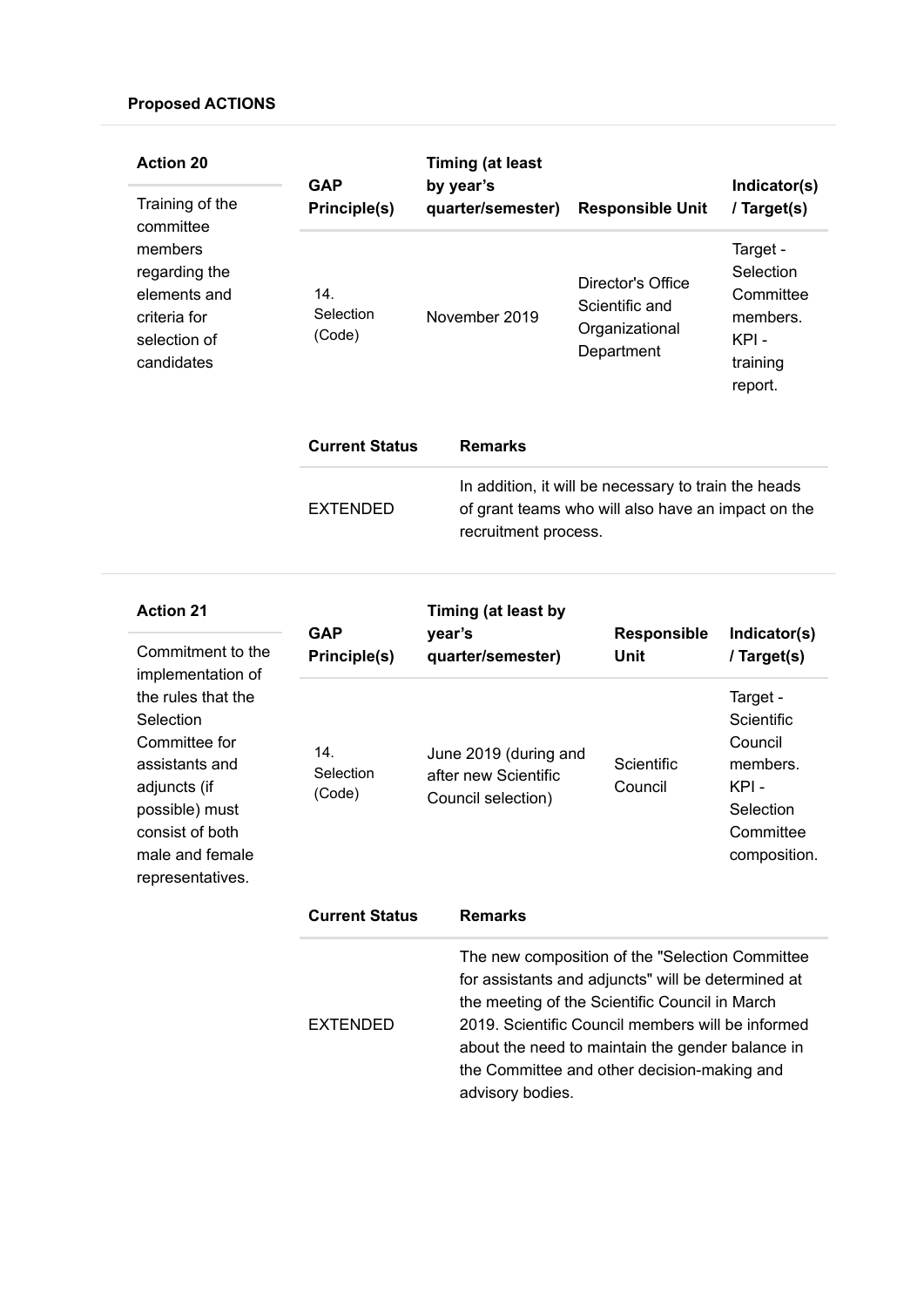| <b>Action 22</b><br>Developing an<br>ordinance of good                       | <b>GAP</b><br>Principle(s)    | <b>Timing (at least</b><br>by year's<br>quarter/semester) | <b>Responsible Unit</b>                                                                                                                                                                                                                          | Indicator(s)<br>/ Target(s)              |
|------------------------------------------------------------------------------|-------------------------------|-----------------------------------------------------------|--------------------------------------------------------------------------------------------------------------------------------------------------------------------------------------------------------------------------------------------------|------------------------------------------|
| practice.                                                                    | 14.<br>Selection<br>(Code)    | November 2020                                             | Director's Office<br>Scientific and<br>Organizational<br>Department                                                                                                                                                                              | KPI - new<br>recruitment<br>policy.      |
|                                                                              | <b>Current Status</b>         | <b>Remarks</b>                                            |                                                                                                                                                                                                                                                  |                                          |
|                                                                              | <b>EXTENDED</b>               | treated as a priority.                                    | In the newly created working group for<br>implementing the HRS4R principle in the IMP PAS,<br>a team emerged and undertook intensive work on<br>improving the OTM-R principles. This matter will be                                              |                                          |
| <b>Action 23</b>                                                             |                               | <b>Timing (at least</b>                                   |                                                                                                                                                                                                                                                  |                                          |
| Adding to job                                                                | <b>GAP Principle(s)</b>       | by year's<br>quarter/semester)                            | Responsible<br><b>Unit</b>                                                                                                                                                                                                                       | Indicator(s)<br>/ Target(s)              |
| advertisements the<br>information about<br>number of<br>available positions. | 15.<br>Transparency<br>(Code) | March 2017                                                | Director's<br>Office HR<br>Office                                                                                                                                                                                                                | KPI-<br>correctly<br>written job<br>ads. |
|                                                                              | <b>Current Status</b>         | <b>Remarks</b>                                            |                                                                                                                                                                                                                                                  |                                          |
|                                                                              | <b>EXTENDED</b>               |                                                           | Starting from mid-2017, the number of available<br>positions has been published in the job<br>advertisements published by IMP PAS. However,<br>the matter should be monitored and a recruitment<br>policy should be established that unifies the |                                          |

recruitment procedures.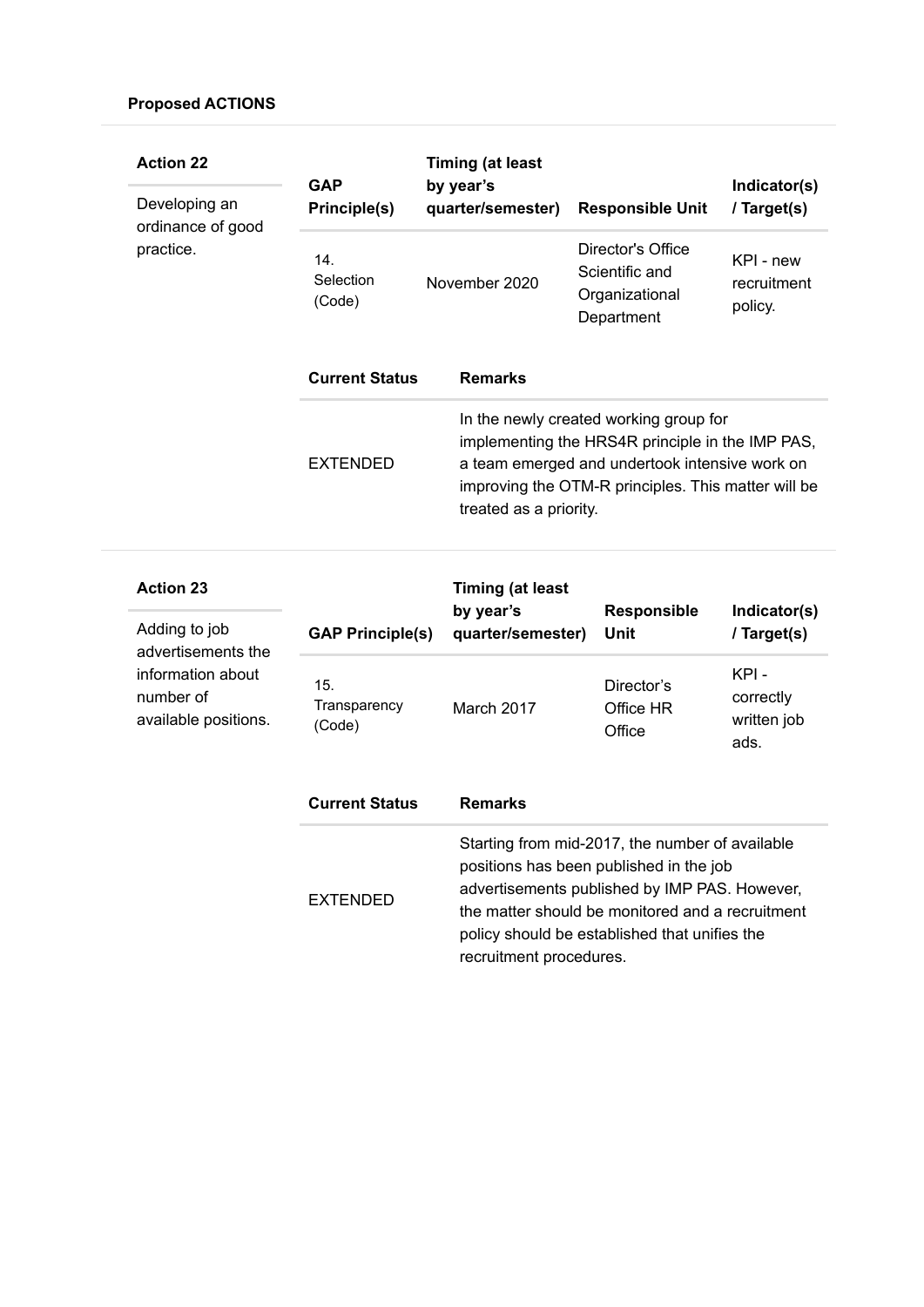| <b>Action 24</b>                                                                  | <b>GAP</b>                    | <b>Timing (at least</b><br>by year's                                                                                                                                                                                                                                                             | <b>Responsible</b>                    | Indicator(s)                                                                    |
|-----------------------------------------------------------------------------------|-------------------------------|--------------------------------------------------------------------------------------------------------------------------------------------------------------------------------------------------------------------------------------------------------------------------------------------------|---------------------------------------|---------------------------------------------------------------------------------|
| Uploading to the<br>Institute's website                                           | Principle(s)                  | quarter/semester)                                                                                                                                                                                                                                                                                | Unit                                  | / Target(s)                                                                     |
| the information<br>about the<br>recruitment<br>process and<br>selection criteria. | 15.<br>Transparency<br>(Code) | November 2020                                                                                                                                                                                                                                                                                    | Scientific<br>Computing<br>Laboratory | Target -<br>candidates<br>applying for<br>the job. KPI<br>- IMP PAS<br>website. |
|                                                                                   | <b>Current Status</b>         | <b>Remarks</b>                                                                                                                                                                                                                                                                                   |                                       |                                                                                 |
|                                                                                   | <b>EXTENDED</b>               | Publication of the information about the recruitment<br>process and selection criteria has been postponed<br>until a coherent OTM-R policy is developed, which<br>is currently being worked on by the "Committee<br>Implementing the Strategy for Human Resource<br>Management for Researchers". |                                       |                                                                                 |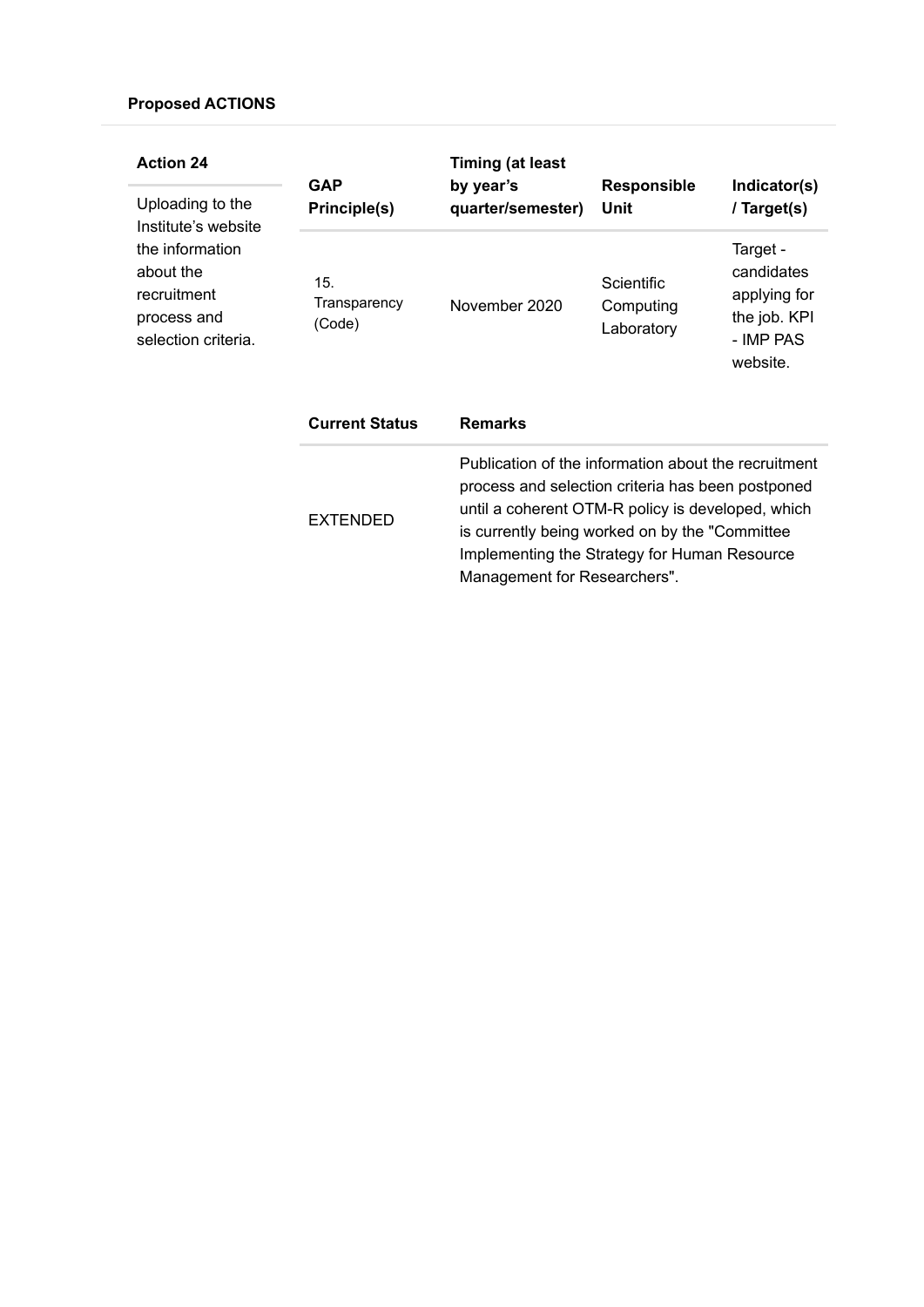| <b>Action 25</b><br>Making a post-<br>interview feedback<br>a regular practice<br>at the Institute. | <b>GAP Principle(s)</b>       | <b>Timing (at least</b><br>by year's<br>quarter/semester)                                                                                                                                                                                                                                                                                                                                                                                                                      | <b>Responsible</b><br><b>Unit</b> | Indicator(s)<br>/ Target(s)                                                                                                                                            |
|-----------------------------------------------------------------------------------------------------|-------------------------------|--------------------------------------------------------------------------------------------------------------------------------------------------------------------------------------------------------------------------------------------------------------------------------------------------------------------------------------------------------------------------------------------------------------------------------------------------------------------------------|-----------------------------------|------------------------------------------------------------------------------------------------------------------------------------------------------------------------|
|                                                                                                     | 15.<br>Transparency<br>(Code) | November 2018                                                                                                                                                                                                                                                                                                                                                                                                                                                                  | Evaluation<br>Committees          | Target -<br>Selection<br>Committee,<br><b>HR</b><br>department,<br>candidates<br>applying for<br>the jop. KPI<br>- number of<br>feedback<br>sent to the<br>candidates. |
|                                                                                                     | <b>Current Status</b>         | <b>Remarks</b>                                                                                                                                                                                                                                                                                                                                                                                                                                                                 |                                   |                                                                                                                                                                        |
|                                                                                                     | <b>IN PROGRESS</b>            | The employees are informed about the need to<br>send a post-interview feedback. When the<br>Selection Committees are set up, their members<br>will also be informed of this fact. In the above-<br>mentioned period (ie from November 2018), IMP<br>PAS did not publish any job offers, so we can not<br>verify whether the arrangements have entered into<br>force. Intensive work on developing an OTM-R<br>policy, which will unify and codify procedures, are<br>underway. |                                   |                                                                                                                                                                        |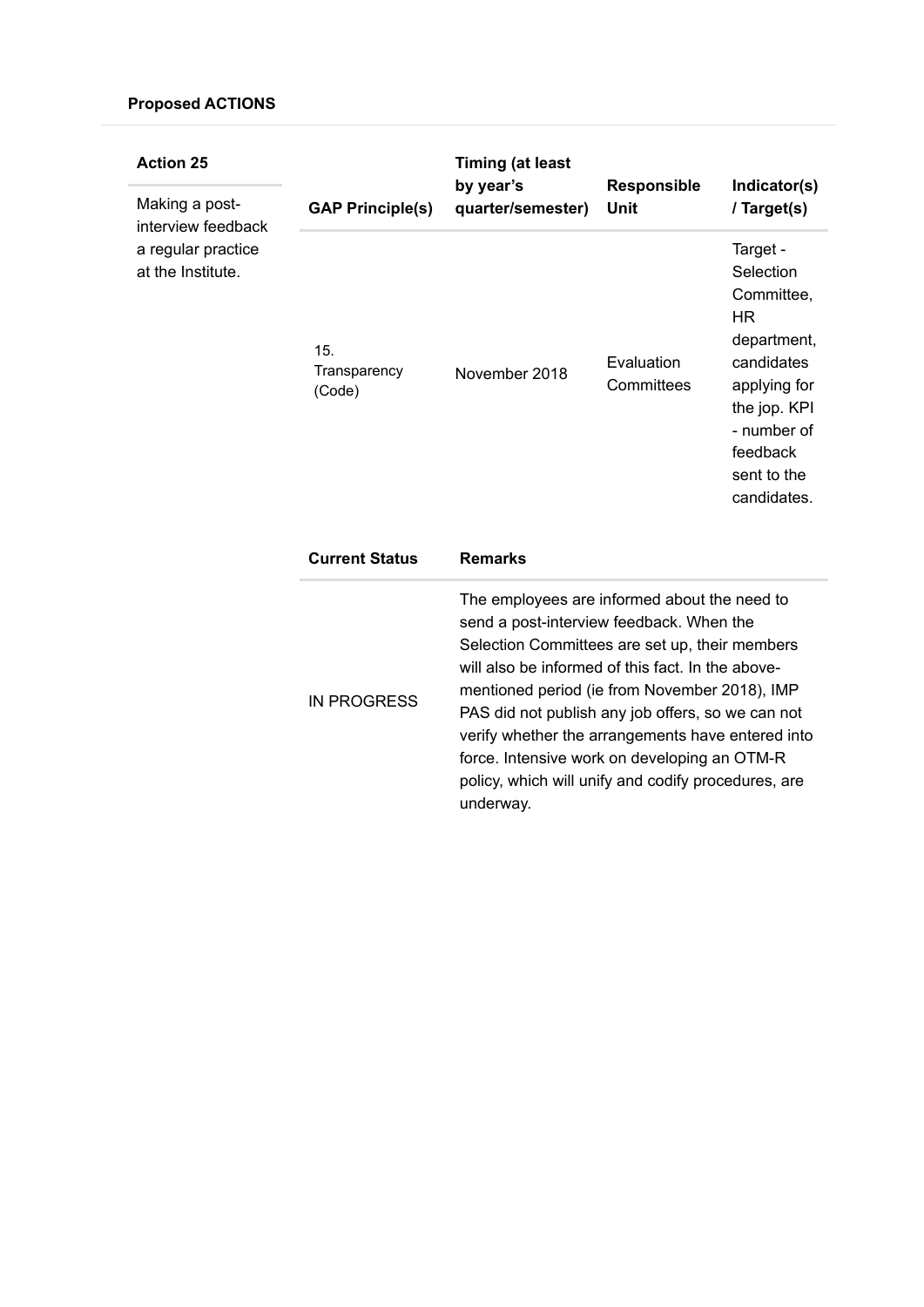| <b>Action 26</b><br>Creation and<br>adaptation of an<br>employment policy<br>compatible with the<br>Code. | <b>GAP</b><br>Principle(s)    | <b>Timing (at least</b><br>by year's<br>quarter/semester)                                                                                                                                                                                                                                                                                                                                                                 | <b>Responsible</b><br>Unit                                                                              | Indicator(s)<br>/ Target(s)        |
|-----------------------------------------------------------------------------------------------------------|-------------------------------|---------------------------------------------------------------------------------------------------------------------------------------------------------------------------------------------------------------------------------------------------------------------------------------------------------------------------------------------------------------------------------------------------------------------------|---------------------------------------------------------------------------------------------------------|------------------------------------|
|                                                                                                           | 15.<br>Transparency<br>(Code) | December 2020                                                                                                                                                                                                                                                                                                                                                                                                             | Director's Office<br>Scientific and<br>Organizational<br>Department<br>Scientific Council<br>Legal team | KPI - new<br>employment<br>policy. |
|                                                                                                           | <b>Current Status</b>         | <b>Remarks</b>                                                                                                                                                                                                                                                                                                                                                                                                            |                                                                                                         |                                    |
|                                                                                                           | <b>EXTENDED</b>               | The employment policy is gradually adapted to the<br>rules of "Charter and Code". The newly formed<br>"Committee Implementing the Strategy for Human<br>Resource Management for Researchers" set itself<br>the task of speeding up this process. An important<br>impact on the employment policy at IMP PAS may<br>also have a new law "Act of the Polish Academy of<br>Sciences", which is announced at the end of 2019. |                                                                                                         |                                    |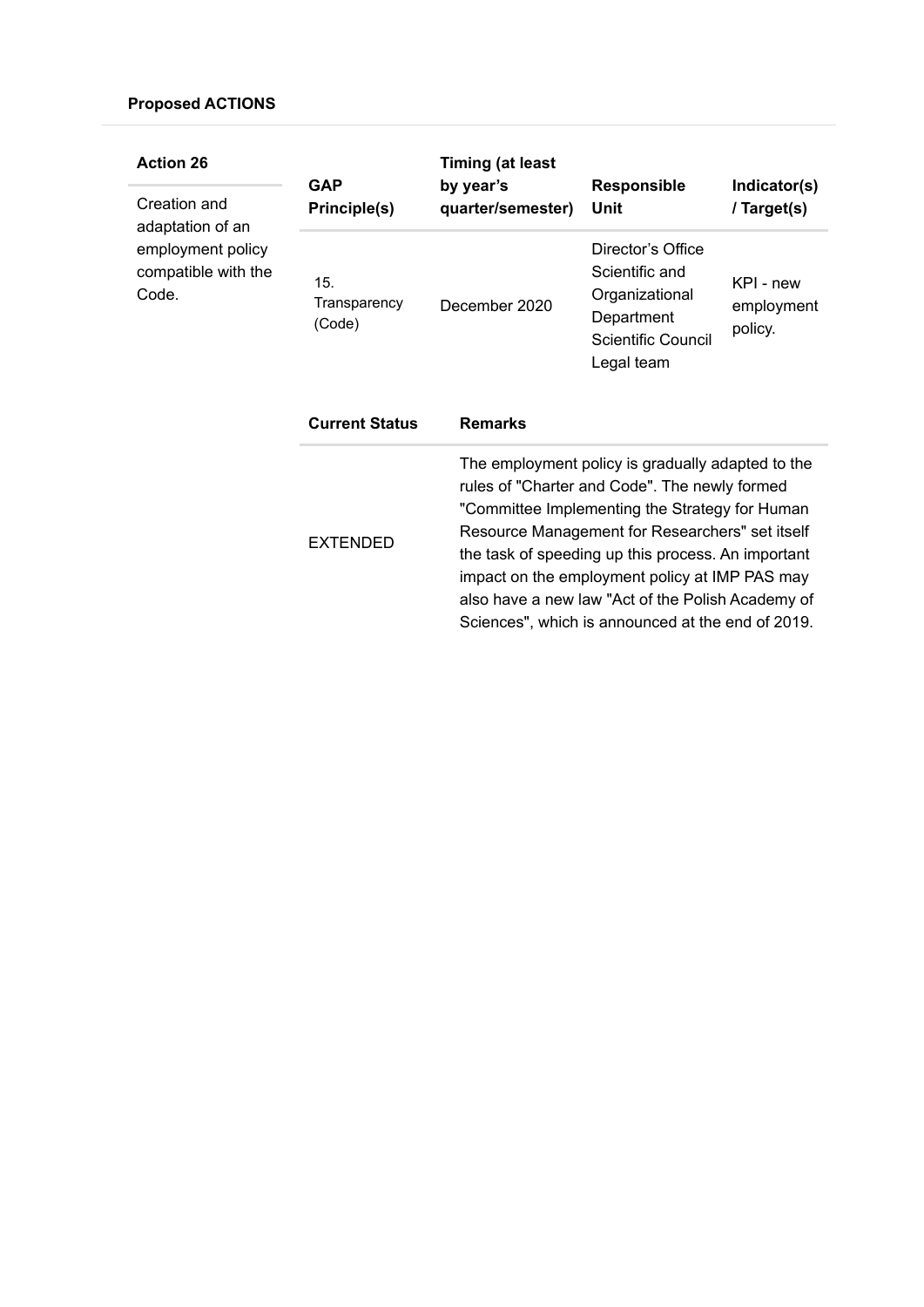| <b>Action 27</b>                                                    | <b>GAP</b>                        | <b>Timing (at least</b><br>by year's |                                                                                                                                                                                                                                                                                  |                                                                                                         | Indicator(s)                                                                                                   |
|---------------------------------------------------------------------|-----------------------------------|--------------------------------------|----------------------------------------------------------------------------------------------------------------------------------------------------------------------------------------------------------------------------------------------------------------------------------|---------------------------------------------------------------------------------------------------------|----------------------------------------------------------------------------------------------------------------|
| Improving an<br>employment policy<br>in accordance with<br>the Code | Principle(s)                      |                                      | quarter/semester)                                                                                                                                                                                                                                                                | <b>Responsible Unit</b>                                                                                 | / Target(s)                                                                                                    |
|                                                                     | 16.<br>Judging<br>merit<br>(Code) |                                      | December 2020                                                                                                                                                                                                                                                                    | Director's Office<br>Scientific and<br>Organizational<br>Department<br>Scientific Council<br>Legal team | Target -<br>Researchers<br>and<br>candidates<br>applying for<br>the job. KPI<br>- new<br>employment<br>policy. |
|                                                                     | <b>Current Status</b>             |                                      | <b>Remarks</b>                                                                                                                                                                                                                                                                   |                                                                                                         |                                                                                                                |
|                                                                     | <b>EXTENDED</b>                   |                                      | The employment policy is gradually adjusted to the<br>regulations contained in the "Charter & Code". An<br>important impact on the employment policy at IMP<br>PAS may also have a new law "Act of the Polish<br>Academy of Sciences", which is announced at the<br>end of 2019. |                                                                                                         |                                                                                                                |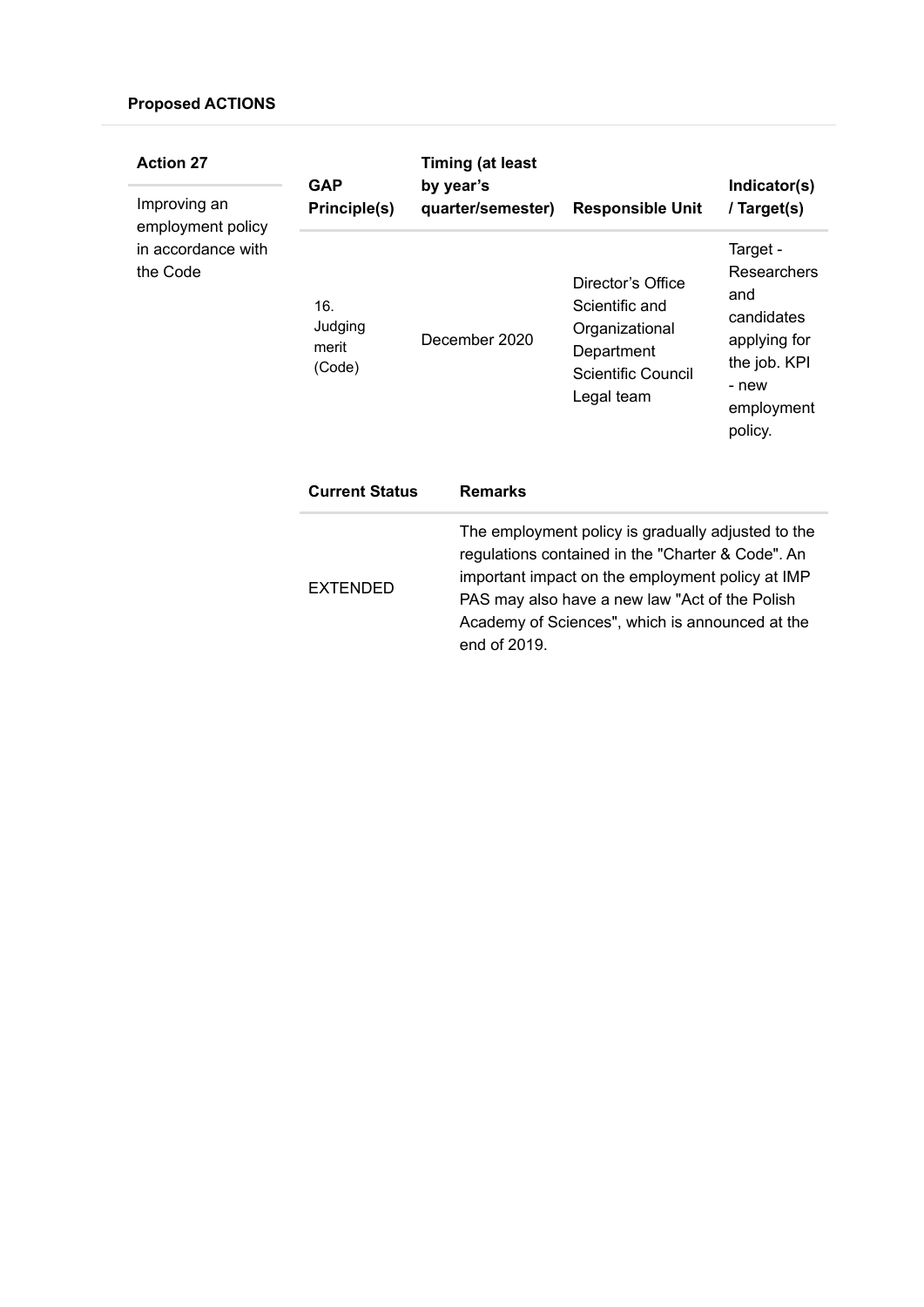| <b>Action 28</b>                                                                                                                                        | <b>GAP</b>                     | Timing (at least<br>by year's |                                                                                                 | Indicator(s)                                                                                                                                        |
|---------------------------------------------------------------------------------------------------------------------------------------------------------|--------------------------------|-------------------------------|-------------------------------------------------------------------------------------------------|-----------------------------------------------------------------------------------------------------------------------------------------------------|
| Development and<br>implementation of                                                                                                                    | Principle(s)                   | quarter/semester)             | <b>Responsible Unit</b>                                                                         | / Target(s)                                                                                                                                         |
| the new OTM-R<br>policy, which will<br>regulate all<br>aspects of the<br>recruitment<br>process and<br>criteria for the<br>evaluation of<br>candidates. | 16. Judging<br>merit<br>(Code) | December 2020                 | <b>HRS4R Strategy</b><br>Implementing<br><b>Committee HR</b><br>Department<br>Director's Office | Target -<br>Researchers,<br>Selection<br>Committee<br>members<br>and<br>candidates<br>applying for<br>the job. KPI -<br>the new<br>OTM-R<br>policy. |
|                                                                                                                                                         | $P_{\text{t}}$                 | $D - 1$                       |                                                                                                 |                                                                                                                                                     |

| <b>Current Status</b> | <b>Remarks</b>                                                                                                    |
|-----------------------|-------------------------------------------------------------------------------------------------------------------|
| <b>NEW</b>            | The principles of the recruitment process and merit<br>evaluation will be specified in the new "OTM-R<br>Policy". |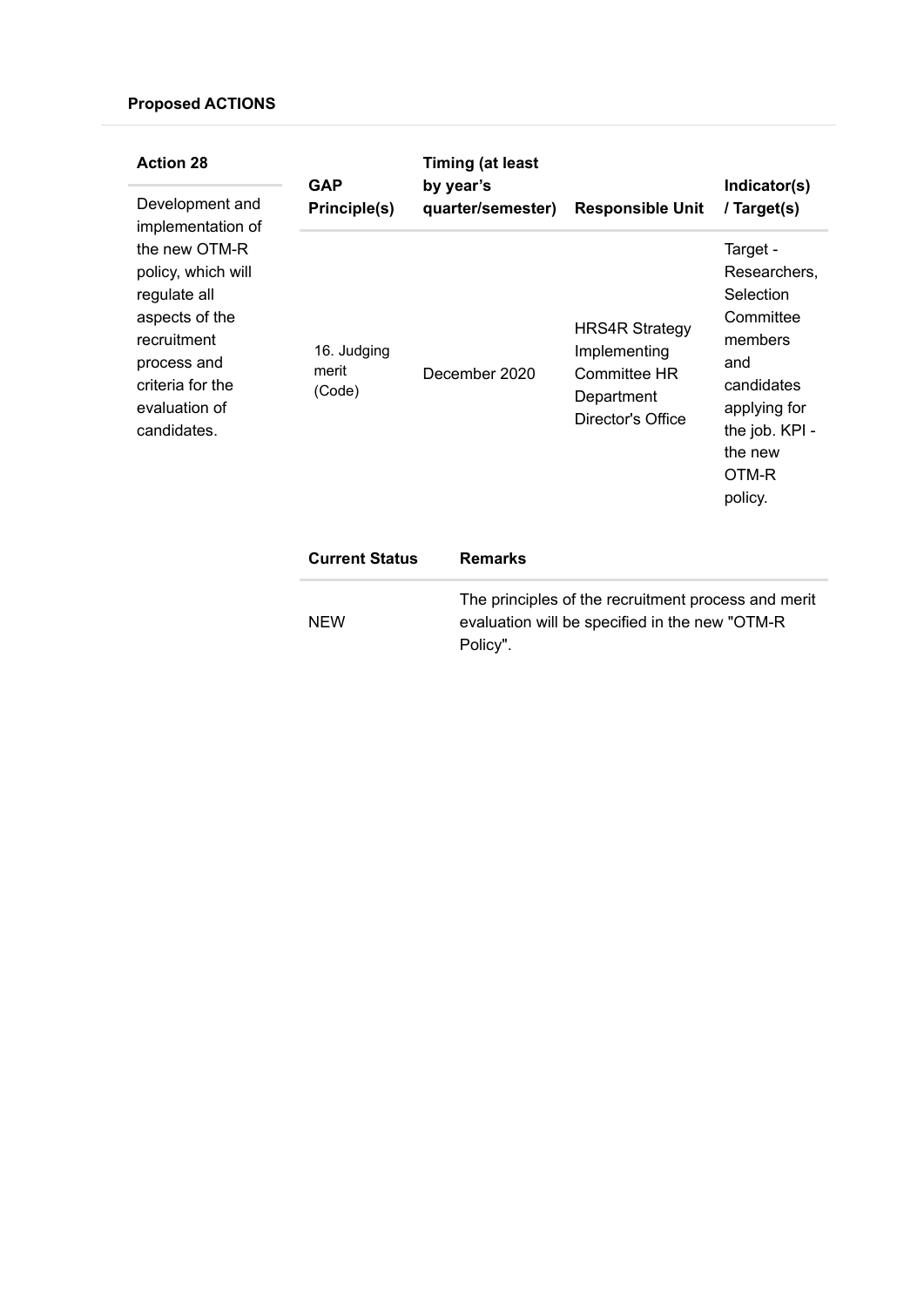| <b>Action 29</b><br>Development and                                                                                                                                          | <b>GAP</b><br><b>Principle(s)</b>                                   | <b>Timing (at least</b><br>by year's<br>quarter/semester) | <b>Responsible</b><br>Unit                                                                                                                                                                                                                                     | Indicator(s)<br>/ Target(s)                                                                                                                       |
|------------------------------------------------------------------------------------------------------------------------------------------------------------------------------|---------------------------------------------------------------------|-----------------------------------------------------------|----------------------------------------------------------------------------------------------------------------------------------------------------------------------------------------------------------------------------------------------------------------|---------------------------------------------------------------------------------------------------------------------------------------------------|
| implementation of<br>the new OTM-R<br>policy, which will<br>regulate all<br>aspects of the<br>recruitment<br>process and<br>criteria for the<br>evaluation of<br>candidates. | 17. Variations<br>in the<br>chronological<br>order of CVs<br>(Code) | December 2020                                             | HRS4R<br>Strategy<br>Implementing<br><b>Committee HR</b><br>Department<br>Director's Office                                                                                                                                                                    | Target-<br>researchers,<br>Selection<br>Committee<br>members<br>and<br>candidates<br>applying for<br>the job. KPI<br>- the new<br>OTM-R<br>policy |
|                                                                                                                                                                              | <b>Current Status</b>                                               | <b>Remarks</b>                                            |                                                                                                                                                                                                                                                                |                                                                                                                                                   |
|                                                                                                                                                                              | <b>NEW</b>                                                          |                                                           | The value of variations in the chronological order<br>of CVs and a multidimensional career track will be<br>emphasized in the document "OTM-R" policy.<br>Selection Committee and other people involved in<br>the recruitment policy will be properly trained. |                                                                                                                                                   |
| <b>Action 30</b>                                                                                                                                                             |                                                                     | <b>Timing (at least</b>                                   |                                                                                                                                                                                                                                                                |                                                                                                                                                   |
| Dissemination of                                                                                                                                                             | <b>GAP</b><br>Dirichrich(c)                                         | by year's<br>auartor/comoctor)                            | <b>Responsible</b><br>l Init                                                                                                                                                                                                                                   | Indicator(s)<br>$1$ Tarant $\left($ c)                                                                                                            |

| Dissemination of   |
|--------------------|
| the information    |
| about the value of |
| multidimensional   |
| career track.      |

| GAP<br>Principle(s)                                                 | by vear's<br>quarter/semester)                                                                                                                                                 | <b>Responsible</b><br>Unit | Indicator(s)<br>/ Target(s)                                             |  |
|---------------------------------------------------------------------|--------------------------------------------------------------------------------------------------------------------------------------------------------------------------------|----------------------------|-------------------------------------------------------------------------|--|
| 17. Variations<br>in the<br>chronological<br>order of CVs<br>(Code) | Start in 2016 and<br>permament                                                                                                                                                 |                            | Target-<br>researchers.<br>KPI -<br>informations<br>sent by e-<br>mail. |  |
| <b>Current Status</b>                                               | <b>Remarks</b>                                                                                                                                                                 |                            |                                                                         |  |
| <b>IN PROGRESS</b>                                                  | Due to the constantly changing circle of recipients<br>and the emergence of new scholarship programs,<br>ti to a conservativamente as chairdar a a casa casa calibrata as catr |                            |                                                                         |  |

it is necessary to maintain a permanent information policy.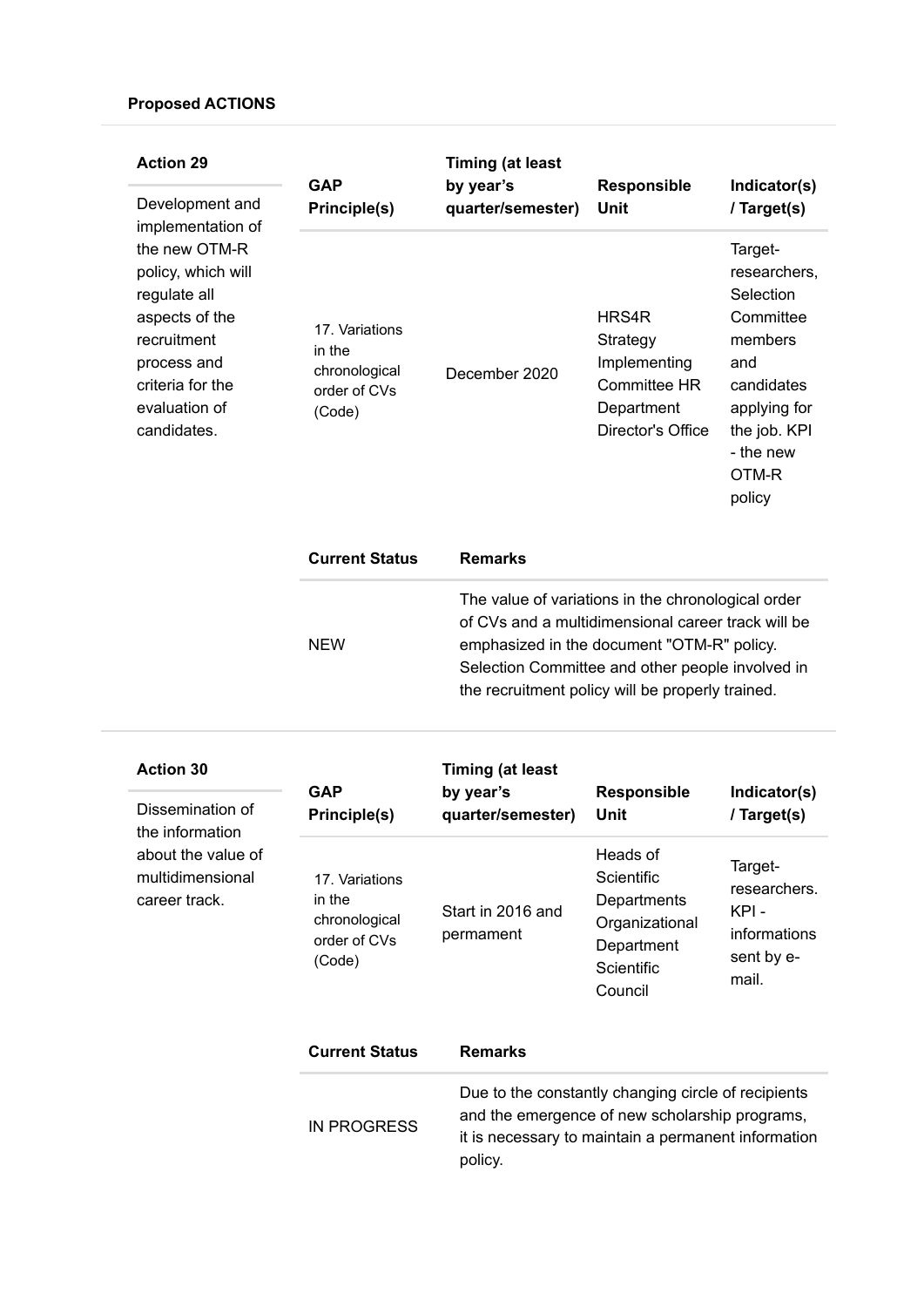| <b>Action 31</b><br>Promotion of the<br>mobility as a part<br>of scientific career. | <b>GAP</b><br>Principle(s)                                | <b>Timing (at least</b><br>by year's<br>quarter/semester)                                                                                                                | <b>Responsible</b><br>Unit                                                                                                                | Indicator(s)<br>/ Target(s)                                                                                                                                 |
|-------------------------------------------------------------------------------------|-----------------------------------------------------------|--------------------------------------------------------------------------------------------------------------------------------------------------------------------------|-------------------------------------------------------------------------------------------------------------------------------------------|-------------------------------------------------------------------------------------------------------------------------------------------------------------|
|                                                                                     | 18.<br>Recognition<br>of mobility<br>experience<br>(Code) | Start in January<br>2016 and<br>permanent                                                                                                                                | Director's Office<br>Scientific and<br>Organizational<br>Department<br><b>Scientific Council</b><br>Heads of<br>Scientific<br>Departments | Target:<br>researchers<br>and<br>candidates<br>applying for<br>the job. KPI<br>informations<br>sent by e-<br>mail and<br>posted on<br>information<br>board. |
|                                                                                     | <b>Current Status</b>                                     | <b>Remarks</b>                                                                                                                                                           |                                                                                                                                           |                                                                                                                                                             |
|                                                                                     | <b>IN PROGRESS</b>                                        | Promoting mobility among scientists working at<br>IMP PAS. An open recruitment policy enabling<br>scientists from outside IMP PAS to apply for work<br>at our Institute. |                                                                                                                                           |                                                                                                                                                             |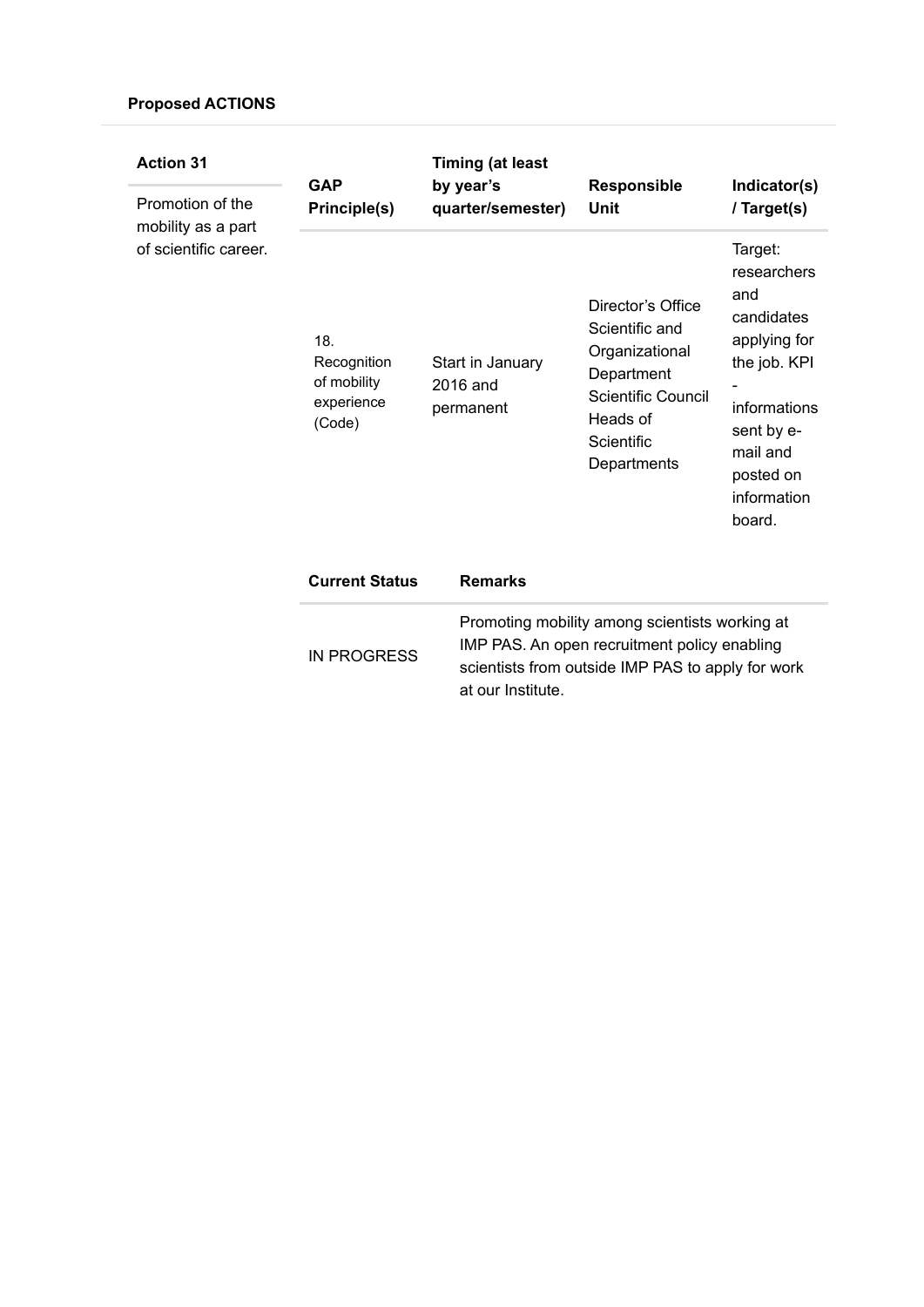| <b>Action 32</b>                                                                                                          | <b>GAP</b><br>Principle(s)                                | <b>Timing (at least</b>                   |                                                                                                                                                                                                |                                                                                                                                             |
|---------------------------------------------------------------------------------------------------------------------------|-----------------------------------------------------------|-------------------------------------------|------------------------------------------------------------------------------------------------------------------------------------------------------------------------------------------------|---------------------------------------------------------------------------------------------------------------------------------------------|
| Encouraging<br>young scientists<br>(with PhD) to<br>complete research<br>internships<br>(postdoc) outside<br>the IMP PAS. |                                                           | by year's<br>quarter/semester)            | <b>Responsible</b><br>Unit                                                                                                                                                                     | Indicator(s)<br>/ Target(s)                                                                                                                 |
|                                                                                                                           | 18.<br>Recognition<br>of mobility<br>experience<br>(Code) | Start in January<br>2016 and<br>permanent | Director's Office<br>Scientific and<br>Organizational<br>Department<br>Scientific Council<br>Heads of<br>Scientific<br>Departments                                                             | Target-<br>young<br>researchers.<br>KPI -<br>number of<br>researchers<br>participating<br>in postdoc<br>or other<br>scholarship<br>programs |
|                                                                                                                           | <b>Current Status</b>                                     | <b>Remarks</b>                            |                                                                                                                                                                                                |                                                                                                                                             |
|                                                                                                                           | <b>IN PROGRESS</b>                                        |                                           | Young researchers are strongly encouraged and<br>supported to experience mobility. It is necessary to<br>be informed about new scholarship programs and<br>opportunities for scientific trips. |                                                                                                                                             |

| <b>Action 33</b><br>Improving the<br>employment in | <b>GAP</b><br>Principle(s)                                | <b>Timing (at least</b><br>by year's<br>quarter/semester) | <b>Responsible</b><br>Unit                                                                              | Indicator(s)<br>/ Target(s)                                                                                    |
|----------------------------------------------------|-----------------------------------------------------------|-----------------------------------------------------------|---------------------------------------------------------------------------------------------------------|----------------------------------------------------------------------------------------------------------------|
| accordance with<br>the Code.                       | 18.<br>Recognition<br>of mobility<br>experience<br>(Code) | December 2020                                             | Director's Office<br>Scientific and<br>Organizational<br>Department<br>Scientific Council<br>Legal team | Target -<br>researchers<br>and<br>candidates<br>applying for<br>the job. KPI<br>- new<br>employment<br>policy. |
|                                                    | <b>Current Status</b>                                     | <b>Remarks</b>                                            |                                                                                                         |                                                                                                                |

The employment policy is gradually adjusted to the regulations contained in the "Charter & Code". IN PROGRESS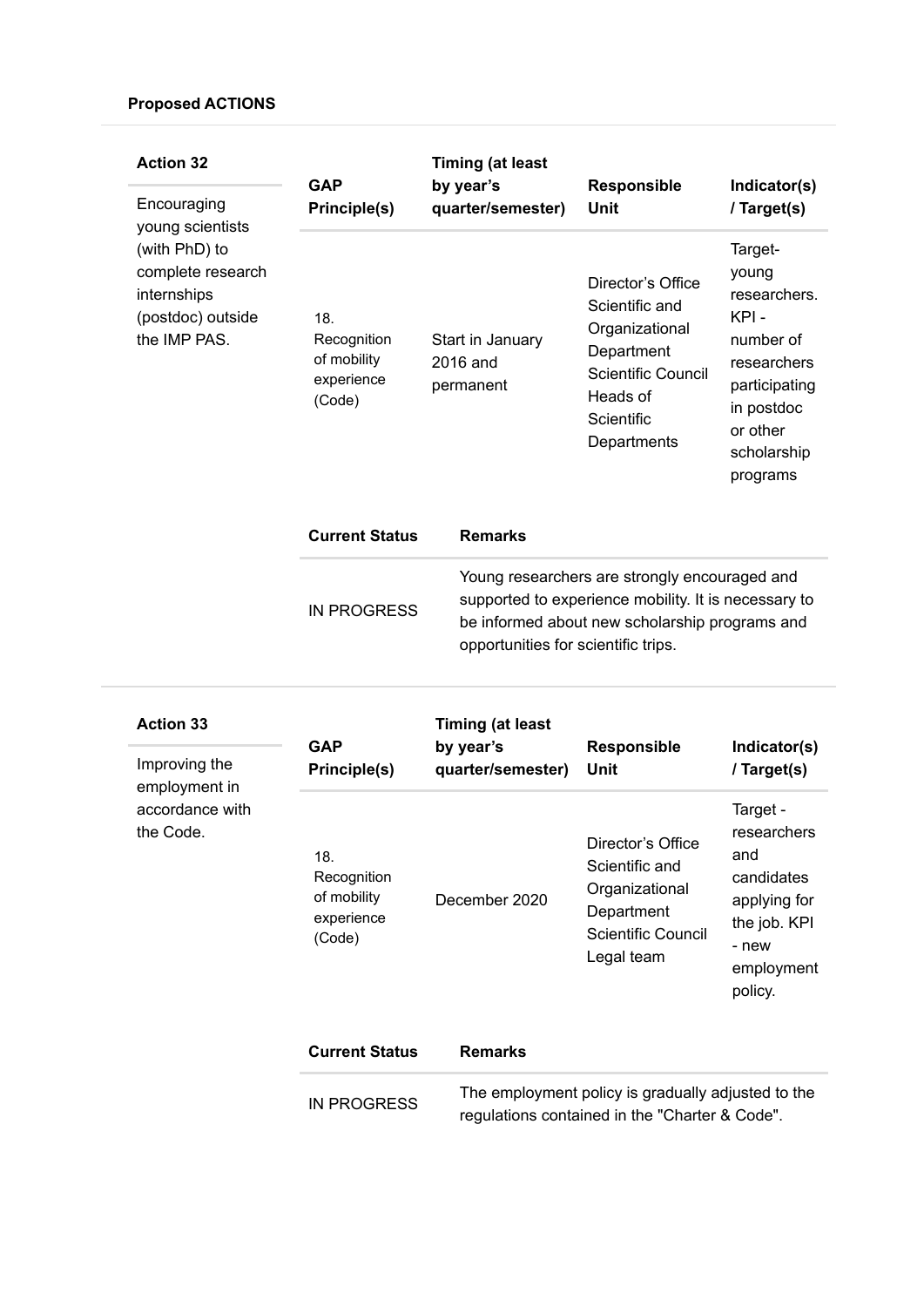| <b>Action 34</b>                                                                      | <b>GAP</b>                                    | <b>Timing (at least</b><br>by year's                                                                                                                                                                             | <b>Responsible</b>                                                                                                                      | Indicator(s)                            |
|---------------------------------------------------------------------------------------|-----------------------------------------------|------------------------------------------------------------------------------------------------------------------------------------------------------------------------------------------------------------------|-----------------------------------------------------------------------------------------------------------------------------------------|-----------------------------------------|
| Establishing the                                                                      | Principle(s)                                  | quarter/semester)                                                                                                                                                                                                | Unit                                                                                                                                    | / Target(s)                             |
| rules and of the<br>recruitment and<br>appointment of<br>postdoctoral<br>researchers. | 21.<br>Postdoctoral<br>appointments<br>(Code) | December 2020                                                                                                                                                                                                    | Director Legal<br>team HRS4R<br>Strategy<br>Implementing<br>Committee HR<br>Department<br>Vice-Director of<br><b>Scientific Affairs</b> | Target-<br>postdoctoral<br>researchers. |
|                                                                                       | <b>Current Status</b>                         | <b>Remarks</b>                                                                                                                                                                                                   |                                                                                                                                         |                                         |
|                                                                                       | <b>NEW</b>                                    | Establishing the rules and clearly defining the<br>recruitment procedure, appointment and<br>regulations related to employment of postdoctoral<br>researchers including legal regulations in force in<br>Poland. |                                                                                                                                         |                                         |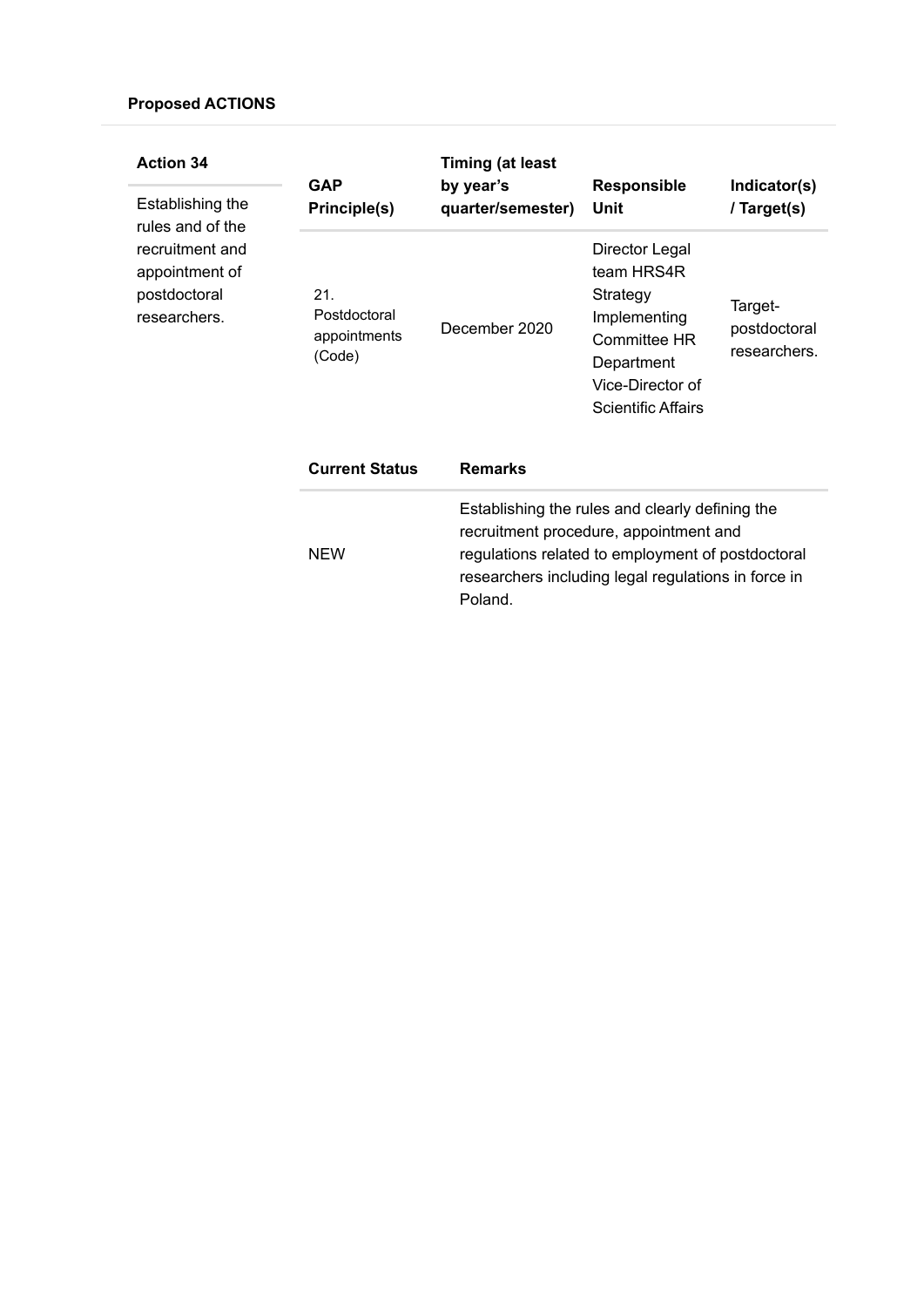| <b>Action 35</b><br>Finding new<br>research areas.<br>Early checking of<br>possible funding<br>opportunities,<br>continuing<br>information<br>campaign on grant<br>programs,<br>developing a<br>system of<br>information on<br>open calls for | <b>GAP</b><br>Principle(s)                              | <b>Timing (at least</b><br>by year's<br>quarter/semester)                                                                                                                                                                                                                                                                                                                                                                                                                                                                                                                                                                                                                                                                                                                                                                                                                                                                                                                                                                                                                                                                                                                              | <b>Responsible Unit</b>                                                                                                                                            | Indicator(s)<br>/ Target(s)                                                          |
|-----------------------------------------------------------------------------------------------------------------------------------------------------------------------------------------------------------------------------------------------|---------------------------------------------------------|----------------------------------------------------------------------------------------------------------------------------------------------------------------------------------------------------------------------------------------------------------------------------------------------------------------------------------------------------------------------------------------------------------------------------------------------------------------------------------------------------------------------------------------------------------------------------------------------------------------------------------------------------------------------------------------------------------------------------------------------------------------------------------------------------------------------------------------------------------------------------------------------------------------------------------------------------------------------------------------------------------------------------------------------------------------------------------------------------------------------------------------------------------------------------------------|--------------------------------------------------------------------------------------------------------------------------------------------------------------------|--------------------------------------------------------------------------------------|
|                                                                                                                                                                                                                                               | 23.<br>Research<br>environment<br><b>Current Status</b> | February 2021<br><b>Remarks</b>                                                                                                                                                                                                                                                                                                                                                                                                                                                                                                                                                                                                                                                                                                                                                                                                                                                                                                                                                                                                                                                                                                                                                        | Director's Office<br>Vice-Director of<br><b>Scientific Affairs</b><br>Heads of<br>Scientific<br><b>Divisions</b><br>Scientific and<br>Organizational<br>Department | Target-<br>researchers.<br>KPI-<br>number of<br>grants and<br>other funds<br>raised. |
| proposals, grants                                                                                                                                                                                                                             |                                                         |                                                                                                                                                                                                                                                                                                                                                                                                                                                                                                                                                                                                                                                                                                                                                                                                                                                                                                                                                                                                                                                                                                                                                                                        |                                                                                                                                                                    |                                                                                      |
| and new scientific<br>networks. Planned<br>tasks: mailing,<br>updating website,<br>promoting external<br>training,<br>organization of<br>trainings on<br>European grants at<br>the Institute.                                                 | <b>IN PROGRESS</b>                                      | IMP PAS applied to the Ministry of Science and<br>Higher Education for restructuring measures. This<br>application was approved positively. One of the<br>main goals of restructuring is to expand the<br>research areas. An active policy of promoting grant<br>programs has resulted in the sending of many<br>grant applications, both to national institutions and<br>to the Horizon2020 program. The fact of having the<br>HR Logo enabled IMP PAS to apply for the "ERA<br>Chairs" grant, we are currently awaiting the results<br>of the competition. It should be added that the<br>number of grants obtained has increased<br>significantly in the last two years. To increase the<br>success rate in receiving grants, IMP PAS<br>organized trainings on grants and writing<br>applications: 1. Training meeting on National<br>Science Centre (NSC) grants conducted by the<br>NSC expert (April 2016) 2. Training meeting on<br>ERC grants conducted by the RPK expert as part<br>of the "Physics of Magnetics" conference<br>organized by IMP PAS (June 2017) 3. Training<br>meeting on NSC grants conducted by the NSC<br>expert grants in IMP PAS - February 12nd 2019. |                                                                                                                                                                    |                                                                                      |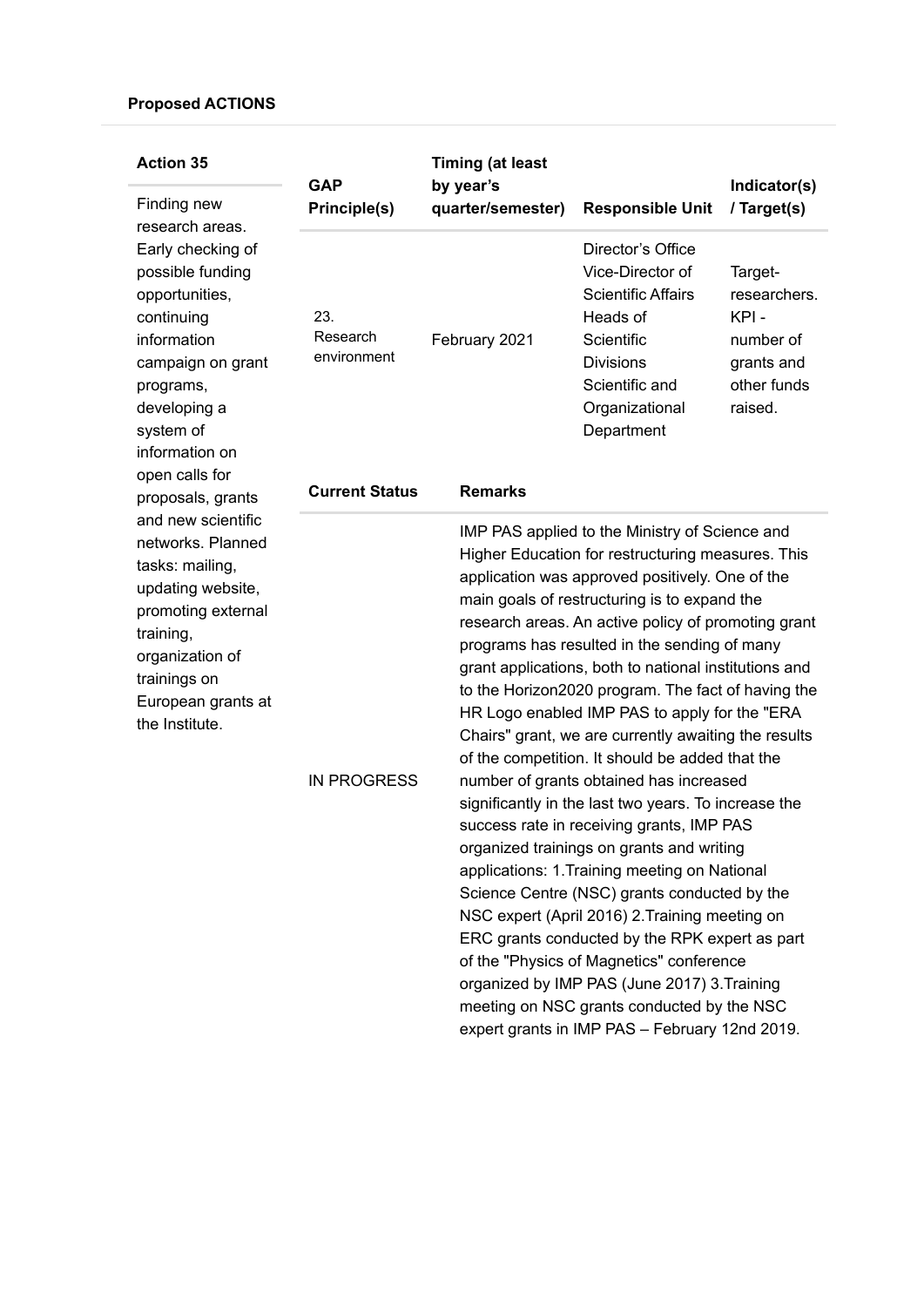| <b>Action 36</b><br>Planning                                                                                          | <b>GAP</b><br>Principle(s)  | <b>Timing (at least</b><br>by year's<br>quarter/semester) | Responsible<br>Unit                                                                                                                                                                                                                                                                                       | Indicator(s)<br>/ Target(s)                                                                                                                                                  |
|-----------------------------------------------------------------------------------------------------------------------|-----------------------------|-----------------------------------------------------------|-----------------------------------------------------------------------------------------------------------------------------------------------------------------------------------------------------------------------------------------------------------------------------------------------------------|------------------------------------------------------------------------------------------------------------------------------------------------------------------------------|
| applications for<br>future grants,<br>intensifying<br>national and<br>international<br>cooperation and<br>networking. | 23. Research<br>environment | February 2021                                             | Director's Office<br>Heads of<br>Scientific<br>Departments                                                                                                                                                                                                                                                | Target -<br>researchers.<br>KPI-<br>number of<br>grants<br>applications<br>sent and<br>processed.<br>existing<br>network of<br>contacts<br>and<br>scientific<br>cooperation. |
|                                                                                                                       | <b>Current Status</b>       | <b>Remarks</b>                                            |                                                                                                                                                                                                                                                                                                           |                                                                                                                                                                              |
|                                                                                                                       | <b>IN PROGRESS</b>          |                                                           | The planning for grant applications and the<br>development of research cooperation is treated as<br>a priority in the IMP PAS. The big challenge is to<br>increase the success rate, for this purpose<br>trainings conducted by professionals and funding<br>organizations representatives are organized. |                                                                                                                                                                              |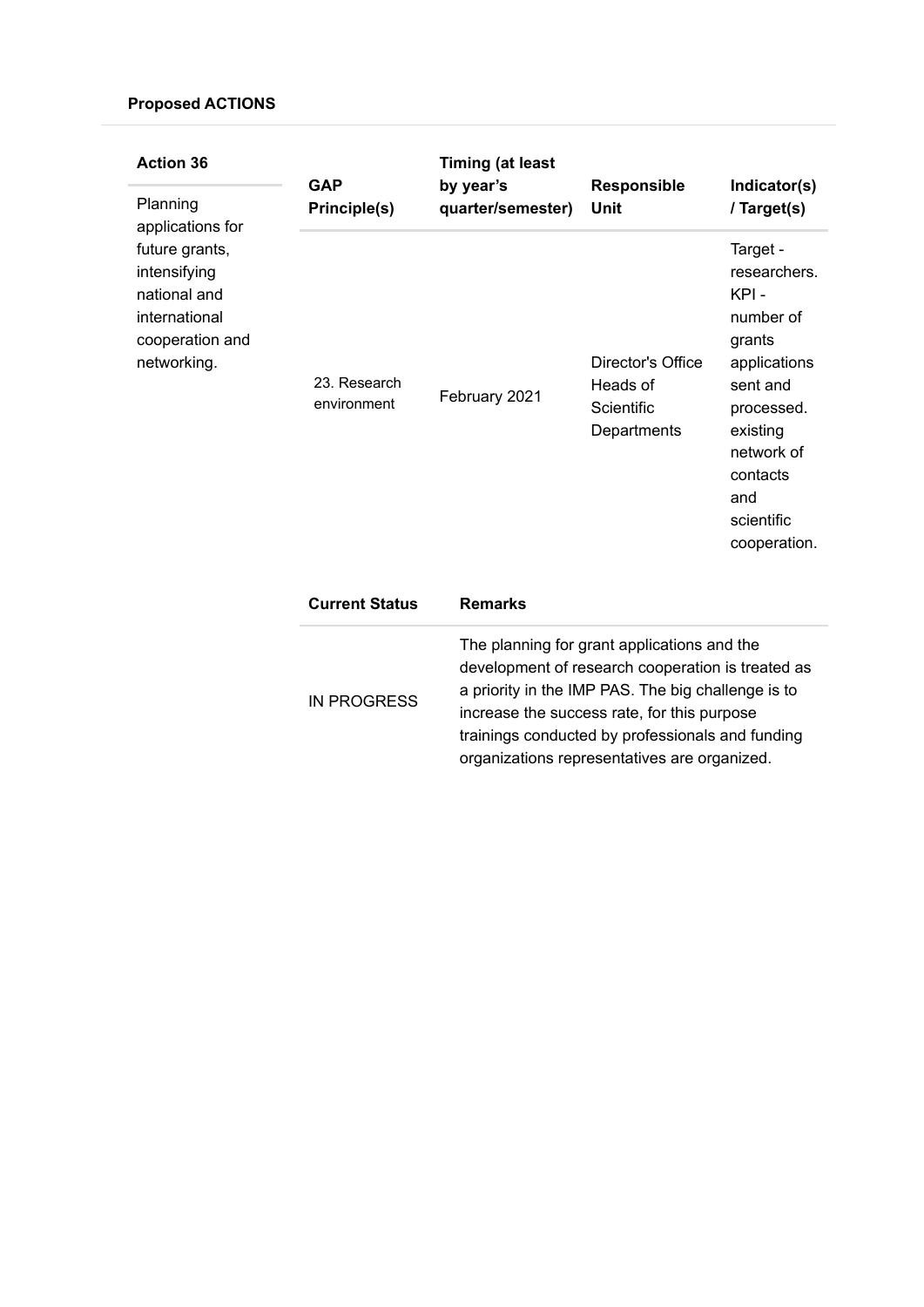| <b>Action 37</b><br>Amending the<br>regulations<br>concerning tele-<br>working and<br>flexible working<br>hours in the<br>Employment |                           | <b>Timing (at least</b><br>by year's                                                                                                                                                                                                                                                                                                                                                                                                                                      | <b>Responsible</b>     | Indicator(s)                                         |
|--------------------------------------------------------------------------------------------------------------------------------------|---------------------------|---------------------------------------------------------------------------------------------------------------------------------------------------------------------------------------------------------------------------------------------------------------------------------------------------------------------------------------------------------------------------------------------------------------------------------------------------------------------------|------------------------|------------------------------------------------------|
|                                                                                                                                      | <b>GAP Principle(s)</b>   | quarter/semester)                                                                                                                                                                                                                                                                                                                                                                                                                                                         | Unit                   | / Target(s)                                          |
|                                                                                                                                      | 24. Working<br>conditions | December 2010                                                                                                                                                                                                                                                                                                                                                                                                                                                             | Director Legal<br>team | Target -<br>researchers.<br>KPI- new<br>regulations. |
| Conditions for the<br>Institute of                                                                                                   | <b>Current Status</b>     | <b>Remarks</b>                                                                                                                                                                                                                                                                                                                                                                                                                                                            |                        |                                                      |
| <b>Molecular Physics</b><br><b>PAS</b>                                                                                               | <b>EXTENDED</b>           | IMP PAS strives to provide working conditions that<br>will allow researchers to combine work and family<br>life. In our institute, many people use flexible<br>working hours, work remotely and part-time.<br>However, there are no clear administrative<br>guidelines regulating the principles of teleworking<br>and flexible working hours. The Institute will try to<br>introduce such solutions if they do not contradict<br>the legal regulations of a higher rank. |                        |                                                      |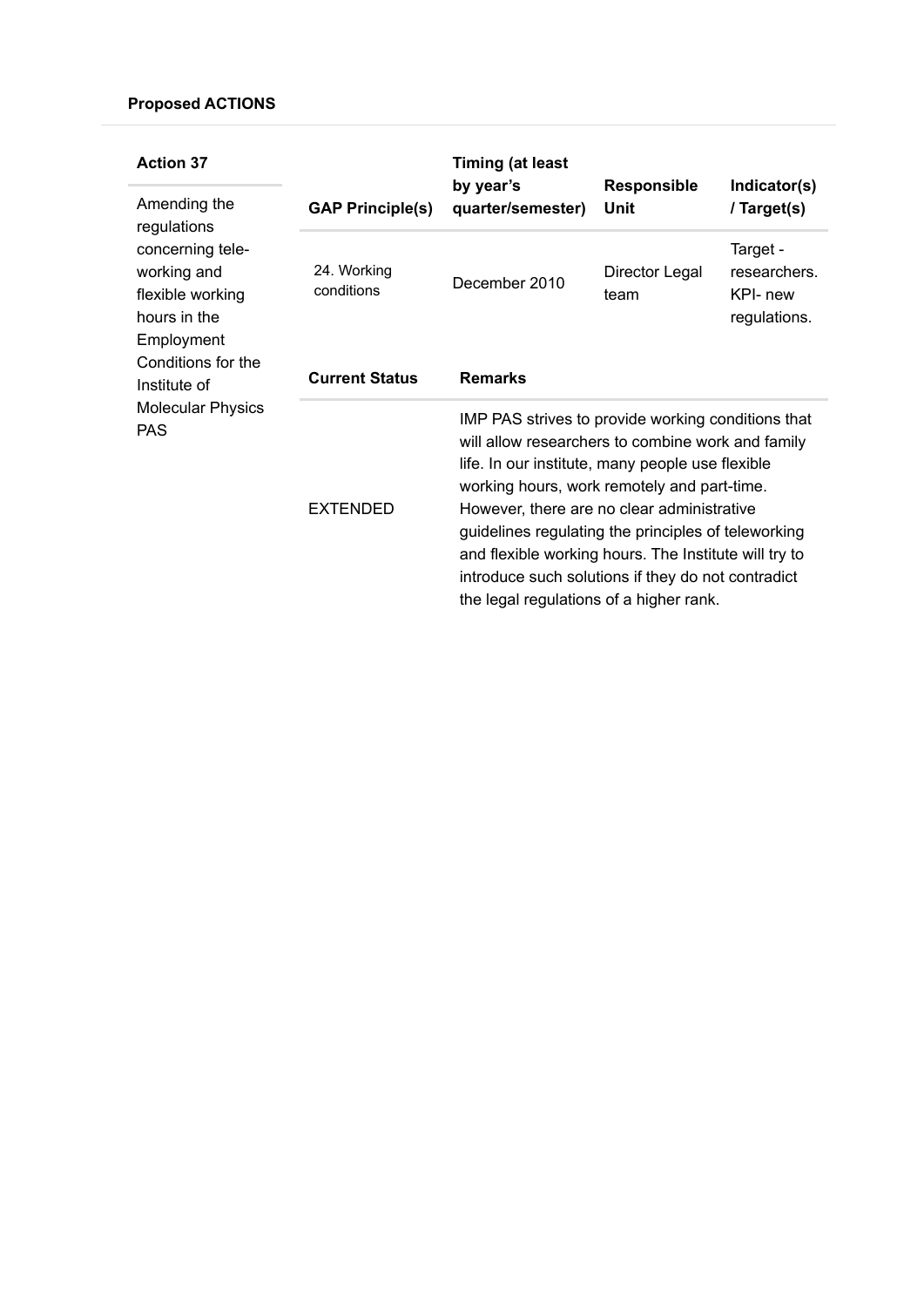| <b>Action 38</b><br>Finding new<br>research areas.<br>Early checking of<br>possible funding<br>opportunities,<br>continuing<br>information<br>campaign on grant<br>programs,<br>developing a<br>system of<br>information on<br>open calls for<br>proposals, grants<br>and new scientific<br>networks. Planned<br>tasks: mailing,<br>updating website,<br>promoting external<br>training,<br>organization of<br>trainings on<br>European grants at<br>the Institute. | <b>GAP</b><br>Principle(s)        | <b>Timing (at least</b><br>by year's<br>quarter/semester) |                                                                                                                                                                                                                                                                                                                                                                                                                                                                                                                                                                                                                                                                                                                                                                                                                                                                                                                                                                                                                                                                                                                                                                                                                                        | <b>Responsible Unit</b>                                                                                                                                             | Indicator(s)<br>/ Target(s)                                                          |
|---------------------------------------------------------------------------------------------------------------------------------------------------------------------------------------------------------------------------------------------------------------------------------------------------------------------------------------------------------------------------------------------------------------------------------------------------------------------|-----------------------------------|-----------------------------------------------------------|----------------------------------------------------------------------------------------------------------------------------------------------------------------------------------------------------------------------------------------------------------------------------------------------------------------------------------------------------------------------------------------------------------------------------------------------------------------------------------------------------------------------------------------------------------------------------------------------------------------------------------------------------------------------------------------------------------------------------------------------------------------------------------------------------------------------------------------------------------------------------------------------------------------------------------------------------------------------------------------------------------------------------------------------------------------------------------------------------------------------------------------------------------------------------------------------------------------------------------------|---------------------------------------------------------------------------------------------------------------------------------------------------------------------|--------------------------------------------------------------------------------------|
|                                                                                                                                                                                                                                                                                                                                                                                                                                                                     | 26.<br>Funding<br>and<br>salaries |                                                           | February 2021                                                                                                                                                                                                                                                                                                                                                                                                                                                                                                                                                                                                                                                                                                                                                                                                                                                                                                                                                                                                                                                                                                                                                                                                                          | Director's Office<br>Vice-Director of<br><b>Scientific Affairs</b><br><b>Heads of Scientific</b><br><b>Divisions Scientific</b><br>and Organizational<br>Department | Target-<br>researchers.<br>KPI-<br>number of<br>grants and<br>other funds<br>raised. |
|                                                                                                                                                                                                                                                                                                                                                                                                                                                                     | <b>Current Status</b>             |                                                           | <b>Remarks</b>                                                                                                                                                                                                                                                                                                                                                                                                                                                                                                                                                                                                                                                                                                                                                                                                                                                                                                                                                                                                                                                                                                                                                                                                                         |                                                                                                                                                                     |                                                                                      |
|                                                                                                                                                                                                                                                                                                                                                                                                                                                                     | <b>IN PROGRESS</b>                |                                                           | IMP PAS applied to the Ministry of Science and<br>Higher Education for restructuring measures. This<br>application was approved positively. One of the<br>main goals of restructuring is to expand the<br>research areas. An active policy of promoting grant<br>programs has resulted in the sending of many<br>grant applications, both to national institutions and<br>to the Horizon2020 program. The fact of having the<br>HR Logo enabled IMP PAS to apply for the "ERA<br>Chairs" grant, we are currently awaiting the results<br>of the competition. It should be added that the<br>number of grants granted has increased<br>significantly in the last two years. To increase the<br>success rate in obtaining grants, IMP PAS<br>organized trainings on grants and writing<br>applications: 1. Training meeting on National<br>Science Centre grants conducted by the NSC<br>expert (April 2016) 2. Training meeting on ERC<br>grants conducted by the National Contact Point for<br>Research Programmes of the European Union<br>expert as part of the "Physics of Magnetics"<br>conference organized by IMPAS (June 2017)<br>3. Training meeting on NSC grants conducted by<br>the NSC expert grants in IMP PAS - February |                                                                                                                                                                     |                                                                                      |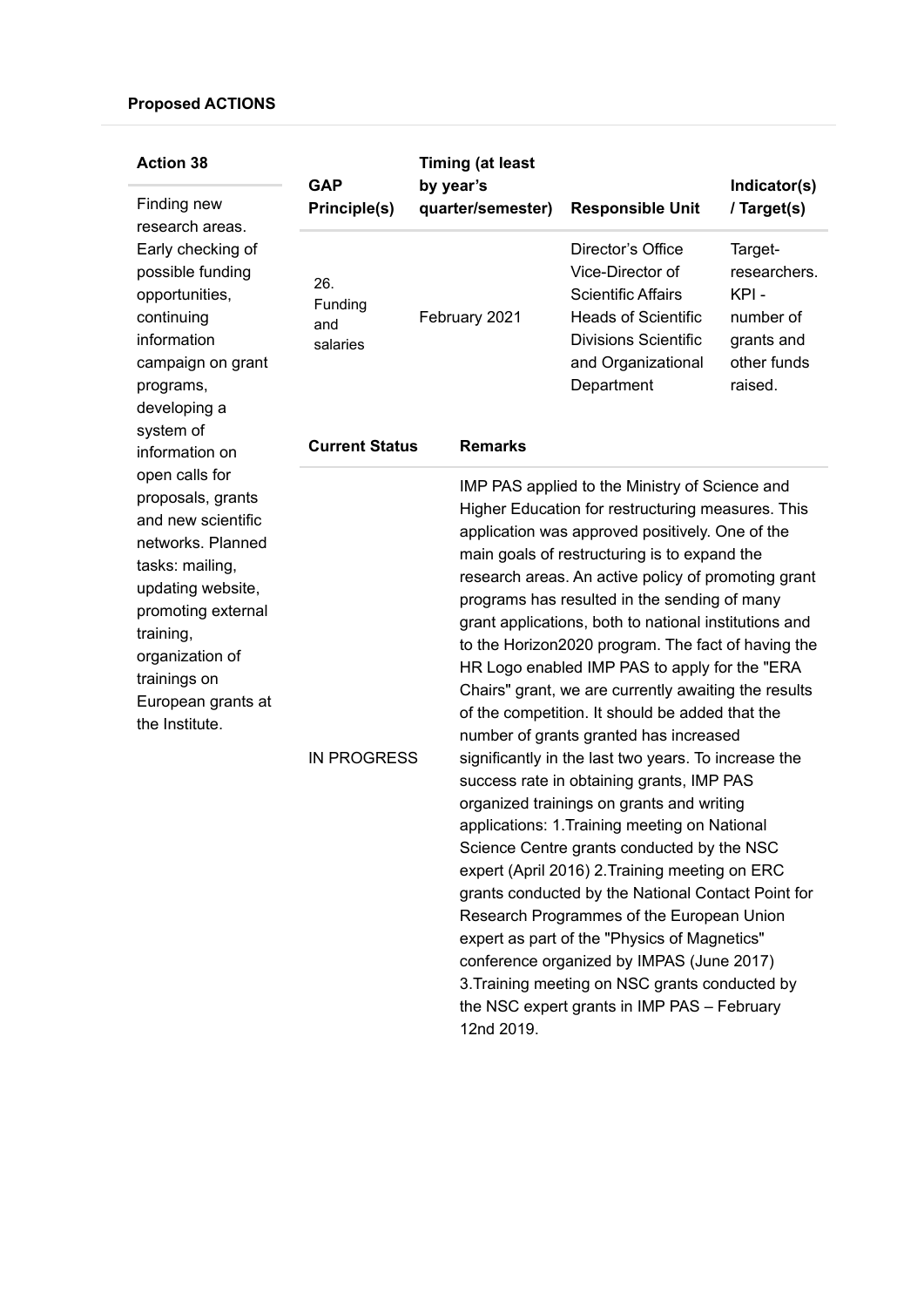| <b>Action 39</b><br>Promoting a policy                                                                                                                                                                                                               | <b>GAP</b><br>Principle(s) | <b>Timing (at least</b><br>by year's<br>quarter/semester) |                                    | <b>Responsible Unit</b>                                                                                                                                                                                                                                                                                                                                                                                                                                                                                                                                                                                                                                                                                                                                                                                                                                                        | Indicator(s)<br>/ Target(s)                                                                                                    |
|------------------------------------------------------------------------------------------------------------------------------------------------------------------------------------------------------------------------------------------------------|----------------------------|-----------------------------------------------------------|------------------------------------|--------------------------------------------------------------------------------------------------------------------------------------------------------------------------------------------------------------------------------------------------------------------------------------------------------------------------------------------------------------------------------------------------------------------------------------------------------------------------------------------------------------------------------------------------------------------------------------------------------------------------------------------------------------------------------------------------------------------------------------------------------------------------------------------------------------------------------------------------------------------------------|--------------------------------------------------------------------------------------------------------------------------------|
| of equal<br>opportunities at<br>recruitment, and<br>working conditions<br>for female and<br>male researchers<br>to achieve a better<br>gender balance,<br>without, however,<br>taking a<br>precedence over<br>quality and<br>competence<br>criteria. | 27.<br>Gender<br>balance   | February 2021<br>(permament)                              |                                    | Director's Office<br><b>Scientific Council</b><br>Scientific and<br>Organizational<br><b>Department Heads</b><br>of Scientific<br><b>Divisions</b>                                                                                                                                                                                                                                                                                                                                                                                                                                                                                                                                                                                                                                                                                                                             | Target-<br>researchers.<br>KPI - better<br>gender<br>balance on<br>all levels.<br>Number of<br>grants<br>obtained by<br>women. |
|                                                                                                                                                                                                                                                      | <b>Current Status</b>      |                                                           | <b>Remarks</b>                     |                                                                                                                                                                                                                                                                                                                                                                                                                                                                                                                                                                                                                                                                                                                                                                                                                                                                                |                                                                                                                                |
|                                                                                                                                                                                                                                                      | <b>IN PROGRESS</b>         |                                                           | gender in physics:<br>career path. | At IMP PAS, a great importance is attached to the<br>promotion of women, taking into account the<br>principles of open recruitment, as well as ensuring<br>the combine family life and work. All this should<br>enable equal conditions for career development<br>and facilitate the gender balance. In order to keep<br>up with the current gender policy in science, IMP<br>PAS is active in the GENERA network (Gender<br>Equality Network in ERA). At the time of the large<br>international scientific conference ECMetAC Days<br>2018 organized by IMP PAS, the first day of the<br>conference was devoted entirely to the subject of<br>http://www.eucmac.eu/index.php?<br>option=com_mini&site=13&tab=113&Itemid=93<br>Planned activities: encouraging women to become<br>more active in applying for research grants,<br>supporting women in the development of their |                                                                                                                                |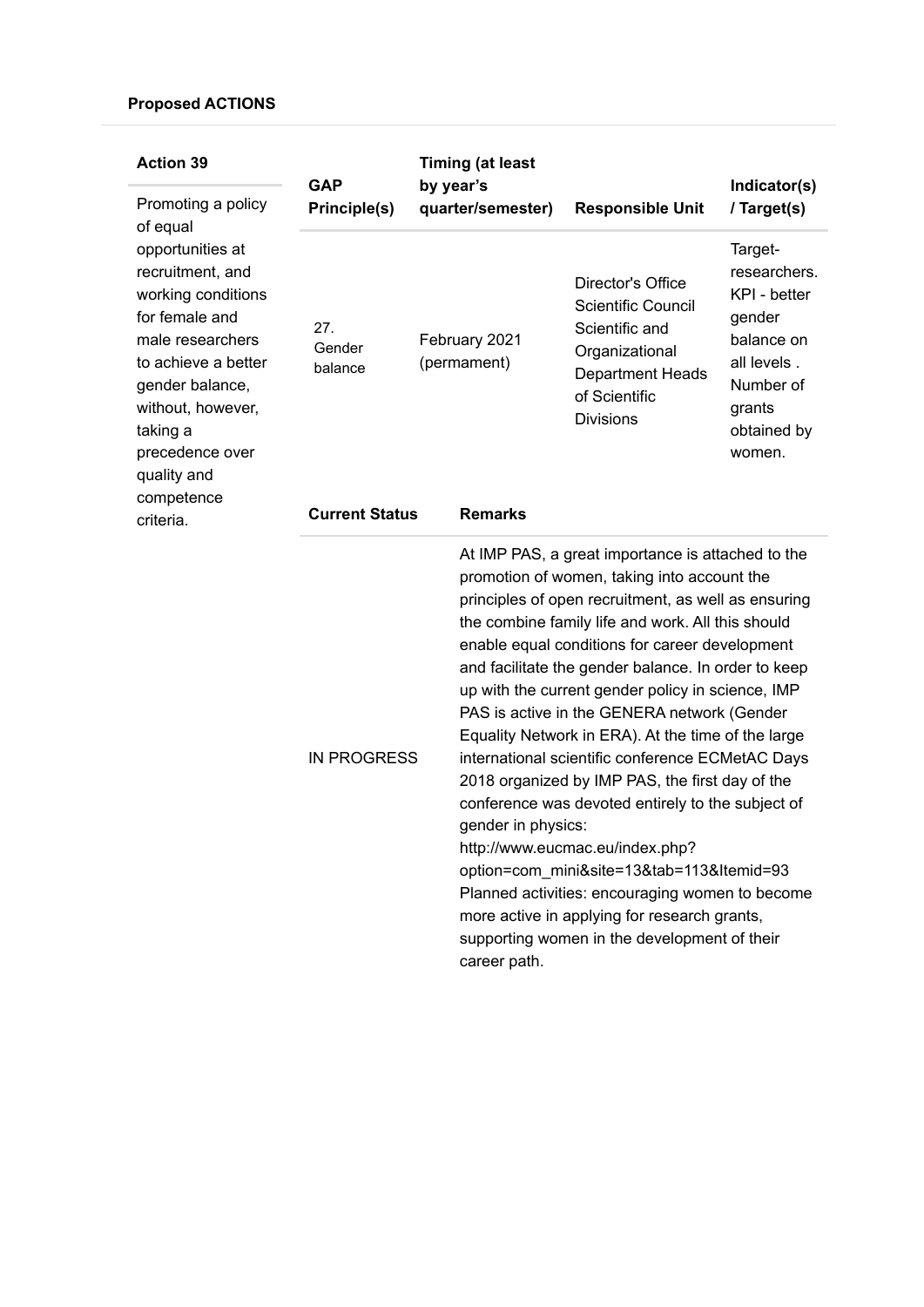| <b>Action 40</b><br>Strengthening a<br>gender balance at<br>selection and<br>evaluation<br>committees, as<br>well as<br>supervisory,<br>managerial and<br>decision-making<br>bodies of the IMP<br>PAS. | <b>GAP</b><br>Principle(s) | by year's | <b>Timing (at least</b><br>quarter/semester) | <b>Responsible Unit</b>                                                                                                                            | Indicator(s)<br>/ Target(s)                                                                                                                                               |
|--------------------------------------------------------------------------------------------------------------------------------------------------------------------------------------------------------|----------------------------|-----------|----------------------------------------------|----------------------------------------------------------------------------------------------------------------------------------------------------|---------------------------------------------------------------------------------------------------------------------------------------------------------------------------|
|                                                                                                                                                                                                        | 27.<br>Gender<br>balance   |           | February 2021                                | Director's Office<br><b>Scientific Council</b><br>Scientific and<br>Organizational<br><b>Department Heads</b><br>of Scientific<br><b>Divisions</b> | Target-<br>researchers.<br>KPI-<br>increase in<br>the number<br>of women at<br>higher<br>levels of<br>staff,<br>including at<br>supervisory<br>and<br>managerial<br>level |
|                                                                                                                                                                                                        | <b>Current Status</b>      |           | <b>Remarks</b>                               |                                                                                                                                                    |                                                                                                                                                                           |
|                                                                                                                                                                                                        |                            |           |                                              | At IMP PAS, a great importance is attached to<br>providing gender balance. However, it is often                                                    |                                                                                                                                                                           |

IN PROGRESS

difficult to ensure gender balance in all bodies due to the small number of women entitled to sit in decision and advisory bodies. We are convinced that the policy of promoting women will bring effective effects in the long term. In 2018, elections to the Scientific Council were held, as a result of which 8 women were elected, which is the absolute success of our gender policy, because all women entitled to stand as candidates entered to the Scientific Council . Undoubtedly, this is the result of a policy that was initiated thanks to the adoption of the HRS4R principles.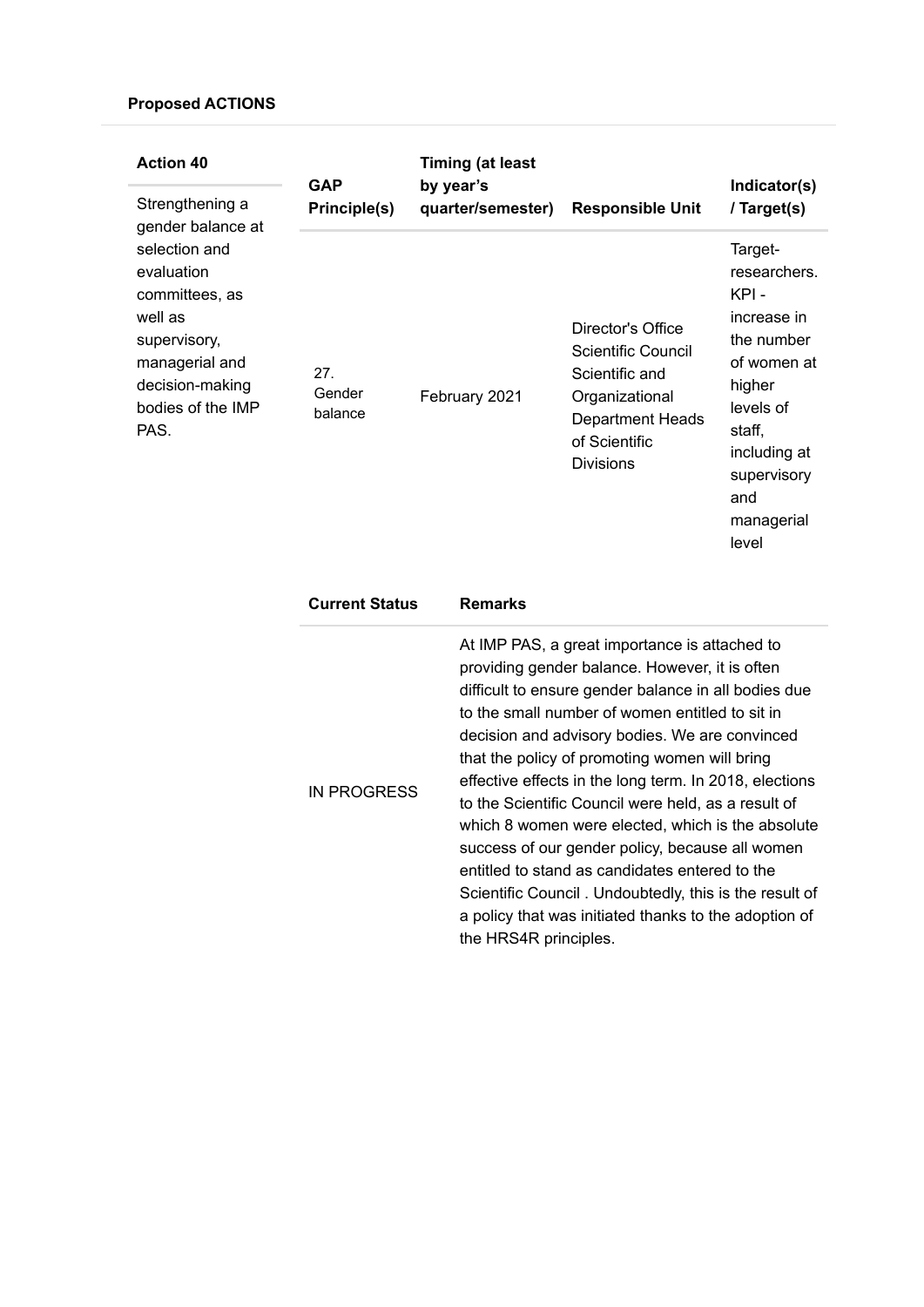| <b>Action 41</b><br>Distributing the<br>information about<br>available trainings,<br>workshops on<br>career<br>development,<br>posts, and<br>fellowships -<br>mailing, updating | <b>GAP</b>                | Timing (at least by<br>year's                                                                                                                                                        | <b>Responsible</b>                                          | Indicator(s)                                                            |  |
|---------------------------------------------------------------------------------------------------------------------------------------------------------------------------------|---------------------------|--------------------------------------------------------------------------------------------------------------------------------------------------------------------------------------|-------------------------------------------------------------|-------------------------------------------------------------------------|--|
|                                                                                                                                                                                 | Principle(s)              | quarter/semester)                                                                                                                                                                    | Unit                                                        | / Target(s)                                                             |  |
|                                                                                                                                                                                 | 28. Career<br>development | Permanently since<br>January 2016                                                                                                                                                    | Scientific and<br>Organizational<br>Department HR<br>Office | Target -<br>researchers.<br>KPI -<br>information<br>sent by e-<br>mail. |  |
| website.                                                                                                                                                                        | <b>Current Status</b>     | <b>Remarks</b>                                                                                                                                                                       |                                                             |                                                                         |  |
|                                                                                                                                                                                 | <b>IN PROGRESS</b>        | Information on courses, training, scholarship and<br>grant programs, as well as other information<br>helpful in the career path development are<br>regularly sent to all scientists. |                                                             |                                                                         |  |

| <b>Action 42</b>                                                                                                                                                                                         | <b>GAP</b>                | <b>Timing (at least</b><br>by year's | <b>Responsible</b>                                                                                                                                                                                                                | Indicator(s)                                                                                               |
|----------------------------------------------------------------------------------------------------------------------------------------------------------------------------------------------------------|---------------------------|--------------------------------------|-----------------------------------------------------------------------------------------------------------------------------------------------------------------------------------------------------------------------------------|------------------------------------------------------------------------------------------------------------|
| Creating an                                                                                                                                                                                              | Principle(s)              | quarter/semester)                    | Unit                                                                                                                                                                                                                              | / Target(s)                                                                                                |
| internal career<br>development<br>strategy for<br>researchers at all<br>stages of their<br>career. All<br>researchers will be<br>familiar with the<br>regulations<br>contained in the<br>above strategy. | 28. Career<br>development | December 2019                        | Vice-Director of<br><b>Scientific Affairs</b><br>Scientific and<br>Organizational<br>Department HR<br>Department                                                                                                                  | Target -<br>researchers.<br><b>KPI - Career</b><br>development<br>strategy for<br>researchers<br>document. |
|                                                                                                                                                                                                          | <b>Current Status</b>     | <b>Remarks</b>                       |                                                                                                                                                                                                                                   |                                                                                                            |
|                                                                                                                                                                                                          | <b>NEW</b>                |                                      | A specific career development strategy for<br>researchers will be prepared taking into account<br>currently applicable legal acts. All scientists<br>working at IMP PAS will be familiarized with the<br>content of the document. |                                                                                                            |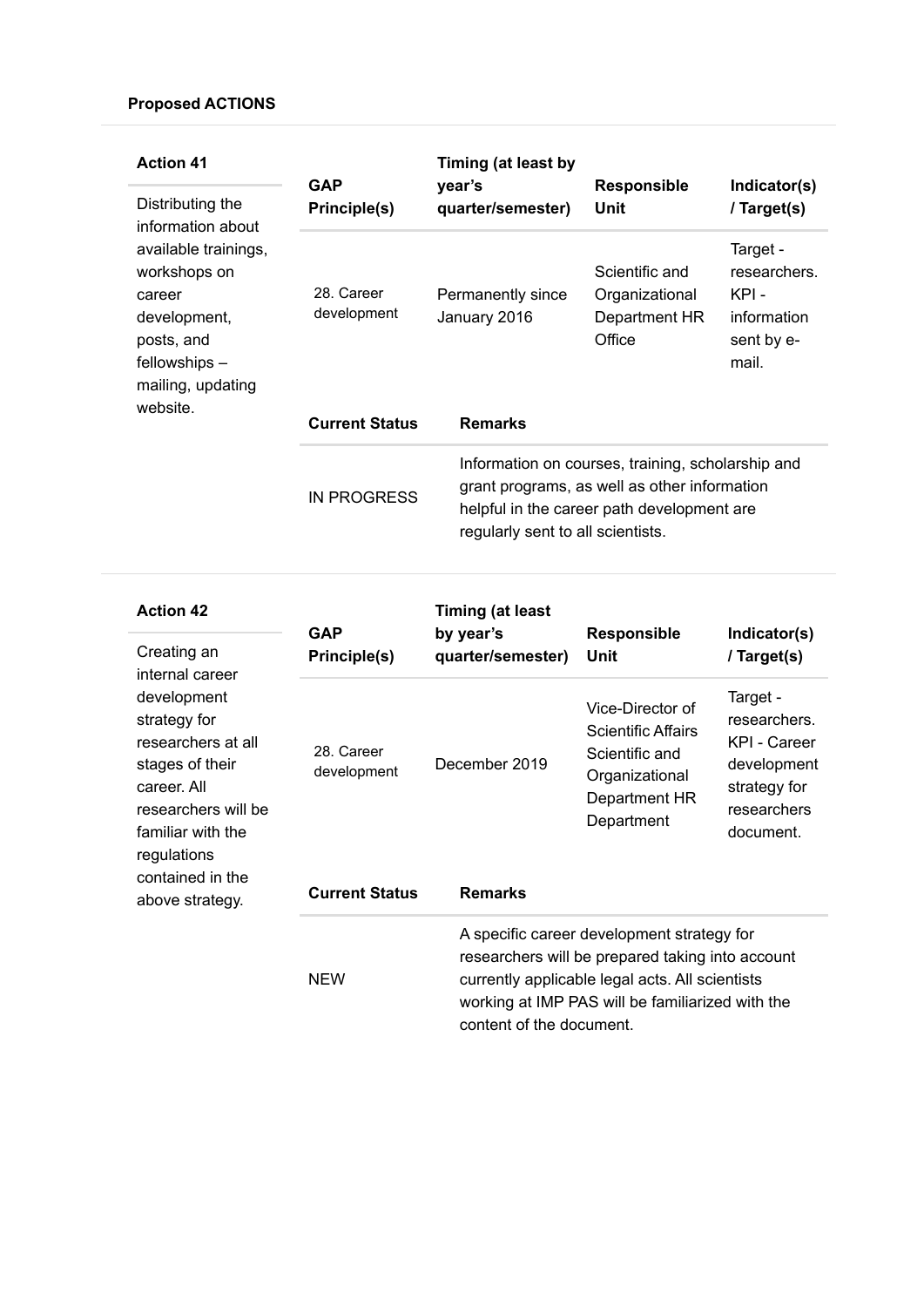| <b>Action 43</b><br>Taking better                                                                                                       | <b>GAP</b><br>Principle(s) | <b>Timing (at least</b><br>by year's<br>quarter/semester)                                                                                                                                                                                                                                                                                                                                                                                                            | <b>Responsible</b><br>Unit                                 | Indicator(s)<br>/ Target(s)                                                                                                                              |
|-----------------------------------------------------------------------------------------------------------------------------------------|----------------------------|----------------------------------------------------------------------------------------------------------------------------------------------------------------------------------------------------------------------------------------------------------------------------------------------------------------------------------------------------------------------------------------------------------------------------------------------------------------------|------------------------------------------------------------|----------------------------------------------------------------------------------------------------------------------------------------------------------|
| account of mobility<br>in terms of career<br>and appraisal, and<br>particularly inter-<br>sectoral and<br>interdisciplinary<br>mobility | 29. Value of<br>mobility   | Permamently                                                                                                                                                                                                                                                                                                                                                                                                                                                          | Director Vice-<br>Director of<br><b>Scientific Affairs</b> | Target -<br>researchers,<br>candidates<br>applying for<br>a job in IMP<br>PAS. KPI -<br>the number<br>of<br>employees<br>acquired<br>due to<br>mobility. |
|                                                                                                                                         | <b>Current Status</b>      | <b>Remarks</b>                                                                                                                                                                                                                                                                                                                                                                                                                                                       |                                                            |                                                                                                                                                          |
|                                                                                                                                         | <b>IN PROGRESS</b>         | Mobility is seen as a positive aspect of a<br>researcher's career. In the last two years, many<br>scientists who have previously worked or<br>completed doctoral studies at other research<br>centers, have started working at the IMP PAS.<br>However, mobility between sectors is difficult in our<br>country. For financial reasons, employees rarely<br>decide to switch from industry to science. However,<br>taking into account the growing number of postdoc |                                                            |                                                                                                                                                          |

offers financed under grant programs, there is the

possibility of such mobility.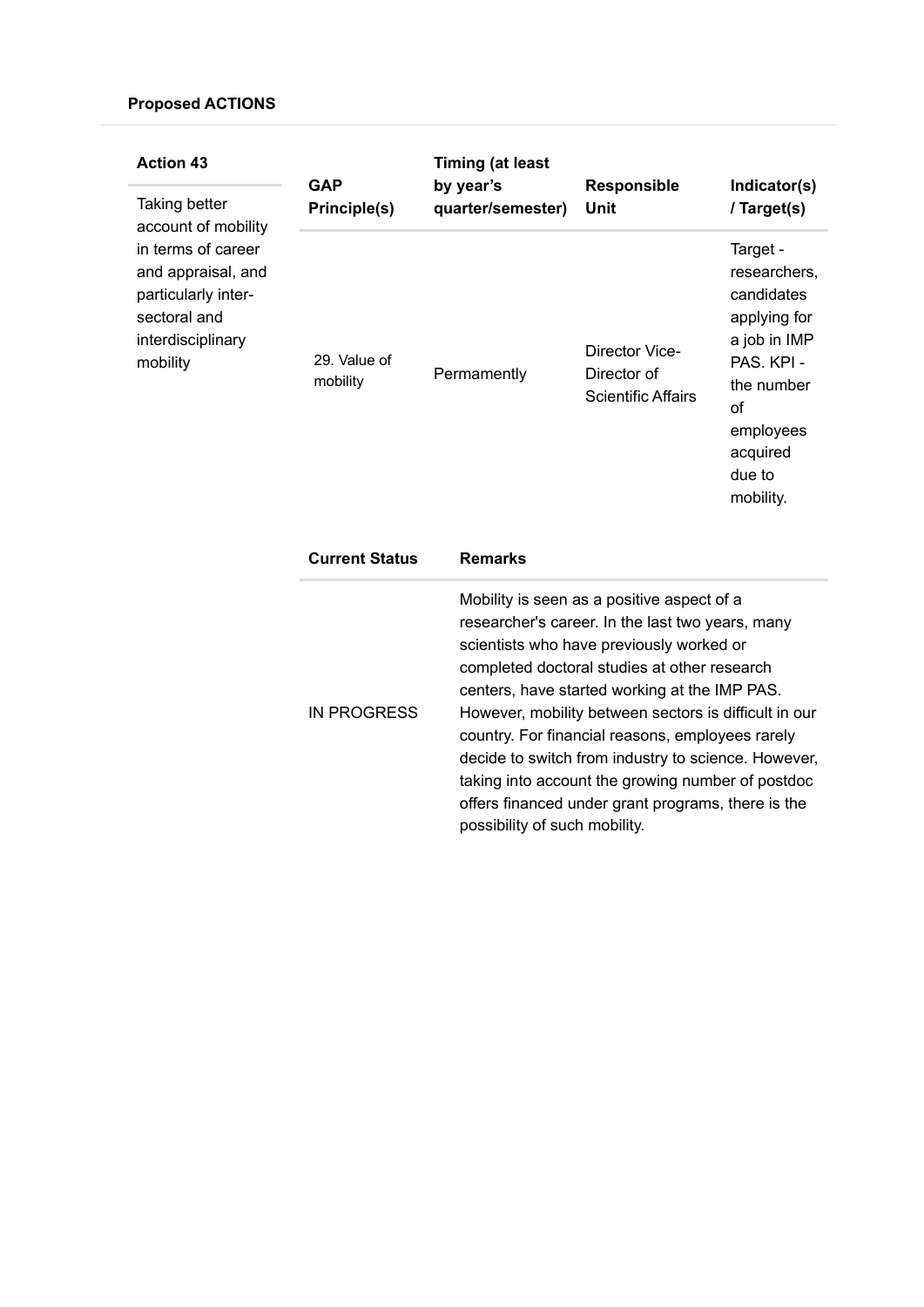| <b>Action 44</b>                                             | <b>GAP</b>               | Timing (at least by<br>year's                                                                                                                                                                                                                                                                                                                                                                                                                                                                              | <b>Responsible</b>                                         | Indicator(s)                                             |
|--------------------------------------------------------------|--------------------------|------------------------------------------------------------------------------------------------------------------------------------------------------------------------------------------------------------------------------------------------------------------------------------------------------------------------------------------------------------------------------------------------------------------------------------------------------------------------------------------------------------|------------------------------------------------------------|----------------------------------------------------------|
| Encouraging<br>researchers to                                | Principle(s)             | quarter/semester)                                                                                                                                                                                                                                                                                                                                                                                                                                                                                          | Unit                                                       | / Target(s)                                              |
| participate in<br>national and<br>international<br>mobility. | 29. Value of<br>mobility | Permanently -<br>starting in 2016                                                                                                                                                                                                                                                                                                                                                                                                                                                                          | Director Vice-<br>Director of<br><b>Scientific Affairs</b> | Target -<br>researchers<br>KPI - effects<br>of mobility. |
|                                                              | <b>Current Status</b>    | <b>Remarks</b>                                                                                                                                                                                                                                                                                                                                                                                                                                                                                             |                                                            |                                                          |
|                                                              | <b>IN PROGRESS</b>       | Researchers at IMP PAS are encouraged to<br>participate in research visits. Many young<br>scientists are leaving during doctoral studies, a<br>great importance is also attached to postdoc<br>internships. Thanks to the developed network of<br>scientific contacts, also experienced researchers<br>go to numerous research internships, or conduct<br>measurements in other laboratories, etc. The<br>above aspects will be included in our document<br>"Career development strategy for researchers". |                                                            |                                                          |

| <b>Action 45</b><br>Provision of<br>conditions for    | <b>GAP</b><br>Principle(s) | Timing (at least by<br>year's<br>quarter/semester) | <b>Responsible</b><br>Unit                                                                                                                                                                                                                                      | Indicator(s)<br>/ Target(s)                                                         |  |
|-------------------------------------------------------|----------------------------|----------------------------------------------------|-----------------------------------------------------------------------------------------------------------------------------------------------------------------------------------------------------------------------------------------------------------------|-------------------------------------------------------------------------------------|--|
| mobility of foreign<br>researchers in the<br>IMP PAS. | 29. Value of<br>mobility   | Permanently -<br>starting in 2016                  | Director Vice-<br>Director of<br><b>Scientific Affairs</b>                                                                                                                                                                                                      | Target -<br>foreign<br>researchers.<br>KPI-<br>number of<br>foreign<br>researchers. |  |
|                                                       | <b>Current Status</b>      | <b>Remarks</b>                                     |                                                                                                                                                                                                                                                                 |                                                                                     |  |
|                                                       | <b>IN PROGRESS</b>         | joined IMP PAS.                                    | Foreign scientists are highly valued at IMP PAS.<br>Unfortunately, the earnings of scientists in Poland<br>do not attract too many candidates. However,<br>during the last two years, two foreign PhD students<br>and one employee for post-doctoral internship |                                                                                     |  |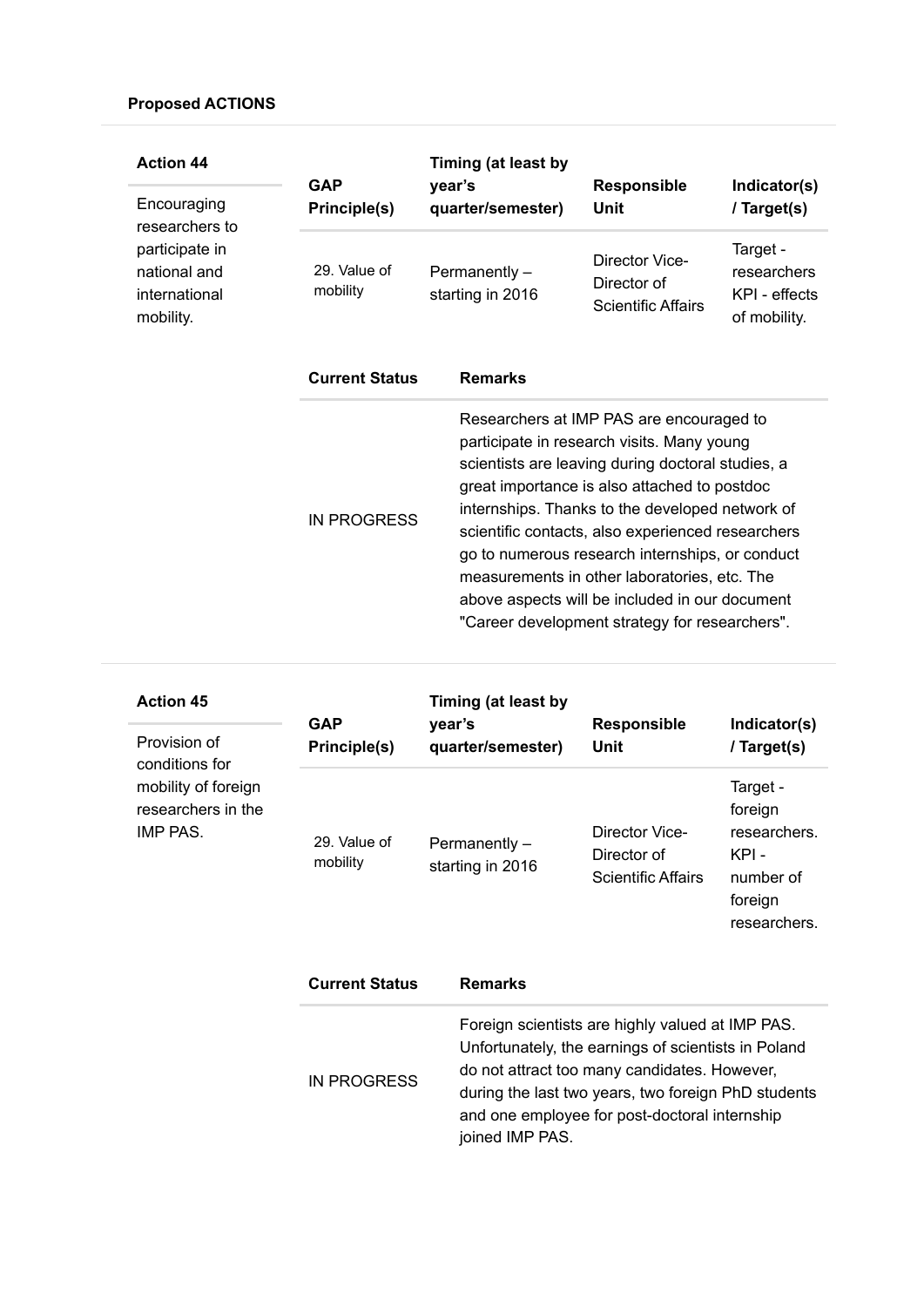| <b>Action 46</b><br>Counselling<br>services: links<br>redirecting to web<br>portals concerning<br>meetings,<br>twinnings and<br>opportunities, e.g.<br>EURAXESS. | <b>GAP</b><br><b>Principle(s)</b>                          | Timing (at least by<br>year's<br>quarter/semester)  | <b>Responsible Unit</b>                                                                                                                                                                                                                                                                                                                                    | Indicator(s)<br>/ Target(s)                                                |
|------------------------------------------------------------------------------------------------------------------------------------------------------------------|------------------------------------------------------------|-----------------------------------------------------|------------------------------------------------------------------------------------------------------------------------------------------------------------------------------------------------------------------------------------------------------------------------------------------------------------------------------------------------------------|----------------------------------------------------------------------------|
|                                                                                                                                                                  | 30. Access<br>to career<br>advice<br><b>Current Status</b> | Permanently -<br>starting in 2016<br><b>Remarks</b> | Scientific and<br>Organizational<br>Department<br>Heads of<br>Departments                                                                                                                                                                                                                                                                                  | Target-<br>researchers.<br>KPI-<br>informations<br>sent to<br>researchers. |
|                                                                                                                                                                  | <b>NEW</b>                                                 |                                                     | IMP PAS is a small institute with a limited budget.<br>The above factors do not allow us to maintain a<br>special department dealing with career counseling.<br>We inform employees about meetings and<br>trainings devoted to this subject. In addition,<br>younger employees can always count on the help<br>and advice of more experienced researchers. |                                                                            |

| <b>Action 47</b><br>Dissemination of                                                                                                                                                                      | <b>GAP</b><br><b>Principle(s)</b>                | <b>Timing (at least</b><br>by year's<br>quarter/semester)                                                                                                                                                                                                                                                                                                                                                    | <b>Responsible</b><br>Unit                     | Indicator(s)<br>/ Target(s)                  |
|-----------------------------------------------------------------------------------------------------------------------------------------------------------------------------------------------------------|--------------------------------------------------|--------------------------------------------------------------------------------------------------------------------------------------------------------------------------------------------------------------------------------------------------------------------------------------------------------------------------------------------------------------------------------------------------------------|------------------------------------------------|----------------------------------------------|
| the recently<br>introduced<br>document<br>Management of<br>Copyright and<br>Related Rights,                                                                                                               | 31.<br>Intellectual<br>Property<br><b>Rights</b> | May 2016                                                                                                                                                                                                                                                                                                                                                                                                     | Scientific and<br>Organizational<br>Department | Target -<br>researchers.<br>KPI-<br>document |
| <b>Industrial Property</b><br>Rights and the<br>Principles of                                                                                                                                             | <b>Current Status</b>                            | <b>Remarks</b>                                                                                                                                                                                                                                                                                                                                                                                               |                                                |                                              |
| Commercialization<br>of the Results of<br>Research and<br>Development at<br>the Institute of<br><b>Molecular Physics</b><br>Polish Academy of<br>Sciences among<br>scientific<br>employees.<br>Scientific | <b>COMPLETED</b>                                 | The document Management of Copyright and<br>Related Rights, Industrial Property Rights and the<br>Principles of Commercialization of the Results of<br>Research and Development at the Institute of<br>Molecular Physics Polish Academy of Sciences,<br>developed in IMP PAS, was placed on the website.<br>Researchers have been informed about this fact<br>(notifications will be repeated periodically). |                                                |                                              |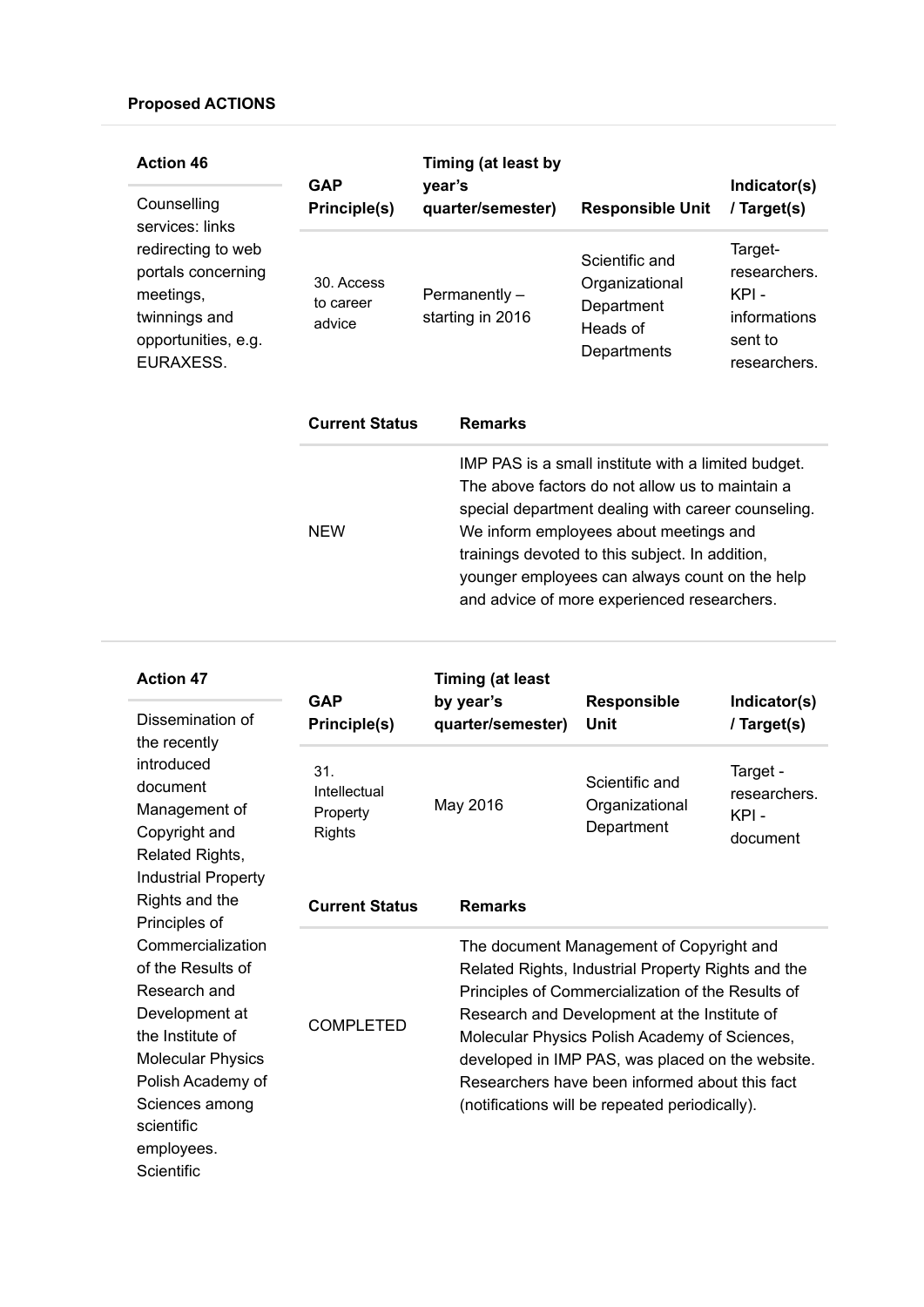| <b>Action 48</b><br>Drawing attention<br>of senior                                                                                                                   | <b>GAP</b><br>Principle(s)                       | Timing (at least by<br>year's<br>quarter/semester) | <b>Responsible</b><br>Unit                                                                                                                                                                                                                                                                                           | Indicator(s) /<br>Target(s)                                                                        |  |
|----------------------------------------------------------------------------------------------------------------------------------------------------------------------|--------------------------------------------------|----------------------------------------------------|----------------------------------------------------------------------------------------------------------------------------------------------------------------------------------------------------------------------------------------------------------------------------------------------------------------------|----------------------------------------------------------------------------------------------------|--|
| researchers to the<br>importance and<br>relevance of<br>publications by<br>young workers<br>their own research<br>results<br>independently from<br>their supervisor. | $321$ Co-<br>authorship<br><b>Current Status</b> | Permanently-<br>starting in 2016<br><b>Remarks</b> | Vice-Director of<br><b>Scientific Affairs</b><br>Heads of<br>Scientific<br>Departments                                                                                                                                                                                                                               | Target-<br>researchers.<br>KPI - articles<br>published<br>independently<br>by young<br>scientists. |  |
|                                                                                                                                                                      | <b>COMPLETED</b>                                 | rules.                                             | Over the last two years, the number of publications<br>published by young researchers independently<br>from their supervisors has increased significantly in<br>IMP PAS. This is undoubtedly the merit of the<br>information campaign devoted to this problem that<br>was carried out after the arrival of the HRS4R |                                                                                                    |  |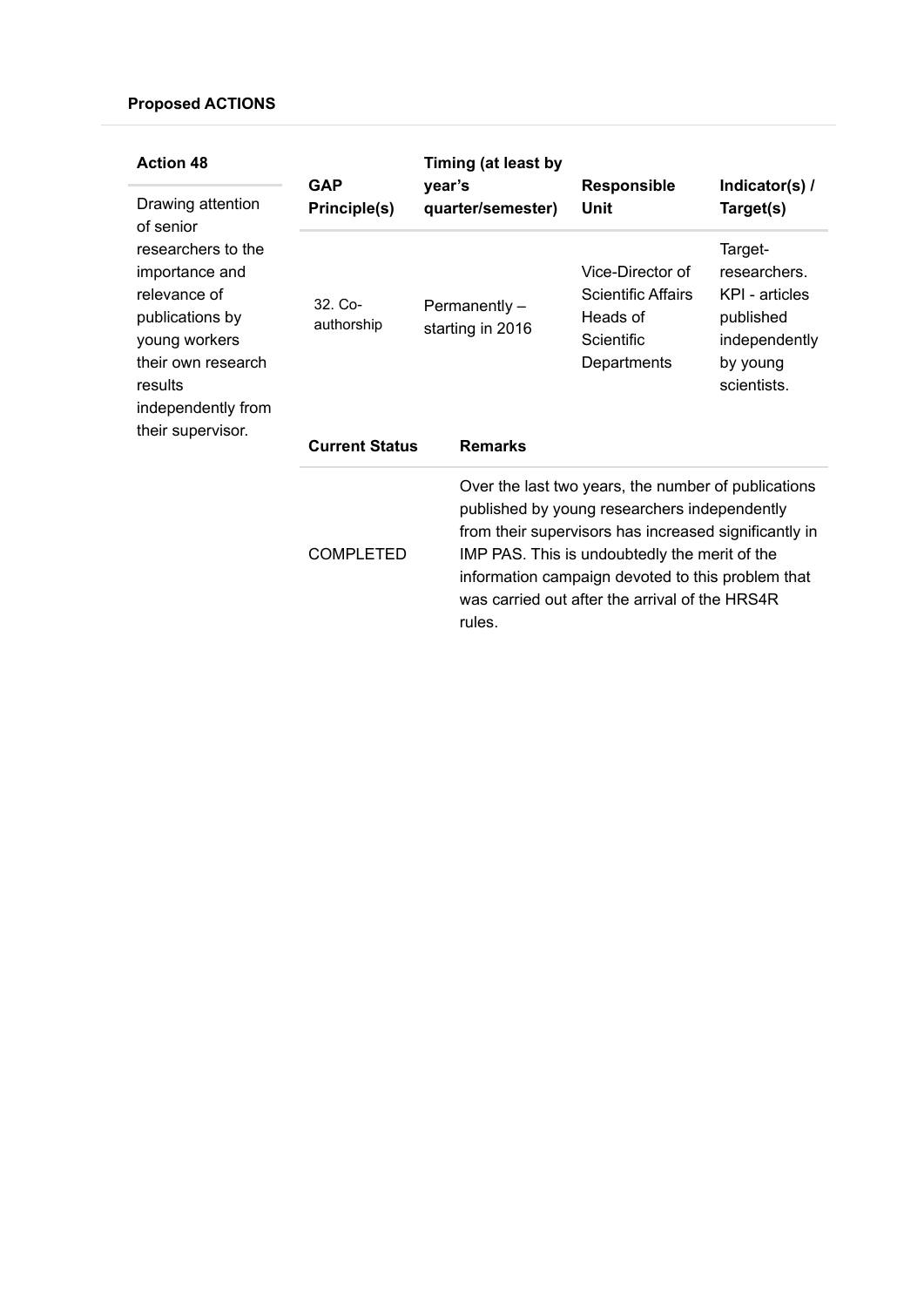| <b>Action 49</b><br>Establishing a<br>position of<br>Ombudsperson (or<br>an equivalent<br>mechanism) to<br>deal with<br>complaints/appeals<br>of researchers,<br>including those<br>concerning<br>conflicts between<br>supervisor(s) and<br>early-stage<br>researchers | <b>GAP</b><br>Principle(s)   | <b>Timing (at least</b><br>by year's<br>quarter/semester) | <b>Responsible</b><br>Unit                                                                                                                                                                                                                                                                                                                                                                                                                                                                                                                                                                                                                           | Indicator(s) /<br>Target(s)                                                        |
|------------------------------------------------------------------------------------------------------------------------------------------------------------------------------------------------------------------------------------------------------------------------|------------------------------|-----------------------------------------------------------|------------------------------------------------------------------------------------------------------------------------------------------------------------------------------------------------------------------------------------------------------------------------------------------------------------------------------------------------------------------------------------------------------------------------------------------------------------------------------------------------------------------------------------------------------------------------------------------------------------------------------------------------------|------------------------------------------------------------------------------------|
|                                                                                                                                                                                                                                                                        | 34.<br>Complains/<br>appeals | October 2018                                              | Director Vice-<br>Director of<br><b>Scientific Affair</b>                                                                                                                                                                                                                                                                                                                                                                                                                                                                                                                                                                                            | Target -<br>researchers.<br>KPI-<br>establishing a<br>position of<br>Ombudsperson. |
|                                                                                                                                                                                                                                                                        | <b>Current Status</b>        | <b>Remarks</b>                                            |                                                                                                                                                                                                                                                                                                                                                                                                                                                                                                                                                                                                                                                      |                                                                                    |
|                                                                                                                                                                                                                                                                        | <b>COMPLETED</b>             |                                                           | On 1. October 2018, the Director of the Institute of<br>Molecular Physics of the Polish Academy of<br>Sciences appointed the Ombdusman of European<br>Charter for Researchers Ombudsman. The<br>Ombudsman is in charge of handling complaints<br>and appeals filed by scientist, including matters<br>concerning conflicts between research supervisors<br>and starting scientists. Such procedures aim to<br>provide assistance to the faculty in scope of<br>resolving conflicts associated with their work, to<br>promote fair and equal treatment within the<br>institution, and to improve the general quality of the<br>workplace environment. |                                                                                    |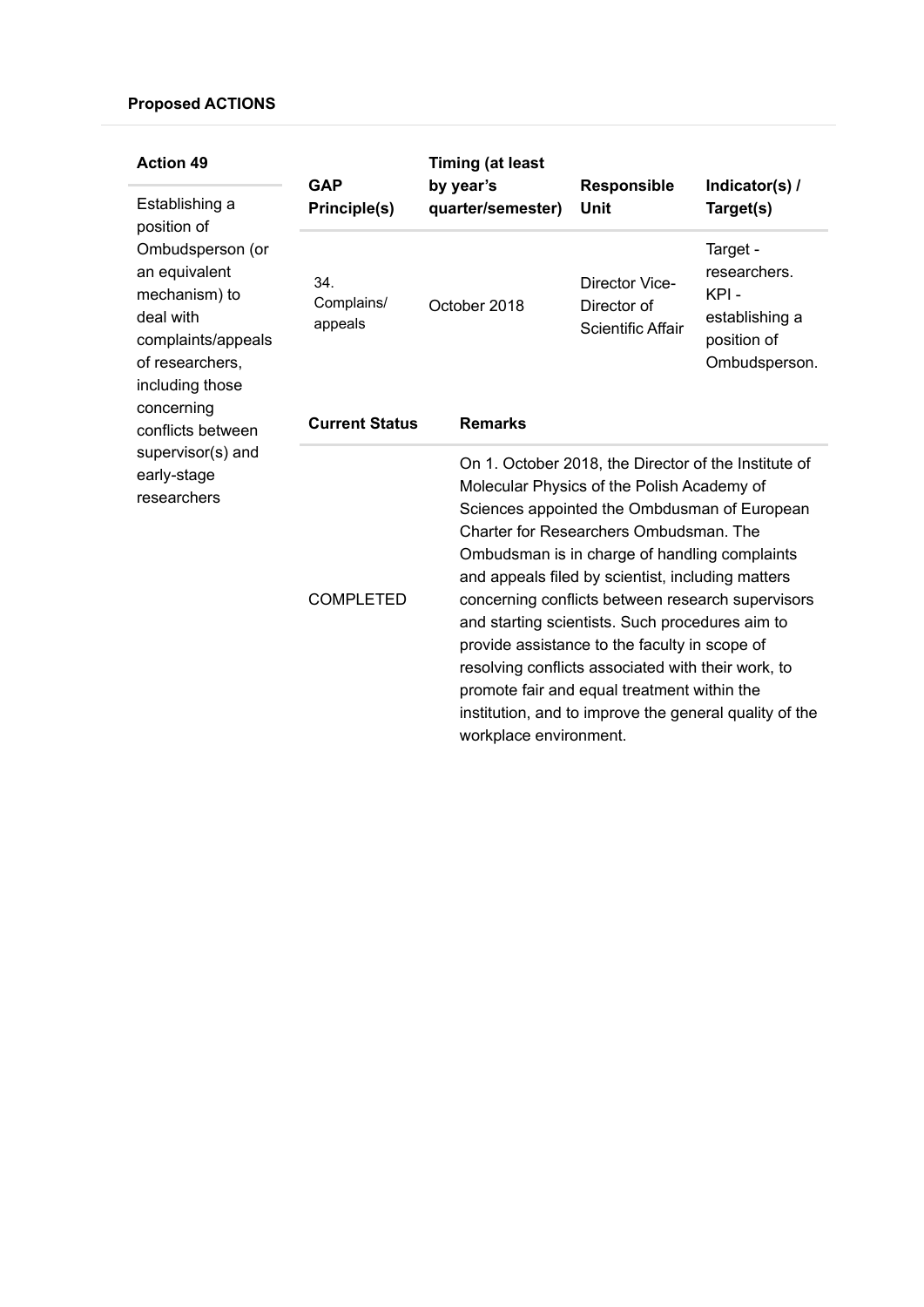| <b>Action 50</b><br>Dissemination of<br>the information                  | <b>GAP Principle(s)</b>                            | <b>Timing (at least</b><br>by year's<br>quarter/semester)                                                                                                                                                                                                                                                                                                                                                                  | Responsible<br>Unit                       | Indicator(s)<br>/ Target(s)                      |
|--------------------------------------------------------------------------|----------------------------------------------------|----------------------------------------------------------------------------------------------------------------------------------------------------------------------------------------------------------------------------------------------------------------------------------------------------------------------------------------------------------------------------------------------------------------------------|-------------------------------------------|--------------------------------------------------|
| about possibilities<br>of participation in<br>decision-making<br>bodies. | 35. Participation<br>in decision-<br>making bodies | Permanently                                                                                                                                                                                                                                                                                                                                                                                                                | Vice-Director of<br>Scientific<br>Affairs | Target -<br>reseachers.<br>KPI - e-mail<br>sent. |
|                                                                          | <b>Current Status</b>                              | <b>Remarks</b>                                                                                                                                                                                                                                                                                                                                                                                                             |                                           |                                                  |
|                                                                          | <b>IN PROGRESS</b>                                 | Researchers are informed about the possibility of<br>standing for decision and advisory bodies. In 2018<br>elections to the IMP PAS Scientific Council were<br>held. The members of the Scientific Council may<br>be research workers at various levels of career<br>development (detailed regulations are included in<br>the document "The Statute of the Institute of<br>Molecular Physics Polish Academy of Sciences"). |                                           |                                                  |

| <b>Action 51</b><br>Encouraging early-<br>stage researchers<br>to keep and<br>systemize records<br>of all work<br>progress and<br>research findings. | <b>GAP</b><br>Principle(s)          | Timing (at least by<br>year's<br>quarter/semester)                                                                                                                                                                                             | <b>Responsible</b><br>Unit             | Indicator(s)<br>/ Target(s)       |
|------------------------------------------------------------------------------------------------------------------------------------------------------|-------------------------------------|------------------------------------------------------------------------------------------------------------------------------------------------------------------------------------------------------------------------------------------------|----------------------------------------|-----------------------------------|
|                                                                                                                                                      | 36. Relation<br>with<br>supervisors | Permanently -<br>starting in 2016                                                                                                                                                                                                              | Vice-Director of<br>Scientific Affairs | Target -<br>young<br>researchers. |
|                                                                                                                                                      | <b>Current Status</b>               | <b>Remarks</b>                                                                                                                                                                                                                                 |                                        |                                   |
|                                                                                                                                                      | <b>COMPLETED</b>                    | Early-stage researchers are encouraged to keep<br>and systemize records of all work progress and<br>research findings. Regulations regarding the above<br>issues are included in the document "International<br>Doctoral Studies Regulations". |                                        |                                   |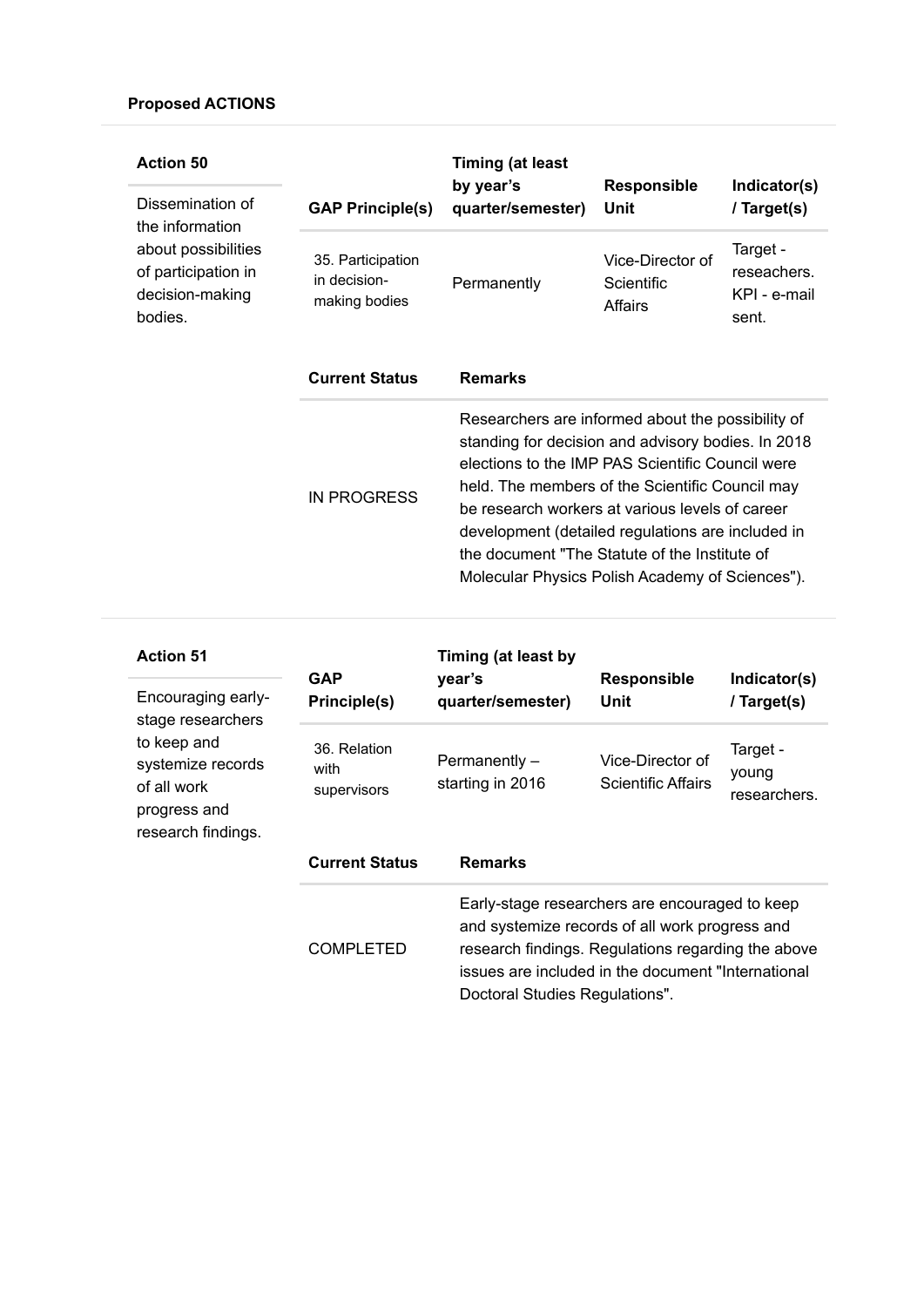| <b>Action 52</b><br>Creating a list of<br>milestones -                       | <b>GAP</b><br>Principle(s)                                                                                     | <b>Timing (at least</b><br>by year's<br>quarter/semester) | <b>Responsible</b><br>Unit                                                                     | Indicator(s)<br>/ Target(s)                                                             |
|------------------------------------------------------------------------------|----------------------------------------------------------------------------------------------------------------|-----------------------------------------------------------|------------------------------------------------------------------------------------------------|-----------------------------------------------------------------------------------------|
| proposed and<br>discusses by a<br>researcher and<br>supervisor.              | 36. Relation<br>with<br>supervisors                                                                            | January 2017                                              | Head of the<br>Doctoral<br><b>Studies</b>                                                      | Target -<br>young<br>researchers.                                                       |
|                                                                              | <b>Current Status</b>                                                                                          | <b>Remarks</b>                                            |                                                                                                |                                                                                         |
|                                                                              | <b>COMPLETED</b>                                                                                               | Studies Regulations".                                     | Regulations regarding the above issues are<br>included in the document "International Doctoral |                                                                                         |
| <b>Action 53</b>                                                             |                                                                                                                | Timing (at least by                                       |                                                                                                |                                                                                         |
| Establishment of<br>organized and                                            | <b>GAP</b><br><b>Principle(s)</b>                                                                              | year's<br>quarter/semester)                               | <b>Responsible</b><br>Unit                                                                     | Indicator(s)<br>/ Target(s)                                                             |
| regular forms of<br>contact between<br>PhD students and<br>their supervisors | 36. Relation<br>with<br>supervisors<br>37.<br>Supervision<br>and<br>managerial<br>duties<br>40.<br>Supervision | October-<br>November 2018                                 | <b>Director Head</b><br>of the Doctoral<br><b>Studies</b>                                      | Target -<br>young<br>reseachers<br>and their<br>supervisor.<br>KPI - new<br>regulation. |
|                                                                              | <b>Current Status</b>                                                                                          | <b>Remarks</b>                                            |                                                                                                |                                                                                         |

|            | October 30, 2018 The Director of IMP PAS issued     |
|------------|-----------------------------------------------------|
|            | a regulation regarding the establishment of         |
|            | organised and regular forms of contact between      |
| <b>NEW</b> | doctoral students and their supervisors, auxiliary  |
|            | supervisors and scientific supervisors. This        |
|            | ordinance obliges scientific supervisors to appoint |
|            | regular contact hours with PhD students.            |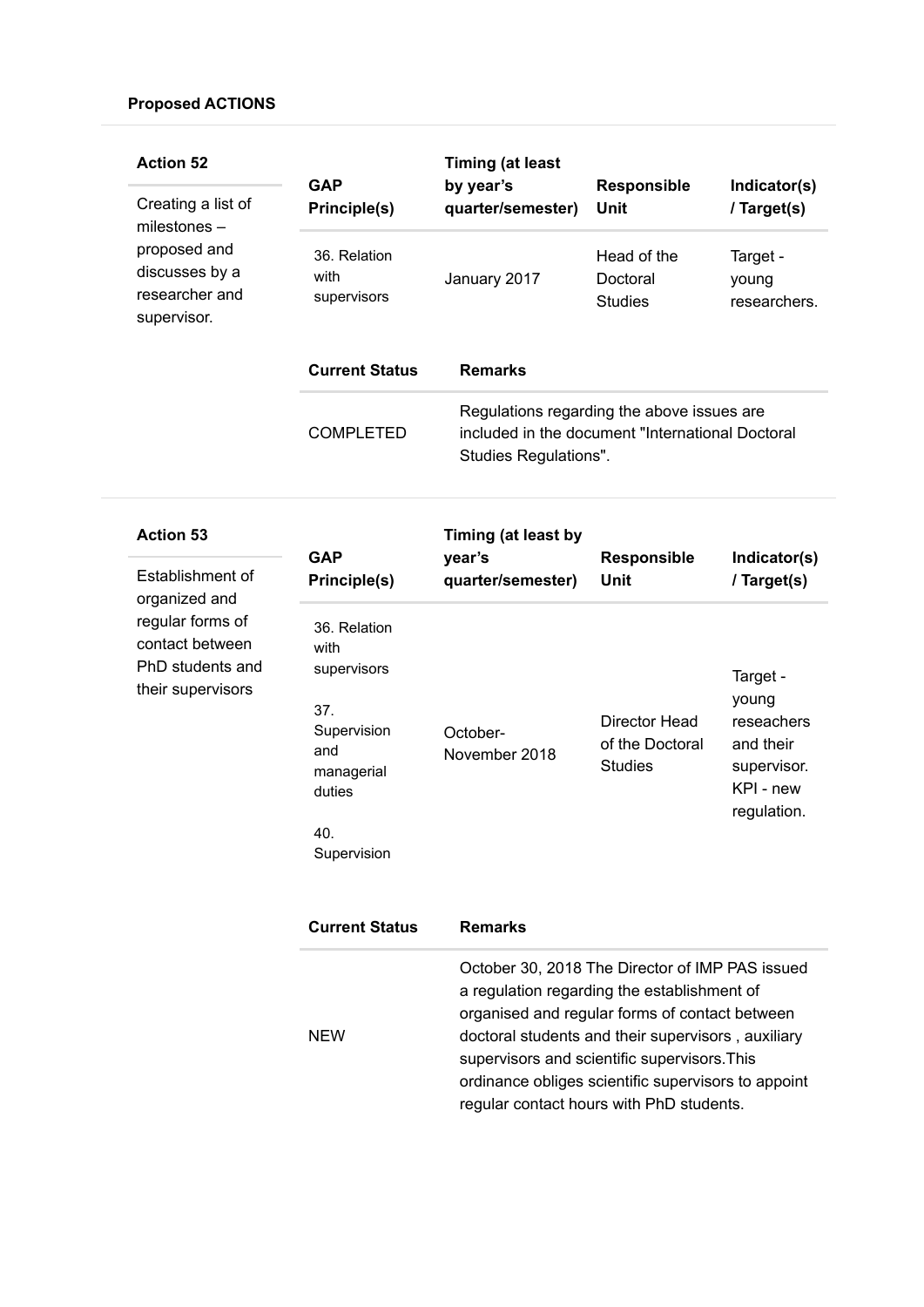| <b>Action 54</b>                             | <b>GAP</b>                                                             | <b>Timing (at least</b><br>by year's                                                                 | <b>Responsible</b>                             | Indicator(s)             |
|----------------------------------------------|------------------------------------------------------------------------|------------------------------------------------------------------------------------------------------|------------------------------------------------|--------------------------|
| Creating self-<br>development                | Principle(s)                                                           | quarter/semester)                                                                                    | Unit                                           | / Target(s)              |
| opportunities -<br>seminars and<br>lectures. | 39. Access to<br>research<br>training and<br>continuous<br>development | Regularly – starting<br>October 2016                                                                 | Scientific and<br>Organizational<br>Department | Target -<br>researchers. |
|                                              | <b>Current Status</b>                                                  | <b>Remarks</b>                                                                                       |                                                |                          |
|                                              | <b>COMPLETED</b>                                                       | All scientists regularly present the results of their<br>scientific work during scientific seminars. |                                                |                          |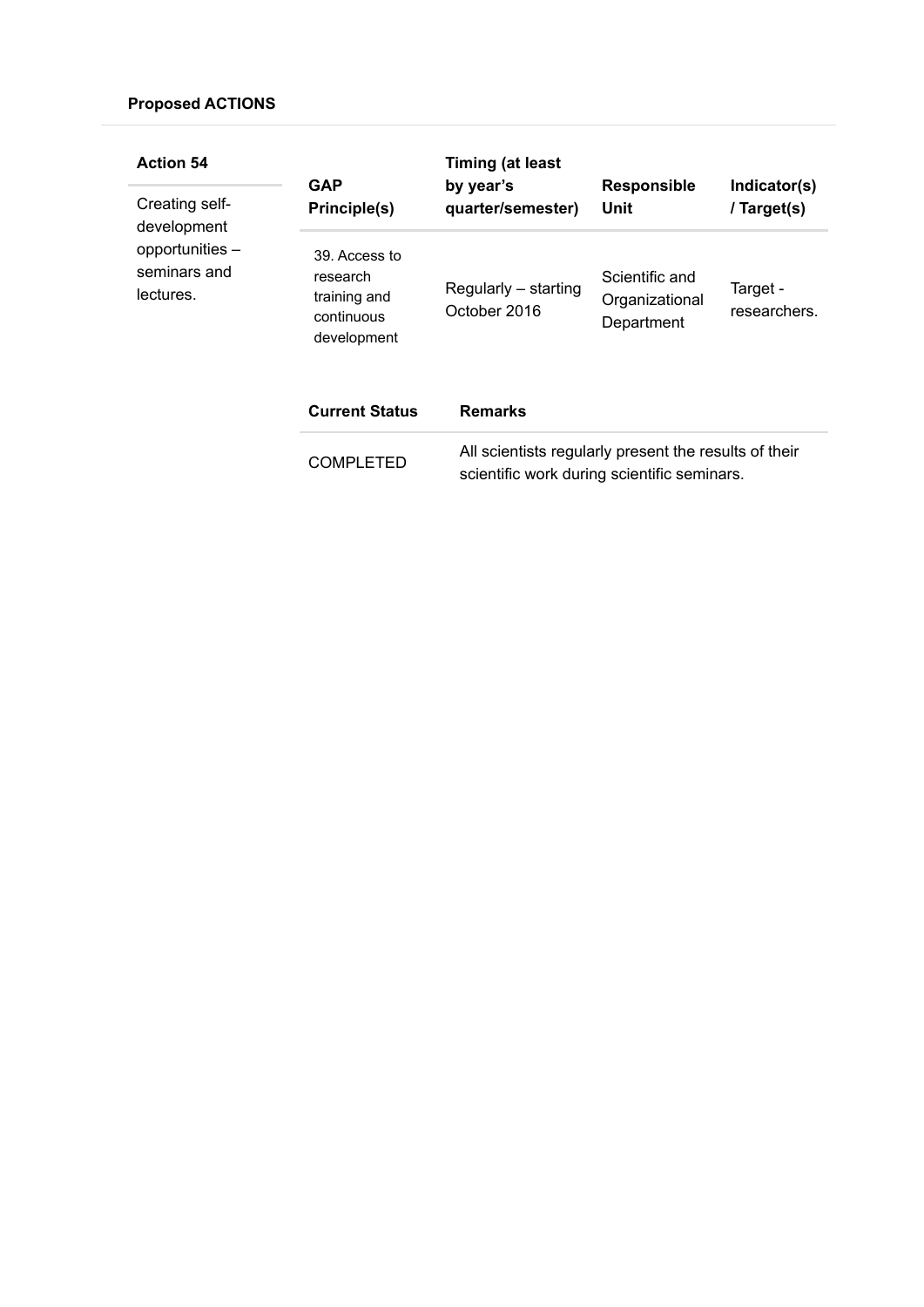| <b>Action 55</b><br>Implementing the                                           | <b>GAP</b>                                                                                                                                    | <b>Timing (at least</b><br>by year's                                                                                                                                                                                                                                                                                                                                                       | Responsible                                                                          | Indicator(s)                                                                                                                           |
|--------------------------------------------------------------------------------|-----------------------------------------------------------------------------------------------------------------------------------------------|--------------------------------------------------------------------------------------------------------------------------------------------------------------------------------------------------------------------------------------------------------------------------------------------------------------------------------------------------------------------------------------------|--------------------------------------------------------------------------------------|----------------------------------------------------------------------------------------------------------------------------------------|
|                                                                                | Principle(s)                                                                                                                                  | quarter/semester)                                                                                                                                                                                                                                                                                                                                                                          | <b>Unit</b>                                                                          | / Target(s)                                                                                                                            |
| <b>HRS4R</b> principles<br>in the newly<br>founded Poznań<br><b>PhD School</b> | 12.<br>Recruitment<br>13.<br>Recruitment<br>(Code)<br>14. Selection<br>(Code)<br>15.<br>Transparency<br>(Code)<br>16. Judging<br>merit (Code) | November 2019                                                                                                                                                                                                                                                                                                                                                                              | Vice-Director of<br><b>Scientific Affairs</b><br>Head of the<br>Doctoral<br>Studies, | KPK-<br>Regulations<br>of the<br>Poznań<br><b>DhD School</b><br>,<br>recruitment<br>regulations<br>for the<br>Poznan<br>PhD<br>School. |
|                                                                                | <b>Current Status</b>                                                                                                                         | <b>Remarks</b>                                                                                                                                                                                                                                                                                                                                                                             |                                                                                      |                                                                                                                                        |
|                                                                                | <b>NEW</b>                                                                                                                                    | IMP PAS actively participates in the creation of a<br>Poznań doctoral school. We strive to ensure that<br>the regulations of the Poznań DhD School and the<br>recruitment regulations for the Poznan PhD School<br>are consistent with the HRS4R principles. In this<br>way, IMP PAS strives to ensure the dissemination<br>of good HRS4R practices in the Poznań scientific<br>community. |                                                                                      |                                                                                                                                        |

# Unselected principles:

| 1. Research freedom                     |  | 3. Professional responsibility             |  | 4. Professional attitude | 6. Accountability |
|-----------------------------------------|--|--------------------------------------------|--|--------------------------|-------------------|
| 10. Non discrimination                  |  | 19. Recognition of qualifications (Code)   |  | 20. Seniority (Code)     |                   |
| 22. Recognition of the profession       |  | 25. Stability and permanence of employment |  |                          | 33. Teaching      |
| 38. Continuing Professional Development |  |                                            |  |                          |                   |

The extended version of the reviewed HR Strategy for your organisation for the next 3 years, including the OTM-R policy must be published on your organisation's website.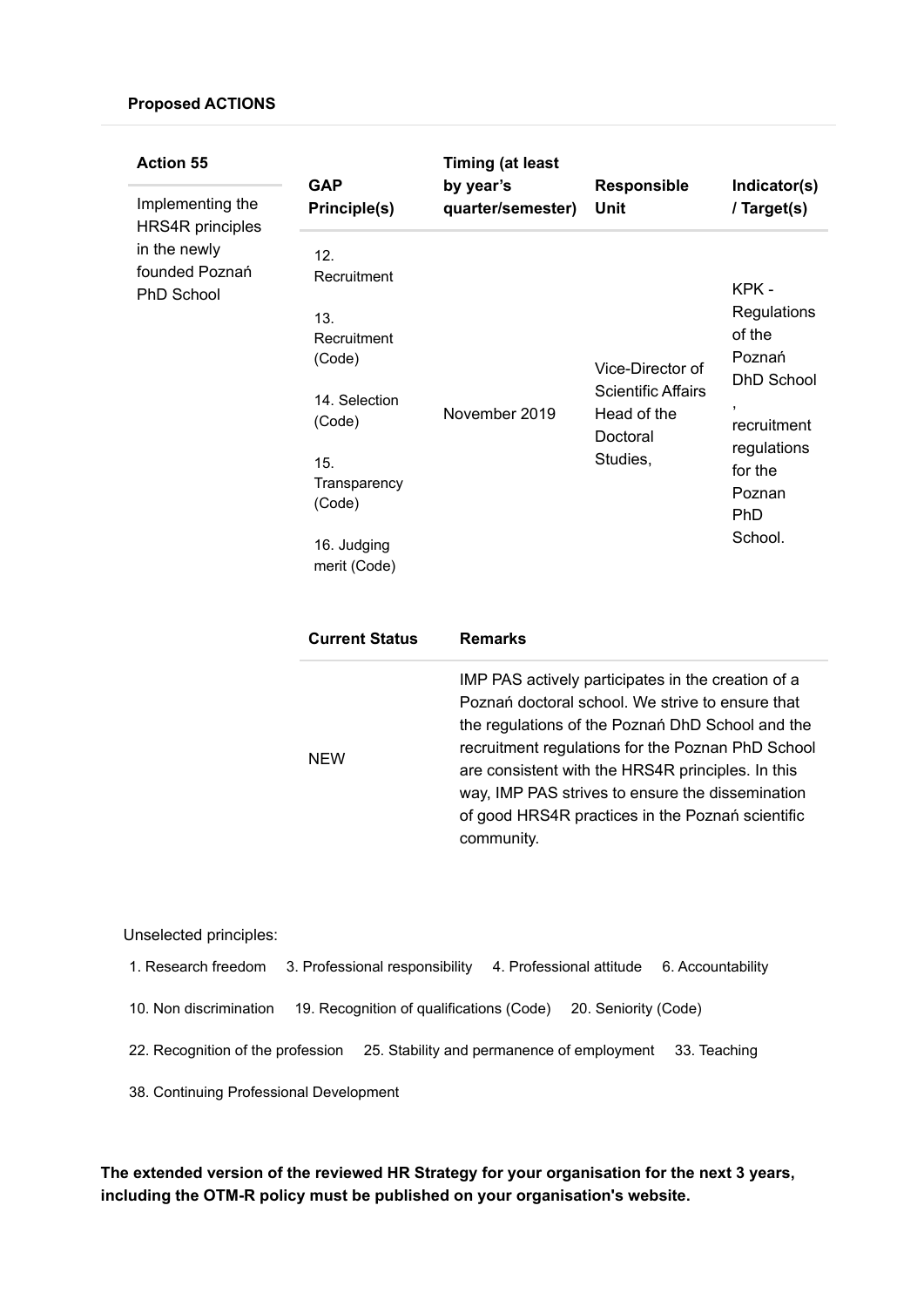Please provide the link to the dedicated webpage(s) on your organisation's web site \*:

URL \*:

https://www.ifmpan.poznan.pl/pl/dzialalnosc-naukowa-pl/human-resources-strategy-for-researchers.htm

If your organisation has already filled in the OTM-R checklist in the Initial Phase, please also indicate how your organisation is working towards / has developed an Open, Transparent and Merit-Based Recruitment Policy. Although there may be some overlap with a range of actions listed above in the action plan (as emerged from the Gap Analysis), please provide a short commentary demonstrating the progress of the implementation versus the initial phase.

Comments on the implementation of the OTM-R principles (Initial Phase)

Comments on the implementation of the OTM-R principles (Internal Review for Interim Assessment)

The recruitment rules at IMP PAS are gradually adjusted to the requirements of the "Charter &Code". In the newly created "Committee Implementing the Strategy for Human Resource Management for Researchers" in the IMP PAS, a team emerged which undertook intensive work on improving the OTM-R principles. This matter will be treated as a priority. Works on the OTMR policy are delayed due to changes in important laws regulating the Institute's operation: on October 1st, 2018, a new law, "Law on Higher Education and Science", regulating the rules obeying universities, and partly, also scientific institutes in Poland was introduced. The Institute of the Polish Academy of Sciences also awaits the publication of a new law "Act on the Polish Academy of Sciences" (this law is announced at the end of 2019).Under the new law, doctoral training will be conducted as part of the "Doctoral Schools". IMP PAS currently participates in the creation of the Poznań "Doctoral School", the regulations for recruitment to the school have been adapted to the OTM-R requirements.

# Ideally, the extended version of the reviewed OTM-R policy and actions should be published on your organisation's website.

Please provide the web link to the OTM-R dedicated webpage(s) if it is different than the one where the reviewed HR Strategy is located.

URL:

https://www.ifmpan.poznan.pl/pl/dzialalnosc-naukowa-pl/human-resources-strategy-for-researchers.htm

# 4. Implementation

General overview of the implementation process: (max. 1000 words)

Below we list the factors that have had a particular impact on the implementation of the HRS4R principles:

-in June 2018, the position of the Director and Deputy Director of IMP PAS changed. The new Board of Directors was familiarized with the HRS4H regulations and the implementation of the "Action plan";

-works on new internal regulations (OTM-R policy, work regulations) have been suspended due to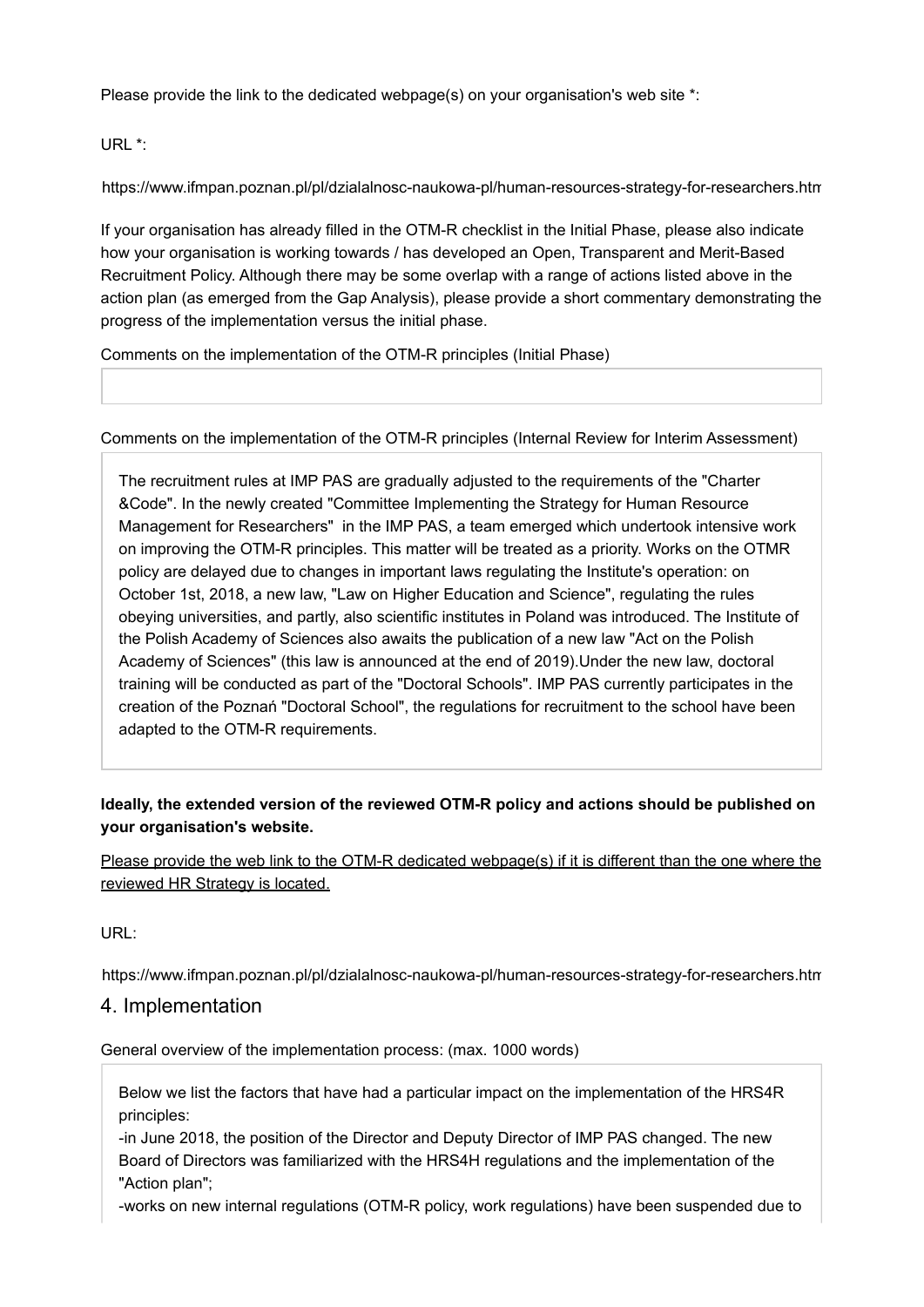changes in important legal acts: on October 1st, 2018, a new act "Law on Higher Education and Science", regulating the rules obeying universities, and partly, also scientific institutes in Poland was introduced; the institutes of the Polish Academy Sciences also expect that the new act on the Polish Academy of Sciences will be finalized soon.

- in December 2018 the new "Committee Implementing the Strategy for Human Resource Management for Researchers" was established. The group includes members of the management, as well as representatives of scientists and administration staff. The group's meetings will be held every two months, which should ensure efficient implementation of the tasks contained in the Action Plan.

-great advance in knowledge about HRS4R issues was made at IMP PAS during the development of the "Era Chairs" grant application, where great importance is attached to the fulfilment of the HRS4R principles. This brought us closer to the activities of the Charter and Code principles in practice.

Make sure you also cover all the aspects highlighted in the checklist, which you will need to describe in detail:

Note:Click on each question of the checklist to open the editor.

How have you prepared the internal review?\*

Detailed description and duly justification (max. 500 words)

In order to develop the document, a "Committee Implementing the Strategy for Human Resource Management for Researchers" in the IMP PAS was established. The group has taken into account both the existing institutional rules and the results of the survey. In order to obtain a possibly broad viewpoint and expertise the Group members have been chosen from the experienced staff of the IMP PAS. In addition, the members have obtained information about the real perception of the interviewed staff during formal and informal meetings/discussions with other researchers.

How have you involved the research community, your main stakeholders, in the implementation process?

\*

Detailed description and duly justification (max. 500 words)

The new "Committee Implementing the Strategy for Human Resource Management for Researchers" includes members of the management (including Director, Vice-Director of Scientific Affairs and Head of the International Doctoral Studies) as well as representatives of scientists and administration staff. The group's meetings will be held every two months, which should ensure efficient implementation of the tasks contained in the Action Plan.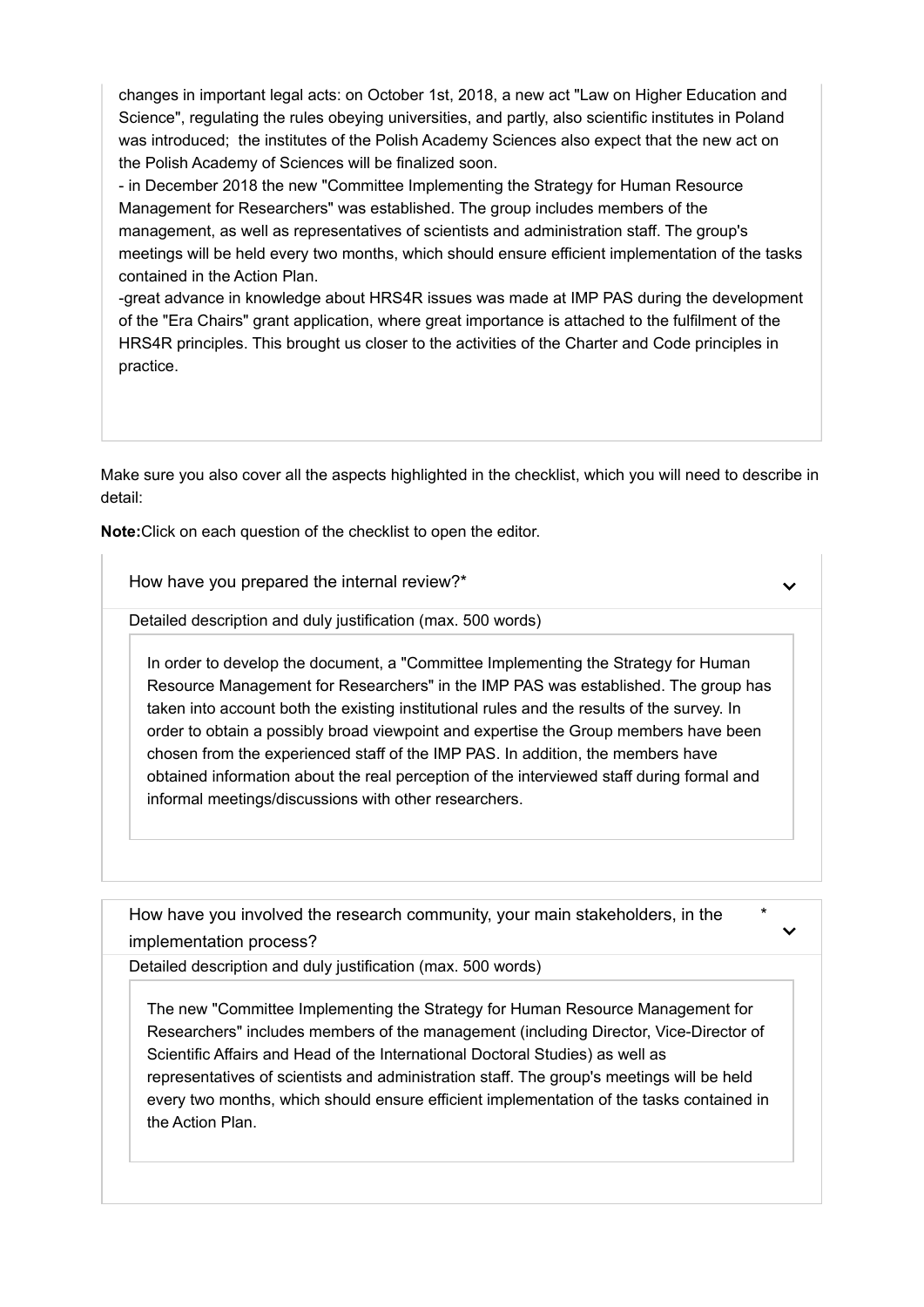Do you have an implementation committee and/or steering group regularly overseeing progress?

Detailed description and duly justification (max. 500 words)

A new "Committee Implementing the Strategy for Human Resource Management for Researchers" was established at IMP PAS in February 2019. It is the successor of the Working Group established in September 2015, whose task was to prepare HRS4R. Group meetings in full team will take place every two months. During the meetings, a current action plan will be prepared and progress will be monitored. The members of the mentioned Group are:

Prof. dr hab. Zbigniew Trybuła – Coordinator and Director of the IMP PAS, Dr hab. Bartlomiej Andrzejewski– Vice-Director of Scientific Affairs Prof. dr hab. Jadwiga Tritt-Goc – Member of the Scientific Council, Head of the Doctoral Studies,

Dr hab. Joanna Kowalczuk, European Charter for Researchers Ombudsman Mgr Hanna Frąckowiak – Human Resources Specialist,

Mgr Agata Tomaszewska – Scientific and Organizational Department, translator,

Elżbieta Seredyńska – Scientific and Organizational Department.

Mgr Monika Bartosińska-Kasierska – librarian, representative of a Trade Union,

Dr Iwona Olejniczak assistant, working group member,

Dr Jolanta Świergiel – assistant, working group member,

Dr Grzegorz Michalek – assistant, working group member, consultant,

Dr Andrzej Hilczer – research and technical worker, working group member.

Is there any alignment of organisational policies with the HRS4R? For example, is the HRS4R recognized in the organisation's research strategy, overarching HR

 $\checkmark$ 

\*

\*

policy Detailed description and duly justification (max. 500 words)

The current IMP PAS strategy has been presented in the "Restructuring Plan" approved by the Ministry of Science and Higher Education.

The planned activities presented in the "Internal Review" are fully in line with the assumptions of our "Restructuring Plan".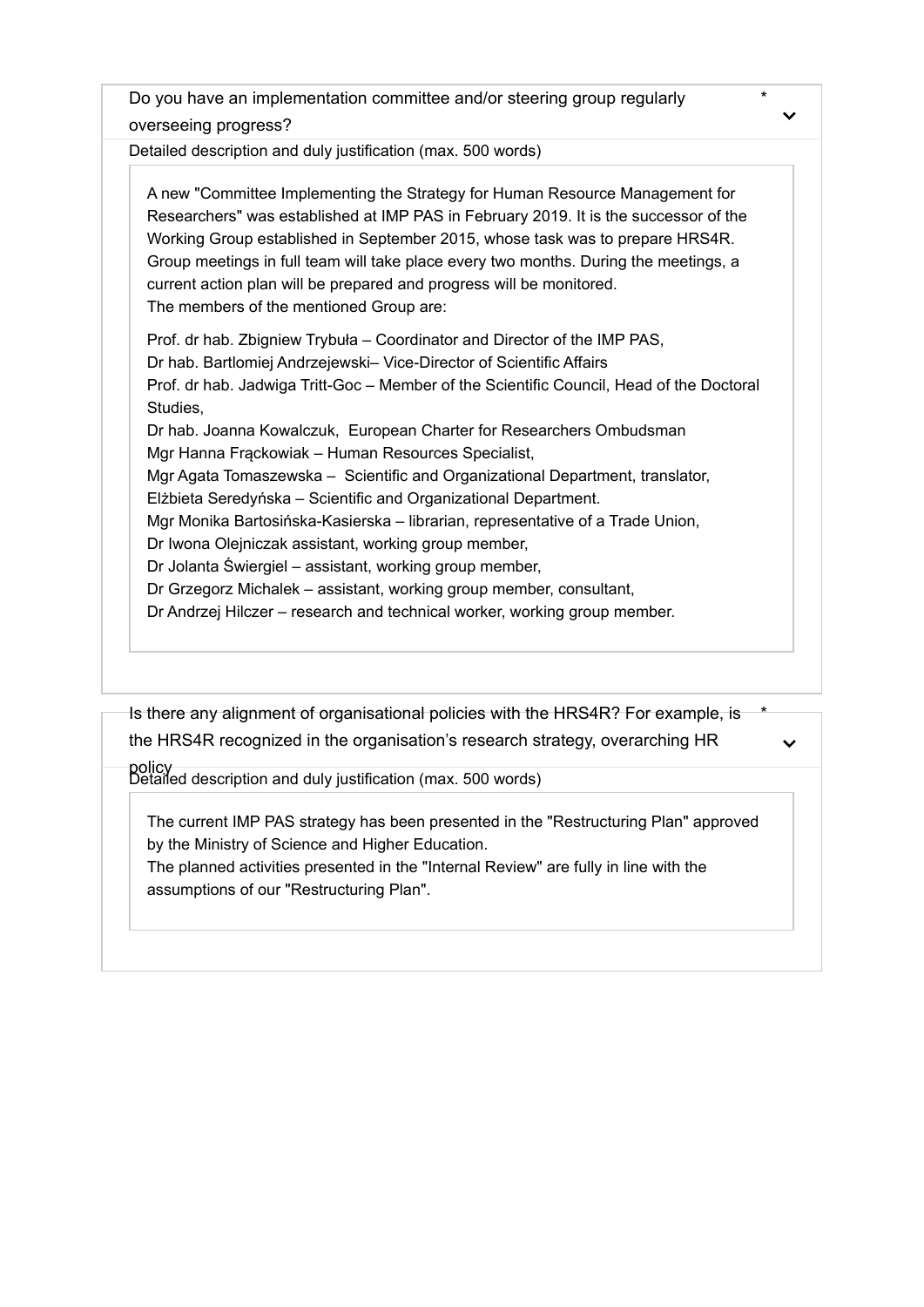How has your organisation ensured that the proposed actions would be also implemented?

Detailed description and duly justification (max. 500 words)

The new "Committee Implementing the Strategy for Human Resource Management for Researchers" includes people who make key decisions in IMP PA: Director, Vice-Director of Scientific Affairs and Head of International PhD Studies. This fact should ensure efficient implementation of the proposed actions.

How are you monitoring progress (timeline)? \*

Detailed description and duly justification (max. 500 words)

The "Committee Implementing the Strategy for Human Resource Management for Researchers" will meet every two months. The meetings will aim to: monitor progress in the implementation of the planned activities and develop an action plan for the next two months. According to the needs, the "Implementing Committee" will hold additional meetings in full composition or in working subassemblies.

How will you measure progress (indicators) in view of the next assessment?\*

Detailed description and duly justification (max. 500 words)

"Committee Implementing the Strategy for Human Resource Management for Researchers" meetings will take place every two months. After each meeting, a report on the arrangements will be prepared, including: planned activities, responsible persons, manner and deadline. At the next meeting, the persons responsible for particular activities will present reports on the implementation of the objectives.

Each of the actions in the Action plan has a clearly set indicator, which can be objectively confirmed, i.e.: published documents, number of employees trained, introduction of new regulations.This fact will help in assessing the degree of task completion.

\*